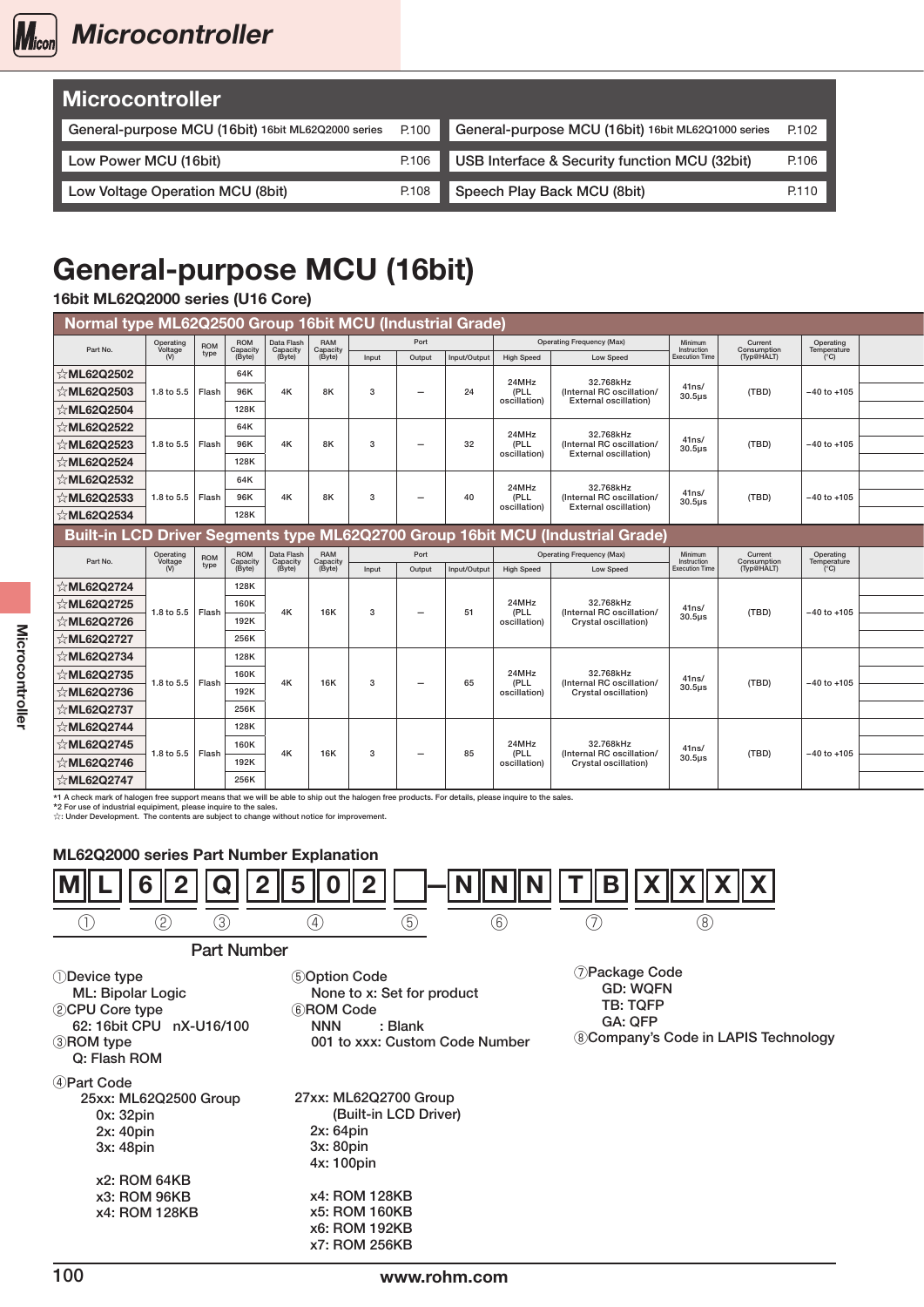#### $16\text{LPHS}$  Technology products)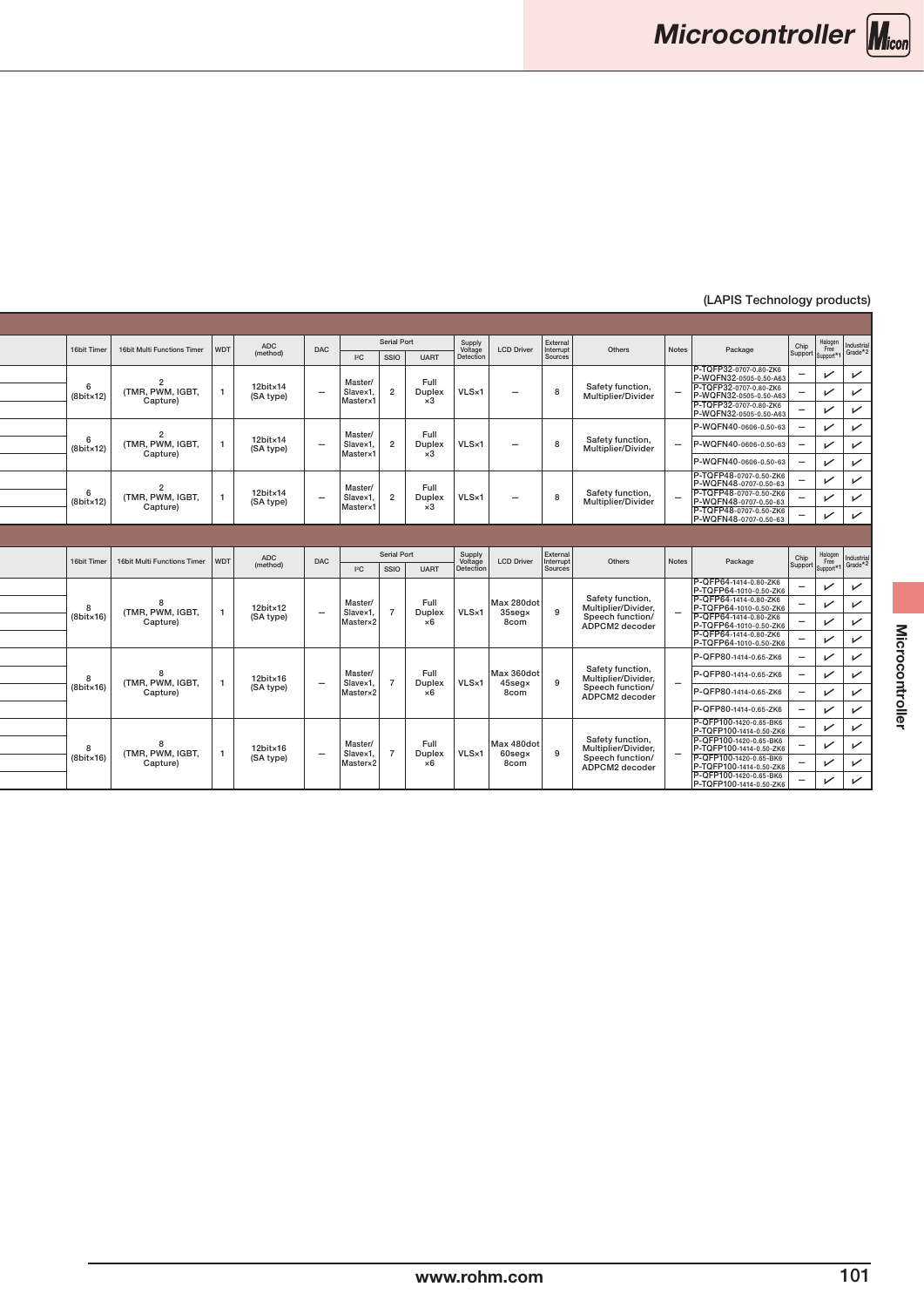<span id="page-2-0"></span>

## General-purpose MCU (16bit)

16bit ML62Q1000 series (U16 Core) (LAPIS Technology products) and the control of the control of the core of the core

| Port<br>Operating<br>Voltage<br>(V)<br>ROM<br>Capacity<br>(Byte)<br>Data Flash<br>Capacity<br>(Byte)<br>RAM<br>Capacity<br>(Byte)<br><b>Operating Frequency (Max)</b><br>Minimum<br>Operating<br>Temperature<br>Current<br>ROM<br>type<br>Part No.<br>Instruction<br>Consumption<br>(Typ@HALT)<br><b>High Speed</b><br>Execution Time<br>(C)<br>Input<br>Output<br>Input/Output<br>Low Speed<br>ML62Q1323<br><b>16K</b><br>24MHz<br>$4.3\mu A$<br>32.768kHz<br>41ns/<br>ML62Q1324<br>24K<br>2K<br>2K<br>1.6 to 5.5 Flash<br>12<br>(PLL<br>(Internal RC<br>$-40$ to $+105$<br>$\hspace{0.1mm}-\hspace{0.1mm}$<br>$\overline{\phantom{0}}$<br>(Internal RC oscillation)<br>$30.5\mu s$<br>oscillation)<br>oscillation)<br>ML62Q1325<br>32K<br>ML62Q1333<br><b>16K</b><br>24MHz<br>$4.3\mu A$<br>32.768kHz<br>41ns/<br>ML62Q1334<br>24K<br>1.6 to 5.5   Flash<br>2K<br>2K<br>16<br>(PLL<br>(Internal RC<br>$-40$ to $+105$<br>$\hspace{0.1mm}-\hspace{0.1mm}$<br>$\overline{\phantom{a}}$<br>(Internal RC oscillation)<br>$30.5\mu s$<br>oscillation)<br>oscillation)<br>ML62Q1335<br>32K<br>ML62Q1345<br>32K<br>$4.3\mu A$<br>24MHz<br>32.768kHz<br>41ns/<br>48K<br>ML62Q1346<br>2K<br>4K<br>20<br>1.6 to 5.5   Flash<br>(Internal RC<br>(PLL<br>$-40$ to $+105$<br>$\hspace{0.1mm}-\hspace{0.1mm}$<br>$\overline{\phantom{0}}$<br>(Internal RC oscillation)<br>$30.5\mu s$<br>oscillation)<br>oscillation)<br>ML62Q1347<br>64K<br>ML62Q1365<br>32K<br>$4.3\mu A$<br>24MHz<br>32.768kHz<br>41ns/<br>ML62Q1366<br>28<br>1.6 to 5.5 Flash<br>48K<br>2K<br>4K<br>(Internal RC<br>$-40$ to $+105$<br>(PLL<br>$-$<br>$\overline{\phantom{0}}$<br>(Internal RC oscillation)<br>$30.5\mu s$<br>oscillation)<br>oscillation)<br>64K<br>ML62Q1367<br>Normal type ML62Q1500 Group 16bit MCU (Industrial Grade)<br>Port<br><b>Operating Frequency (Max)</b><br>ROM<br>Capacity<br>(Byte)<br>Data Flash<br>Capacity<br>(Byte)<br>RAM<br>Capacity<br>(Byte)<br>Operating<br>Voltage<br>(V)<br>Minimum<br>Current<br>Operating<br>Temperature<br>ROM<br>type<br>Part No.<br>Instruction<br>Consumption<br>(Typ@HALT)<br>Input<br>Input/Output<br><b>High Speed</b><br>Execution Time<br>$(C^{\circ}C)$<br>Output<br>Low Speed<br>ML62Q1530<br>32K<br>ML62Q1531<br>48K<br>$4.7/3.0\mu A$<br>24MHz<br>32.768kHz<br>(Internal RC<br>41ns/<br>ML62Q1532<br>64K<br>$4\mathrm{K}$<br>8K<br>$\overline{2}$<br>42<br>1.6 to 5.5   Flash  <br>(PLL<br>(Internal RC oscillation/<br>oscillation/<br>$-40$ to $+105$<br>$\overline{\phantom{a}}$<br>$30.5\mu$ s<br>Crystal oscillation)<br>oscillation)<br>Crystal<br>oscillation)<br>ML62Q1533<br>96K<br>ML62Q1534<br>128K<br>ML62Q1540<br>32K<br>ML62Q1541<br>48K<br>$4.7/3.0\mu A$<br>(Internal RC<br>24MHz<br>32.768kHz<br>41ns/<br>ML62Q1542<br>8K<br>64K<br>$\overline{2}$<br>1.6 to 5.5   Flash<br>4K<br>46<br>$-40$ to $+105$<br>(PLL<br>(Internal RC oscillation/<br>oscillation/<br>$\overline{\phantom{a}}$<br>$30.5\mu s$<br>oscillation)<br>Crystal oscillation)<br>Crystal<br>oscillation)<br>ML62Q1543<br>96K<br>ML62Q1544<br>128K<br>ML62Q1550<br>32K<br>ML62Q1551<br>48K<br>$4.7/3.0\mu A$<br>(Internal RC<br>ML62Q1552<br>64K<br>8K<br>$\overline{2}$<br>oscillation/<br>Crystal<br>oscillation)<br>ML62Q1553<br>96K<br>24MHz<br>32.768kHz<br>41ns/<br>1.6 to 5.5   Flash<br>4K<br>58<br>(PLL<br>$-40$ to $+105$<br>(Internal RC oscillation/<br>$\overline{\phantom{a}}$<br>$30.5\mu s$<br>ML62Q1554<br>128K<br>oscillation)<br>Crystal oscillation)<br>ML62Q1555<br>160K<br>$5.5/4.5\mu A$<br>(Internal RC<br>192K<br>16K<br>ML62Q1556<br>$\overline{2}$<br>oscillation/<br>Crystal<br>oscillation)<br>ML62Q1557<br>256K<br>ML62Q1563<br>96K<br>128K<br>ML62Q1564<br>$5.5/4.5\mu A$<br>24MHz<br>32.768kHz<br>(Internal RC<br>41ns/<br>ML62Q1565<br>1.6 to 5.5   Flash  <br>160K<br>4K<br>16K<br>$\overline{2}$<br>72<br>(PLL<br>(Internal RC oscillation/<br>oscillation/<br>$-40$ to $+105$<br>$\overline{\phantom{0}}$<br>$30.5\mu s$<br>oscillation)<br>Crystal oscillation)<br>Crystal<br>oscillation)<br>ML62Q1566<br>192K<br>ML62Q1567<br>256K<br>ML62Q1573<br>96K<br>ML62Q1574<br>128K<br>$5.5/4.5\muA$<br>24MHz<br>(Internal RC<br>32.768kHz<br>41ns/<br>ML62Q1575<br>160K<br>4K<br>16K<br>92<br>1.6 to 5.5   Flash  <br>$\overline{2}$<br>(PLL<br>(Internal RC oscillation/<br>$-40$ to $+105$<br>oscillation/<br>$\overline{\phantom{a}}$<br>$30.5\mu s$<br>Crystal oscillation)<br>oscillation)<br>Crystal<br>oscillation)<br>ML62Q1576<br>192K<br>ML62Q1577<br>256K<br>$4.3/3.0\mu A$<br>ML62Q1543C<br>96K<br>24MHz<br>32.768kHz<br>(Internal RC<br>41ns/<br>8K<br>1.6 to 5.5   Flash<br>4K<br>$\overline{2}$<br>46<br>(Internal RC oscillation/<br>$-40$ to $+105$<br>(PLL<br>$\overline{\phantom{a}}$<br>$30.5\mu s$<br>oscillation/Crystal<br>oscillation)<br>Crystal oscillation)<br>ML62Q1544C<br>128K<br>oscillation)<br>$4.3/3.0\mu A$<br>ML62Q1553C<br>96K<br>32.768kHz<br>24MHz<br>(Internal RC<br>41ns/<br>4K<br>8K<br>$\overline{2}$<br>58<br>(Internal RC oscillation/<br>1.6 to 5.5 Flash<br>$-40$ to $+105$<br>(PLL<br>$\overline{\phantom{a}}$<br>$30.5\mu s$<br>oscillation/Crystal<br>oscillation)<br>Crystal oscillation)<br>ML62Q1554C<br>128K<br>oscillation)<br>$4.3/3.0\mu A$<br>ML62Q1563C<br>96K<br>24MHz<br>32.768kHz<br>41ns/<br>(Internal RC<br>1.6 to 5.5 Flash | Normal type ML62Q1300 Group 16bit MCU (Industrial Grade) |  |    |    |                |                          |    |      |                           |             |                     |                 |  |
|--------------------------------------------------------------------------------------------------------------------------------------------------------------------------------------------------------------------------------------------------------------------------------------------------------------------------------------------------------------------------------------------------------------------------------------------------------------------------------------------------------------------------------------------------------------------------------------------------------------------------------------------------------------------------------------------------------------------------------------------------------------------------------------------------------------------------------------------------------------------------------------------------------------------------------------------------------------------------------------------------------------------------------------------------------------------------------------------------------------------------------------------------------------------------------------------------------------------------------------------------------------------------------------------------------------------------------------------------------------------------------------------------------------------------------------------------------------------------------------------------------------------------------------------------------------------------------------------------------------------------------------------------------------------------------------------------------------------------------------------------------------------------------------------------------------------------------------------------------------------------------------------------------------------------------------------------------------------------------------------------------------------------------------------------------------------------------------------------------------------------------------------------------------------------------------------------------------------------------------------------------------------------------------------------------------------------------------------------------------------------------------------------------------------------------------------------------------------------------------------------------------------------------------------------------------------------------------------------------------------------------------------------------------------------------------------------------------------------------------------------------------------------------------------------------------------------------------------------------------------------------------------------------------------------------------------------------------------------------------------------------------------------------------------------------------------------------------------------------------------------------------------------------------------------------------------------------------------------------------------------------------------------------------------------------------------------------------------------------------------------------------------------------------------------------------------------------------------------------------------------------------------------------------------------------------------------------------------------------------------------------------------------------------------------------------------------------------------------------------------------------------------------------------------------------------------------------------------------------------------------------------------------------------------------------------------------------------------------------------------------------------------------------------------------------------------------------------------------------------------------------------------------------------------------------------------------------------------------------------------------------------------------------------------------------------------------------------------------------------------------------------------------------------------------------------------------------------------------------------------------------------------------------------------------------------------------------------------------------------------------------------------------------------------------------------------------------------------------------------------------------------------------------------------------------------------------------------------------------------------------------------------------------------------------------------------------------------------------------------------------------------------------------------------------------------------------------------------------------------------------------------------------------------------------------------------------------------------------------------------------------------------------------------------------------------------------------------------------|----------------------------------------------------------|--|----|----|----------------|--------------------------|----|------|---------------------------|-------------|---------------------|-----------------|--|
|                                                                                                                                                                                                                                                                                                                                                                                                                                                                                                                                                                                                                                                                                                                                                                                                                                                                                                                                                                                                                                                                                                                                                                                                                                                                                                                                                                                                                                                                                                                                                                                                                                                                                                                                                                                                                                                                                                                                                                                                                                                                                                                                                                                                                                                                                                                                                                                                                                                                                                                                                                                                                                                                                                                                                                                                                                                                                                                                                                                                                                                                                                                                                                                                                                                                                                                                                                                                                                                                                                                                                                                                                                                                                                                                                                                                                                                                                                                                                                                                                                                                                                                                                                                                                                                                                                                                                                                                                                                                                                                                                                                                                                                                                                                                                                                                                                                                                                                                                                                                                                                                                                                                                                                                                                                                                                                                                  |                                                          |  |    |    |                |                          |    |      |                           |             |                     |                 |  |
|                                                                                                                                                                                                                                                                                                                                                                                                                                                                                                                                                                                                                                                                                                                                                                                                                                                                                                                                                                                                                                                                                                                                                                                                                                                                                                                                                                                                                                                                                                                                                                                                                                                                                                                                                                                                                                                                                                                                                                                                                                                                                                                                                                                                                                                                                                                                                                                                                                                                                                                                                                                                                                                                                                                                                                                                                                                                                                                                                                                                                                                                                                                                                                                                                                                                                                                                                                                                                                                                                                                                                                                                                                                                                                                                                                                                                                                                                                                                                                                                                                                                                                                                                                                                                                                                                                                                                                                                                                                                                                                                                                                                                                                                                                                                                                                                                                                                                                                                                                                                                                                                                                                                                                                                                                                                                                                                                  |                                                          |  |    |    |                |                          |    |      |                           |             |                     |                 |  |
|                                                                                                                                                                                                                                                                                                                                                                                                                                                                                                                                                                                                                                                                                                                                                                                                                                                                                                                                                                                                                                                                                                                                                                                                                                                                                                                                                                                                                                                                                                                                                                                                                                                                                                                                                                                                                                                                                                                                                                                                                                                                                                                                                                                                                                                                                                                                                                                                                                                                                                                                                                                                                                                                                                                                                                                                                                                                                                                                                                                                                                                                                                                                                                                                                                                                                                                                                                                                                                                                                                                                                                                                                                                                                                                                                                                                                                                                                                                                                                                                                                                                                                                                                                                                                                                                                                                                                                                                                                                                                                                                                                                                                                                                                                                                                                                                                                                                                                                                                                                                                                                                                                                                                                                                                                                                                                                                                  |                                                          |  |    |    |                |                          |    |      |                           |             |                     |                 |  |
|                                                                                                                                                                                                                                                                                                                                                                                                                                                                                                                                                                                                                                                                                                                                                                                                                                                                                                                                                                                                                                                                                                                                                                                                                                                                                                                                                                                                                                                                                                                                                                                                                                                                                                                                                                                                                                                                                                                                                                                                                                                                                                                                                                                                                                                                                                                                                                                                                                                                                                                                                                                                                                                                                                                                                                                                                                                                                                                                                                                                                                                                                                                                                                                                                                                                                                                                                                                                                                                                                                                                                                                                                                                                                                                                                                                                                                                                                                                                                                                                                                                                                                                                                                                                                                                                                                                                                                                                                                                                                                                                                                                                                                                                                                                                                                                                                                                                                                                                                                                                                                                                                                                                                                                                                                                                                                                                                  |                                                          |  |    |    |                |                          |    |      |                           |             |                     |                 |  |
|                                                                                                                                                                                                                                                                                                                                                                                                                                                                                                                                                                                                                                                                                                                                                                                                                                                                                                                                                                                                                                                                                                                                                                                                                                                                                                                                                                                                                                                                                                                                                                                                                                                                                                                                                                                                                                                                                                                                                                                                                                                                                                                                                                                                                                                                                                                                                                                                                                                                                                                                                                                                                                                                                                                                                                                                                                                                                                                                                                                                                                                                                                                                                                                                                                                                                                                                                                                                                                                                                                                                                                                                                                                                                                                                                                                                                                                                                                                                                                                                                                                                                                                                                                                                                                                                                                                                                                                                                                                                                                                                                                                                                                                                                                                                                                                                                                                                                                                                                                                                                                                                                                                                                                                                                                                                                                                                                  |                                                          |  |    |    |                |                          |    |      |                           |             |                     |                 |  |
|                                                                                                                                                                                                                                                                                                                                                                                                                                                                                                                                                                                                                                                                                                                                                                                                                                                                                                                                                                                                                                                                                                                                                                                                                                                                                                                                                                                                                                                                                                                                                                                                                                                                                                                                                                                                                                                                                                                                                                                                                                                                                                                                                                                                                                                                                                                                                                                                                                                                                                                                                                                                                                                                                                                                                                                                                                                                                                                                                                                                                                                                                                                                                                                                                                                                                                                                                                                                                                                                                                                                                                                                                                                                                                                                                                                                                                                                                                                                                                                                                                                                                                                                                                                                                                                                                                                                                                                                                                                                                                                                                                                                                                                                                                                                                                                                                                                                                                                                                                                                                                                                                                                                                                                                                                                                                                                                                  |                                                          |  |    |    |                |                          |    |      |                           |             |                     |                 |  |
|                                                                                                                                                                                                                                                                                                                                                                                                                                                                                                                                                                                                                                                                                                                                                                                                                                                                                                                                                                                                                                                                                                                                                                                                                                                                                                                                                                                                                                                                                                                                                                                                                                                                                                                                                                                                                                                                                                                                                                                                                                                                                                                                                                                                                                                                                                                                                                                                                                                                                                                                                                                                                                                                                                                                                                                                                                                                                                                                                                                                                                                                                                                                                                                                                                                                                                                                                                                                                                                                                                                                                                                                                                                                                                                                                                                                                                                                                                                                                                                                                                                                                                                                                                                                                                                                                                                                                                                                                                                                                                                                                                                                                                                                                                                                                                                                                                                                                                                                                                                                                                                                                                                                                                                                                                                                                                                                                  |                                                          |  |    |    |                |                          |    |      |                           |             |                     |                 |  |
|                                                                                                                                                                                                                                                                                                                                                                                                                                                                                                                                                                                                                                                                                                                                                                                                                                                                                                                                                                                                                                                                                                                                                                                                                                                                                                                                                                                                                                                                                                                                                                                                                                                                                                                                                                                                                                                                                                                                                                                                                                                                                                                                                                                                                                                                                                                                                                                                                                                                                                                                                                                                                                                                                                                                                                                                                                                                                                                                                                                                                                                                                                                                                                                                                                                                                                                                                                                                                                                                                                                                                                                                                                                                                                                                                                                                                                                                                                                                                                                                                                                                                                                                                                                                                                                                                                                                                                                                                                                                                                                                                                                                                                                                                                                                                                                                                                                                                                                                                                                                                                                                                                                                                                                                                                                                                                                                                  |                                                          |  |    |    |                |                          |    |      |                           |             |                     |                 |  |
|                                                                                                                                                                                                                                                                                                                                                                                                                                                                                                                                                                                                                                                                                                                                                                                                                                                                                                                                                                                                                                                                                                                                                                                                                                                                                                                                                                                                                                                                                                                                                                                                                                                                                                                                                                                                                                                                                                                                                                                                                                                                                                                                                                                                                                                                                                                                                                                                                                                                                                                                                                                                                                                                                                                                                                                                                                                                                                                                                                                                                                                                                                                                                                                                                                                                                                                                                                                                                                                                                                                                                                                                                                                                                                                                                                                                                                                                                                                                                                                                                                                                                                                                                                                                                                                                                                                                                                                                                                                                                                                                                                                                                                                                                                                                                                                                                                                                                                                                                                                                                                                                                                                                                                                                                                                                                                                                                  |                                                          |  |    |    |                |                          |    |      |                           |             |                     |                 |  |
|                                                                                                                                                                                                                                                                                                                                                                                                                                                                                                                                                                                                                                                                                                                                                                                                                                                                                                                                                                                                                                                                                                                                                                                                                                                                                                                                                                                                                                                                                                                                                                                                                                                                                                                                                                                                                                                                                                                                                                                                                                                                                                                                                                                                                                                                                                                                                                                                                                                                                                                                                                                                                                                                                                                                                                                                                                                                                                                                                                                                                                                                                                                                                                                                                                                                                                                                                                                                                                                                                                                                                                                                                                                                                                                                                                                                                                                                                                                                                                                                                                                                                                                                                                                                                                                                                                                                                                                                                                                                                                                                                                                                                                                                                                                                                                                                                                                                                                                                                                                                                                                                                                                                                                                                                                                                                                                                                  |                                                          |  |    |    |                |                          |    |      |                           |             |                     |                 |  |
|                                                                                                                                                                                                                                                                                                                                                                                                                                                                                                                                                                                                                                                                                                                                                                                                                                                                                                                                                                                                                                                                                                                                                                                                                                                                                                                                                                                                                                                                                                                                                                                                                                                                                                                                                                                                                                                                                                                                                                                                                                                                                                                                                                                                                                                                                                                                                                                                                                                                                                                                                                                                                                                                                                                                                                                                                                                                                                                                                                                                                                                                                                                                                                                                                                                                                                                                                                                                                                                                                                                                                                                                                                                                                                                                                                                                                                                                                                                                                                                                                                                                                                                                                                                                                                                                                                                                                                                                                                                                                                                                                                                                                                                                                                                                                                                                                                                                                                                                                                                                                                                                                                                                                                                                                                                                                                                                                  |                                                          |  |    |    |                |                          |    |      |                           |             |                     |                 |  |
|                                                                                                                                                                                                                                                                                                                                                                                                                                                                                                                                                                                                                                                                                                                                                                                                                                                                                                                                                                                                                                                                                                                                                                                                                                                                                                                                                                                                                                                                                                                                                                                                                                                                                                                                                                                                                                                                                                                                                                                                                                                                                                                                                                                                                                                                                                                                                                                                                                                                                                                                                                                                                                                                                                                                                                                                                                                                                                                                                                                                                                                                                                                                                                                                                                                                                                                                                                                                                                                                                                                                                                                                                                                                                                                                                                                                                                                                                                                                                                                                                                                                                                                                                                                                                                                                                                                                                                                                                                                                                                                                                                                                                                                                                                                                                                                                                                                                                                                                                                                                                                                                                                                                                                                                                                                                                                                                                  |                                                          |  |    |    |                |                          |    |      |                           |             |                     |                 |  |
|                                                                                                                                                                                                                                                                                                                                                                                                                                                                                                                                                                                                                                                                                                                                                                                                                                                                                                                                                                                                                                                                                                                                                                                                                                                                                                                                                                                                                                                                                                                                                                                                                                                                                                                                                                                                                                                                                                                                                                                                                                                                                                                                                                                                                                                                                                                                                                                                                                                                                                                                                                                                                                                                                                                                                                                                                                                                                                                                                                                                                                                                                                                                                                                                                                                                                                                                                                                                                                                                                                                                                                                                                                                                                                                                                                                                                                                                                                                                                                                                                                                                                                                                                                                                                                                                                                                                                                                                                                                                                                                                                                                                                                                                                                                                                                                                                                                                                                                                                                                                                                                                                                                                                                                                                                                                                                                                                  |                                                          |  |    |    |                |                          |    |      |                           |             |                     |                 |  |
|                                                                                                                                                                                                                                                                                                                                                                                                                                                                                                                                                                                                                                                                                                                                                                                                                                                                                                                                                                                                                                                                                                                                                                                                                                                                                                                                                                                                                                                                                                                                                                                                                                                                                                                                                                                                                                                                                                                                                                                                                                                                                                                                                                                                                                                                                                                                                                                                                                                                                                                                                                                                                                                                                                                                                                                                                                                                                                                                                                                                                                                                                                                                                                                                                                                                                                                                                                                                                                                                                                                                                                                                                                                                                                                                                                                                                                                                                                                                                                                                                                                                                                                                                                                                                                                                                                                                                                                                                                                                                                                                                                                                                                                                                                                                                                                                                                                                                                                                                                                                                                                                                                                                                                                                                                                                                                                                                  |                                                          |  |    |    |                |                          |    |      |                           |             |                     |                 |  |
|                                                                                                                                                                                                                                                                                                                                                                                                                                                                                                                                                                                                                                                                                                                                                                                                                                                                                                                                                                                                                                                                                                                                                                                                                                                                                                                                                                                                                                                                                                                                                                                                                                                                                                                                                                                                                                                                                                                                                                                                                                                                                                                                                                                                                                                                                                                                                                                                                                                                                                                                                                                                                                                                                                                                                                                                                                                                                                                                                                                                                                                                                                                                                                                                                                                                                                                                                                                                                                                                                                                                                                                                                                                                                                                                                                                                                                                                                                                                                                                                                                                                                                                                                                                                                                                                                                                                                                                                                                                                                                                                                                                                                                                                                                                                                                                                                                                                                                                                                                                                                                                                                                                                                                                                                                                                                                                                                  |                                                          |  |    |    |                |                          |    |      |                           |             |                     |                 |  |
|                                                                                                                                                                                                                                                                                                                                                                                                                                                                                                                                                                                                                                                                                                                                                                                                                                                                                                                                                                                                                                                                                                                                                                                                                                                                                                                                                                                                                                                                                                                                                                                                                                                                                                                                                                                                                                                                                                                                                                                                                                                                                                                                                                                                                                                                                                                                                                                                                                                                                                                                                                                                                                                                                                                                                                                                                                                                                                                                                                                                                                                                                                                                                                                                                                                                                                                                                                                                                                                                                                                                                                                                                                                                                                                                                                                                                                                                                                                                                                                                                                                                                                                                                                                                                                                                                                                                                                                                                                                                                                                                                                                                                                                                                                                                                                                                                                                                                                                                                                                                                                                                                                                                                                                                                                                                                                                                                  |                                                          |  |    |    |                |                          |    |      |                           |             |                     |                 |  |
|                                                                                                                                                                                                                                                                                                                                                                                                                                                                                                                                                                                                                                                                                                                                                                                                                                                                                                                                                                                                                                                                                                                                                                                                                                                                                                                                                                                                                                                                                                                                                                                                                                                                                                                                                                                                                                                                                                                                                                                                                                                                                                                                                                                                                                                                                                                                                                                                                                                                                                                                                                                                                                                                                                                                                                                                                                                                                                                                                                                                                                                                                                                                                                                                                                                                                                                                                                                                                                                                                                                                                                                                                                                                                                                                                                                                                                                                                                                                                                                                                                                                                                                                                                                                                                                                                                                                                                                                                                                                                                                                                                                                                                                                                                                                                                                                                                                                                                                                                                                                                                                                                                                                                                                                                                                                                                                                                  |                                                          |  |    |    |                |                          |    |      |                           |             |                     |                 |  |
|                                                                                                                                                                                                                                                                                                                                                                                                                                                                                                                                                                                                                                                                                                                                                                                                                                                                                                                                                                                                                                                                                                                                                                                                                                                                                                                                                                                                                                                                                                                                                                                                                                                                                                                                                                                                                                                                                                                                                                                                                                                                                                                                                                                                                                                                                                                                                                                                                                                                                                                                                                                                                                                                                                                                                                                                                                                                                                                                                                                                                                                                                                                                                                                                                                                                                                                                                                                                                                                                                                                                                                                                                                                                                                                                                                                                                                                                                                                                                                                                                                                                                                                                                                                                                                                                                                                                                                                                                                                                                                                                                                                                                                                                                                                                                                                                                                                                                                                                                                                                                                                                                                                                                                                                                                                                                                                                                  |                                                          |  |    |    |                |                          |    |      |                           |             |                     |                 |  |
|                                                                                                                                                                                                                                                                                                                                                                                                                                                                                                                                                                                                                                                                                                                                                                                                                                                                                                                                                                                                                                                                                                                                                                                                                                                                                                                                                                                                                                                                                                                                                                                                                                                                                                                                                                                                                                                                                                                                                                                                                                                                                                                                                                                                                                                                                                                                                                                                                                                                                                                                                                                                                                                                                                                                                                                                                                                                                                                                                                                                                                                                                                                                                                                                                                                                                                                                                                                                                                                                                                                                                                                                                                                                                                                                                                                                                                                                                                                                                                                                                                                                                                                                                                                                                                                                                                                                                                                                                                                                                                                                                                                                                                                                                                                                                                                                                                                                                                                                                                                                                                                                                                                                                                                                                                                                                                                                                  |                                                          |  |    |    |                |                          |    |      |                           |             |                     |                 |  |
|                                                                                                                                                                                                                                                                                                                                                                                                                                                                                                                                                                                                                                                                                                                                                                                                                                                                                                                                                                                                                                                                                                                                                                                                                                                                                                                                                                                                                                                                                                                                                                                                                                                                                                                                                                                                                                                                                                                                                                                                                                                                                                                                                                                                                                                                                                                                                                                                                                                                                                                                                                                                                                                                                                                                                                                                                                                                                                                                                                                                                                                                                                                                                                                                                                                                                                                                                                                                                                                                                                                                                                                                                                                                                                                                                                                                                                                                                                                                                                                                                                                                                                                                                                                                                                                                                                                                                                                                                                                                                                                                                                                                                                                                                                                                                                                                                                                                                                                                                                                                                                                                                                                                                                                                                                                                                                                                                  |                                                          |  |    |    |                |                          |    |      |                           |             |                     |                 |  |
|                                                                                                                                                                                                                                                                                                                                                                                                                                                                                                                                                                                                                                                                                                                                                                                                                                                                                                                                                                                                                                                                                                                                                                                                                                                                                                                                                                                                                                                                                                                                                                                                                                                                                                                                                                                                                                                                                                                                                                                                                                                                                                                                                                                                                                                                                                                                                                                                                                                                                                                                                                                                                                                                                                                                                                                                                                                                                                                                                                                                                                                                                                                                                                                                                                                                                                                                                                                                                                                                                                                                                                                                                                                                                                                                                                                                                                                                                                                                                                                                                                                                                                                                                                                                                                                                                                                                                                                                                                                                                                                                                                                                                                                                                                                                                                                                                                                                                                                                                                                                                                                                                                                                                                                                                                                                                                                                                  |                                                          |  |    |    |                |                          |    |      |                           |             |                     |                 |  |
|                                                                                                                                                                                                                                                                                                                                                                                                                                                                                                                                                                                                                                                                                                                                                                                                                                                                                                                                                                                                                                                                                                                                                                                                                                                                                                                                                                                                                                                                                                                                                                                                                                                                                                                                                                                                                                                                                                                                                                                                                                                                                                                                                                                                                                                                                                                                                                                                                                                                                                                                                                                                                                                                                                                                                                                                                                                                                                                                                                                                                                                                                                                                                                                                                                                                                                                                                                                                                                                                                                                                                                                                                                                                                                                                                                                                                                                                                                                                                                                                                                                                                                                                                                                                                                                                                                                                                                                                                                                                                                                                                                                                                                                                                                                                                                                                                                                                                                                                                                                                                                                                                                                                                                                                                                                                                                                                                  |                                                          |  |    |    |                |                          |    |      |                           |             |                     |                 |  |
|                                                                                                                                                                                                                                                                                                                                                                                                                                                                                                                                                                                                                                                                                                                                                                                                                                                                                                                                                                                                                                                                                                                                                                                                                                                                                                                                                                                                                                                                                                                                                                                                                                                                                                                                                                                                                                                                                                                                                                                                                                                                                                                                                                                                                                                                                                                                                                                                                                                                                                                                                                                                                                                                                                                                                                                                                                                                                                                                                                                                                                                                                                                                                                                                                                                                                                                                                                                                                                                                                                                                                                                                                                                                                                                                                                                                                                                                                                                                                                                                                                                                                                                                                                                                                                                                                                                                                                                                                                                                                                                                                                                                                                                                                                                                                                                                                                                                                                                                                                                                                                                                                                                                                                                                                                                                                                                                                  |                                                          |  |    |    |                |                          |    |      |                           |             |                     |                 |  |
|                                                                                                                                                                                                                                                                                                                                                                                                                                                                                                                                                                                                                                                                                                                                                                                                                                                                                                                                                                                                                                                                                                                                                                                                                                                                                                                                                                                                                                                                                                                                                                                                                                                                                                                                                                                                                                                                                                                                                                                                                                                                                                                                                                                                                                                                                                                                                                                                                                                                                                                                                                                                                                                                                                                                                                                                                                                                                                                                                                                                                                                                                                                                                                                                                                                                                                                                                                                                                                                                                                                                                                                                                                                                                                                                                                                                                                                                                                                                                                                                                                                                                                                                                                                                                                                                                                                                                                                                                                                                                                                                                                                                                                                                                                                                                                                                                                                                                                                                                                                                                                                                                                                                                                                                                                                                                                                                                  |                                                          |  |    |    |                |                          |    |      |                           |             |                     |                 |  |
|                                                                                                                                                                                                                                                                                                                                                                                                                                                                                                                                                                                                                                                                                                                                                                                                                                                                                                                                                                                                                                                                                                                                                                                                                                                                                                                                                                                                                                                                                                                                                                                                                                                                                                                                                                                                                                                                                                                                                                                                                                                                                                                                                                                                                                                                                                                                                                                                                                                                                                                                                                                                                                                                                                                                                                                                                                                                                                                                                                                                                                                                                                                                                                                                                                                                                                                                                                                                                                                                                                                                                                                                                                                                                                                                                                                                                                                                                                                                                                                                                                                                                                                                                                                                                                                                                                                                                                                                                                                                                                                                                                                                                                                                                                                                                                                                                                                                                                                                                                                                                                                                                                                                                                                                                                                                                                                                                  |                                                          |  |    |    |                |                          |    |      |                           |             |                     |                 |  |
|                                                                                                                                                                                                                                                                                                                                                                                                                                                                                                                                                                                                                                                                                                                                                                                                                                                                                                                                                                                                                                                                                                                                                                                                                                                                                                                                                                                                                                                                                                                                                                                                                                                                                                                                                                                                                                                                                                                                                                                                                                                                                                                                                                                                                                                                                                                                                                                                                                                                                                                                                                                                                                                                                                                                                                                                                                                                                                                                                                                                                                                                                                                                                                                                                                                                                                                                                                                                                                                                                                                                                                                                                                                                                                                                                                                                                                                                                                                                                                                                                                                                                                                                                                                                                                                                                                                                                                                                                                                                                                                                                                                                                                                                                                                                                                                                                                                                                                                                                                                                                                                                                                                                                                                                                                                                                                                                                  |                                                          |  |    |    |                |                          |    |      |                           |             |                     |                 |  |
|                                                                                                                                                                                                                                                                                                                                                                                                                                                                                                                                                                                                                                                                                                                                                                                                                                                                                                                                                                                                                                                                                                                                                                                                                                                                                                                                                                                                                                                                                                                                                                                                                                                                                                                                                                                                                                                                                                                                                                                                                                                                                                                                                                                                                                                                                                                                                                                                                                                                                                                                                                                                                                                                                                                                                                                                                                                                                                                                                                                                                                                                                                                                                                                                                                                                                                                                                                                                                                                                                                                                                                                                                                                                                                                                                                                                                                                                                                                                                                                                                                                                                                                                                                                                                                                                                                                                                                                                                                                                                                                                                                                                                                                                                                                                                                                                                                                                                                                                                                                                                                                                                                                                                                                                                                                                                                                                                  |                                                          |  |    |    |                |                          |    |      |                           |             |                     |                 |  |
|                                                                                                                                                                                                                                                                                                                                                                                                                                                                                                                                                                                                                                                                                                                                                                                                                                                                                                                                                                                                                                                                                                                                                                                                                                                                                                                                                                                                                                                                                                                                                                                                                                                                                                                                                                                                                                                                                                                                                                                                                                                                                                                                                                                                                                                                                                                                                                                                                                                                                                                                                                                                                                                                                                                                                                                                                                                                                                                                                                                                                                                                                                                                                                                                                                                                                                                                                                                                                                                                                                                                                                                                                                                                                                                                                                                                                                                                                                                                                                                                                                                                                                                                                                                                                                                                                                                                                                                                                                                                                                                                                                                                                                                                                                                                                                                                                                                                                                                                                                                                                                                                                                                                                                                                                                                                                                                                                  |                                                          |  |    |    |                |                          |    |      |                           |             |                     |                 |  |
|                                                                                                                                                                                                                                                                                                                                                                                                                                                                                                                                                                                                                                                                                                                                                                                                                                                                                                                                                                                                                                                                                                                                                                                                                                                                                                                                                                                                                                                                                                                                                                                                                                                                                                                                                                                                                                                                                                                                                                                                                                                                                                                                                                                                                                                                                                                                                                                                                                                                                                                                                                                                                                                                                                                                                                                                                                                                                                                                                                                                                                                                                                                                                                                                                                                                                                                                                                                                                                                                                                                                                                                                                                                                                                                                                                                                                                                                                                                                                                                                                                                                                                                                                                                                                                                                                                                                                                                                                                                                                                                                                                                                                                                                                                                                                                                                                                                                                                                                                                                                                                                                                                                                                                                                                                                                                                                                                  |                                                          |  |    |    |                |                          |    |      |                           |             |                     |                 |  |
|                                                                                                                                                                                                                                                                                                                                                                                                                                                                                                                                                                                                                                                                                                                                                                                                                                                                                                                                                                                                                                                                                                                                                                                                                                                                                                                                                                                                                                                                                                                                                                                                                                                                                                                                                                                                                                                                                                                                                                                                                                                                                                                                                                                                                                                                                                                                                                                                                                                                                                                                                                                                                                                                                                                                                                                                                                                                                                                                                                                                                                                                                                                                                                                                                                                                                                                                                                                                                                                                                                                                                                                                                                                                                                                                                                                                                                                                                                                                                                                                                                                                                                                                                                                                                                                                                                                                                                                                                                                                                                                                                                                                                                                                                                                                                                                                                                                                                                                                                                                                                                                                                                                                                                                                                                                                                                                                                  |                                                          |  |    |    |                |                          |    |      |                           |             |                     |                 |  |
|                                                                                                                                                                                                                                                                                                                                                                                                                                                                                                                                                                                                                                                                                                                                                                                                                                                                                                                                                                                                                                                                                                                                                                                                                                                                                                                                                                                                                                                                                                                                                                                                                                                                                                                                                                                                                                                                                                                                                                                                                                                                                                                                                                                                                                                                                                                                                                                                                                                                                                                                                                                                                                                                                                                                                                                                                                                                                                                                                                                                                                                                                                                                                                                                                                                                                                                                                                                                                                                                                                                                                                                                                                                                                                                                                                                                                                                                                                                                                                                                                                                                                                                                                                                                                                                                                                                                                                                                                                                                                                                                                                                                                                                                                                                                                                                                                                                                                                                                                                                                                                                                                                                                                                                                                                                                                                                                                  |                                                          |  |    |    |                |                          |    |      |                           |             |                     |                 |  |
|                                                                                                                                                                                                                                                                                                                                                                                                                                                                                                                                                                                                                                                                                                                                                                                                                                                                                                                                                                                                                                                                                                                                                                                                                                                                                                                                                                                                                                                                                                                                                                                                                                                                                                                                                                                                                                                                                                                                                                                                                                                                                                                                                                                                                                                                                                                                                                                                                                                                                                                                                                                                                                                                                                                                                                                                                                                                                                                                                                                                                                                                                                                                                                                                                                                                                                                                                                                                                                                                                                                                                                                                                                                                                                                                                                                                                                                                                                                                                                                                                                                                                                                                                                                                                                                                                                                                                                                                                                                                                                                                                                                                                                                                                                                                                                                                                                                                                                                                                                                                                                                                                                                                                                                                                                                                                                                                                  |                                                          |  |    |    |                |                          |    |      |                           |             |                     |                 |  |
|                                                                                                                                                                                                                                                                                                                                                                                                                                                                                                                                                                                                                                                                                                                                                                                                                                                                                                                                                                                                                                                                                                                                                                                                                                                                                                                                                                                                                                                                                                                                                                                                                                                                                                                                                                                                                                                                                                                                                                                                                                                                                                                                                                                                                                                                                                                                                                                                                                                                                                                                                                                                                                                                                                                                                                                                                                                                                                                                                                                                                                                                                                                                                                                                                                                                                                                                                                                                                                                                                                                                                                                                                                                                                                                                                                                                                                                                                                                                                                                                                                                                                                                                                                                                                                                                                                                                                                                                                                                                                                                                                                                                                                                                                                                                                                                                                                                                                                                                                                                                                                                                                                                                                                                                                                                                                                                                                  |                                                          |  |    |    |                |                          |    |      |                           |             |                     |                 |  |
|                                                                                                                                                                                                                                                                                                                                                                                                                                                                                                                                                                                                                                                                                                                                                                                                                                                                                                                                                                                                                                                                                                                                                                                                                                                                                                                                                                                                                                                                                                                                                                                                                                                                                                                                                                                                                                                                                                                                                                                                                                                                                                                                                                                                                                                                                                                                                                                                                                                                                                                                                                                                                                                                                                                                                                                                                                                                                                                                                                                                                                                                                                                                                                                                                                                                                                                                                                                                                                                                                                                                                                                                                                                                                                                                                                                                                                                                                                                                                                                                                                                                                                                                                                                                                                                                                                                                                                                                                                                                                                                                                                                                                                                                                                                                                                                                                                                                                                                                                                                                                                                                                                                                                                                                                                                                                                                                                  |                                                          |  |    |    |                |                          |    |      |                           |             |                     |                 |  |
|                                                                                                                                                                                                                                                                                                                                                                                                                                                                                                                                                                                                                                                                                                                                                                                                                                                                                                                                                                                                                                                                                                                                                                                                                                                                                                                                                                                                                                                                                                                                                                                                                                                                                                                                                                                                                                                                                                                                                                                                                                                                                                                                                                                                                                                                                                                                                                                                                                                                                                                                                                                                                                                                                                                                                                                                                                                                                                                                                                                                                                                                                                                                                                                                                                                                                                                                                                                                                                                                                                                                                                                                                                                                                                                                                                                                                                                                                                                                                                                                                                                                                                                                                                                                                                                                                                                                                                                                                                                                                                                                                                                                                                                                                                                                                                                                                                                                                                                                                                                                                                                                                                                                                                                                                                                                                                                                                  |                                                          |  |    |    |                |                          |    |      |                           |             |                     |                 |  |
|                                                                                                                                                                                                                                                                                                                                                                                                                                                                                                                                                                                                                                                                                                                                                                                                                                                                                                                                                                                                                                                                                                                                                                                                                                                                                                                                                                                                                                                                                                                                                                                                                                                                                                                                                                                                                                                                                                                                                                                                                                                                                                                                                                                                                                                                                                                                                                                                                                                                                                                                                                                                                                                                                                                                                                                                                                                                                                                                                                                                                                                                                                                                                                                                                                                                                                                                                                                                                                                                                                                                                                                                                                                                                                                                                                                                                                                                                                                                                                                                                                                                                                                                                                                                                                                                                                                                                                                                                                                                                                                                                                                                                                                                                                                                                                                                                                                                                                                                                                                                                                                                                                                                                                                                                                                                                                                                                  |                                                          |  |    |    |                |                          |    |      |                           |             |                     |                 |  |
|                                                                                                                                                                                                                                                                                                                                                                                                                                                                                                                                                                                                                                                                                                                                                                                                                                                                                                                                                                                                                                                                                                                                                                                                                                                                                                                                                                                                                                                                                                                                                                                                                                                                                                                                                                                                                                                                                                                                                                                                                                                                                                                                                                                                                                                                                                                                                                                                                                                                                                                                                                                                                                                                                                                                                                                                                                                                                                                                                                                                                                                                                                                                                                                                                                                                                                                                                                                                                                                                                                                                                                                                                                                                                                                                                                                                                                                                                                                                                                                                                                                                                                                                                                                                                                                                                                                                                                                                                                                                                                                                                                                                                                                                                                                                                                                                                                                                                                                                                                                                                                                                                                                                                                                                                                                                                                                                                  |                                                          |  |    |    |                |                          |    |      |                           |             |                     |                 |  |
|                                                                                                                                                                                                                                                                                                                                                                                                                                                                                                                                                                                                                                                                                                                                                                                                                                                                                                                                                                                                                                                                                                                                                                                                                                                                                                                                                                                                                                                                                                                                                                                                                                                                                                                                                                                                                                                                                                                                                                                                                                                                                                                                                                                                                                                                                                                                                                                                                                                                                                                                                                                                                                                                                                                                                                                                                                                                                                                                                                                                                                                                                                                                                                                                                                                                                                                                                                                                                                                                                                                                                                                                                                                                                                                                                                                                                                                                                                                                                                                                                                                                                                                                                                                                                                                                                                                                                                                                                                                                                                                                                                                                                                                                                                                                                                                                                                                                                                                                                                                                                                                                                                                                                                                                                                                                                                                                                  |                                                          |  |    |    |                |                          |    |      |                           |             |                     |                 |  |
|                                                                                                                                                                                                                                                                                                                                                                                                                                                                                                                                                                                                                                                                                                                                                                                                                                                                                                                                                                                                                                                                                                                                                                                                                                                                                                                                                                                                                                                                                                                                                                                                                                                                                                                                                                                                                                                                                                                                                                                                                                                                                                                                                                                                                                                                                                                                                                                                                                                                                                                                                                                                                                                                                                                                                                                                                                                                                                                                                                                                                                                                                                                                                                                                                                                                                                                                                                                                                                                                                                                                                                                                                                                                                                                                                                                                                                                                                                                                                                                                                                                                                                                                                                                                                                                                                                                                                                                                                                                                                                                                                                                                                                                                                                                                                                                                                                                                                                                                                                                                                                                                                                                                                                                                                                                                                                                                                  |                                                          |  |    |    |                |                          |    |      |                           |             |                     |                 |  |
|                                                                                                                                                                                                                                                                                                                                                                                                                                                                                                                                                                                                                                                                                                                                                                                                                                                                                                                                                                                                                                                                                                                                                                                                                                                                                                                                                                                                                                                                                                                                                                                                                                                                                                                                                                                                                                                                                                                                                                                                                                                                                                                                                                                                                                                                                                                                                                                                                                                                                                                                                                                                                                                                                                                                                                                                                                                                                                                                                                                                                                                                                                                                                                                                                                                                                                                                                                                                                                                                                                                                                                                                                                                                                                                                                                                                                                                                                                                                                                                                                                                                                                                                                                                                                                                                                                                                                                                                                                                                                                                                                                                                                                                                                                                                                                                                                                                                                                                                                                                                                                                                                                                                                                                                                                                                                                                                                  |                                                          |  |    |    |                |                          |    |      |                           |             |                     |                 |  |
|                                                                                                                                                                                                                                                                                                                                                                                                                                                                                                                                                                                                                                                                                                                                                                                                                                                                                                                                                                                                                                                                                                                                                                                                                                                                                                                                                                                                                                                                                                                                                                                                                                                                                                                                                                                                                                                                                                                                                                                                                                                                                                                                                                                                                                                                                                                                                                                                                                                                                                                                                                                                                                                                                                                                                                                                                                                                                                                                                                                                                                                                                                                                                                                                                                                                                                                                                                                                                                                                                                                                                                                                                                                                                                                                                                                                                                                                                                                                                                                                                                                                                                                                                                                                                                                                                                                                                                                                                                                                                                                                                                                                                                                                                                                                                                                                                                                                                                                                                                                                                                                                                                                                                                                                                                                                                                                                                  |                                                          |  |    |    |                |                          |    |      |                           |             |                     |                 |  |
|                                                                                                                                                                                                                                                                                                                                                                                                                                                                                                                                                                                                                                                                                                                                                                                                                                                                                                                                                                                                                                                                                                                                                                                                                                                                                                                                                                                                                                                                                                                                                                                                                                                                                                                                                                                                                                                                                                                                                                                                                                                                                                                                                                                                                                                                                                                                                                                                                                                                                                                                                                                                                                                                                                                                                                                                                                                                                                                                                                                                                                                                                                                                                                                                                                                                                                                                                                                                                                                                                                                                                                                                                                                                                                                                                                                                                                                                                                                                                                                                                                                                                                                                                                                                                                                                                                                                                                                                                                                                                                                                                                                                                                                                                                                                                                                                                                                                                                                                                                                                                                                                                                                                                                                                                                                                                                                                                  |                                                          |  |    |    |                |                          |    |      |                           |             |                     |                 |  |
|                                                                                                                                                                                                                                                                                                                                                                                                                                                                                                                                                                                                                                                                                                                                                                                                                                                                                                                                                                                                                                                                                                                                                                                                                                                                                                                                                                                                                                                                                                                                                                                                                                                                                                                                                                                                                                                                                                                                                                                                                                                                                                                                                                                                                                                                                                                                                                                                                                                                                                                                                                                                                                                                                                                                                                                                                                                                                                                                                                                                                                                                                                                                                                                                                                                                                                                                                                                                                                                                                                                                                                                                                                                                                                                                                                                                                                                                                                                                                                                                                                                                                                                                                                                                                                                                                                                                                                                                                                                                                                                                                                                                                                                                                                                                                                                                                                                                                                                                                                                                                                                                                                                                                                                                                                                                                                                                                  |                                                          |  |    |    |                |                          |    |      |                           |             |                     |                 |  |
|                                                                                                                                                                                                                                                                                                                                                                                                                                                                                                                                                                                                                                                                                                                                                                                                                                                                                                                                                                                                                                                                                                                                                                                                                                                                                                                                                                                                                                                                                                                                                                                                                                                                                                                                                                                                                                                                                                                                                                                                                                                                                                                                                                                                                                                                                                                                                                                                                                                                                                                                                                                                                                                                                                                                                                                                                                                                                                                                                                                                                                                                                                                                                                                                                                                                                                                                                                                                                                                                                                                                                                                                                                                                                                                                                                                                                                                                                                                                                                                                                                                                                                                                                                                                                                                                                                                                                                                                                                                                                                                                                                                                                                                                                                                                                                                                                                                                                                                                                                                                                                                                                                                                                                                                                                                                                                                                                  |                                                          |  |    |    |                |                          |    |      |                           |             |                     |                 |  |
|                                                                                                                                                                                                                                                                                                                                                                                                                                                                                                                                                                                                                                                                                                                                                                                                                                                                                                                                                                                                                                                                                                                                                                                                                                                                                                                                                                                                                                                                                                                                                                                                                                                                                                                                                                                                                                                                                                                                                                                                                                                                                                                                                                                                                                                                                                                                                                                                                                                                                                                                                                                                                                                                                                                                                                                                                                                                                                                                                                                                                                                                                                                                                                                                                                                                                                                                                                                                                                                                                                                                                                                                                                                                                                                                                                                                                                                                                                                                                                                                                                                                                                                                                                                                                                                                                                                                                                                                                                                                                                                                                                                                                                                                                                                                                                                                                                                                                                                                                                                                                                                                                                                                                                                                                                                                                                                                                  |                                                          |  |    |    |                |                          |    |      |                           |             |                     |                 |  |
|                                                                                                                                                                                                                                                                                                                                                                                                                                                                                                                                                                                                                                                                                                                                                                                                                                                                                                                                                                                                                                                                                                                                                                                                                                                                                                                                                                                                                                                                                                                                                                                                                                                                                                                                                                                                                                                                                                                                                                                                                                                                                                                                                                                                                                                                                                                                                                                                                                                                                                                                                                                                                                                                                                                                                                                                                                                                                                                                                                                                                                                                                                                                                                                                                                                                                                                                                                                                                                                                                                                                                                                                                                                                                                                                                                                                                                                                                                                                                                                                                                                                                                                                                                                                                                                                                                                                                                                                                                                                                                                                                                                                                                                                                                                                                                                                                                                                                                                                                                                                                                                                                                                                                                                                                                                                                                                                                  |                                                          |  |    |    |                |                          |    |      |                           |             |                     |                 |  |
|                                                                                                                                                                                                                                                                                                                                                                                                                                                                                                                                                                                                                                                                                                                                                                                                                                                                                                                                                                                                                                                                                                                                                                                                                                                                                                                                                                                                                                                                                                                                                                                                                                                                                                                                                                                                                                                                                                                                                                                                                                                                                                                                                                                                                                                                                                                                                                                                                                                                                                                                                                                                                                                                                                                                                                                                                                                                                                                                                                                                                                                                                                                                                                                                                                                                                                                                                                                                                                                                                                                                                                                                                                                                                                                                                                                                                                                                                                                                                                                                                                                                                                                                                                                                                                                                                                                                                                                                                                                                                                                                                                                                                                                                                                                                                                                                                                                                                                                                                                                                                                                                                                                                                                                                                                                                                                                                                  |                                                          |  |    |    |                |                          |    |      |                           |             |                     |                 |  |
|                                                                                                                                                                                                                                                                                                                                                                                                                                                                                                                                                                                                                                                                                                                                                                                                                                                                                                                                                                                                                                                                                                                                                                                                                                                                                                                                                                                                                                                                                                                                                                                                                                                                                                                                                                                                                                                                                                                                                                                                                                                                                                                                                                                                                                                                                                                                                                                                                                                                                                                                                                                                                                                                                                                                                                                                                                                                                                                                                                                                                                                                                                                                                                                                                                                                                                                                                                                                                                                                                                                                                                                                                                                                                                                                                                                                                                                                                                                                                                                                                                                                                                                                                                                                                                                                                                                                                                                                                                                                                                                                                                                                                                                                                                                                                                                                                                                                                                                                                                                                                                                                                                                                                                                                                                                                                                                                                  |                                                          |  |    |    |                |                          |    |      |                           |             |                     |                 |  |
|                                                                                                                                                                                                                                                                                                                                                                                                                                                                                                                                                                                                                                                                                                                                                                                                                                                                                                                                                                                                                                                                                                                                                                                                                                                                                                                                                                                                                                                                                                                                                                                                                                                                                                                                                                                                                                                                                                                                                                                                                                                                                                                                                                                                                                                                                                                                                                                                                                                                                                                                                                                                                                                                                                                                                                                                                                                                                                                                                                                                                                                                                                                                                                                                                                                                                                                                                                                                                                                                                                                                                                                                                                                                                                                                                                                                                                                                                                                                                                                                                                                                                                                                                                                                                                                                                                                                                                                                                                                                                                                                                                                                                                                                                                                                                                                                                                                                                                                                                                                                                                                                                                                                                                                                                                                                                                                                                  |                                                          |  |    |    |                |                          |    |      |                           |             |                     |                 |  |
|                                                                                                                                                                                                                                                                                                                                                                                                                                                                                                                                                                                                                                                                                                                                                                                                                                                                                                                                                                                                                                                                                                                                                                                                                                                                                                                                                                                                                                                                                                                                                                                                                                                                                                                                                                                                                                                                                                                                                                                                                                                                                                                                                                                                                                                                                                                                                                                                                                                                                                                                                                                                                                                                                                                                                                                                                                                                                                                                                                                                                                                                                                                                                                                                                                                                                                                                                                                                                                                                                                                                                                                                                                                                                                                                                                                                                                                                                                                                                                                                                                                                                                                                                                                                                                                                                                                                                                                                                                                                                                                                                                                                                                                                                                                                                                                                                                                                                                                                                                                                                                                                                                                                                                                                                                                                                                                                                  |                                                          |  |    |    |                |                          |    |      |                           |             |                     |                 |  |
|                                                                                                                                                                                                                                                                                                                                                                                                                                                                                                                                                                                                                                                                                                                                                                                                                                                                                                                                                                                                                                                                                                                                                                                                                                                                                                                                                                                                                                                                                                                                                                                                                                                                                                                                                                                                                                                                                                                                                                                                                                                                                                                                                                                                                                                                                                                                                                                                                                                                                                                                                                                                                                                                                                                                                                                                                                                                                                                                                                                                                                                                                                                                                                                                                                                                                                                                                                                                                                                                                                                                                                                                                                                                                                                                                                                                                                                                                                                                                                                                                                                                                                                                                                                                                                                                                                                                                                                                                                                                                                                                                                                                                                                                                                                                                                                                                                                                                                                                                                                                                                                                                                                                                                                                                                                                                                                                                  |                                                          |  |    |    |                |                          |    |      |                           |             |                     |                 |  |
| ML62Q1564C<br>128K<br>oscillation)<br>Crystal oscillation)<br>oscillation)                                                                                                                                                                                                                                                                                                                                                                                                                                                                                                                                                                                                                                                                                                                                                                                                                                                                                                                                                                                                                                                                                                                                                                                                                                                                                                                                                                                                                                                                                                                                                                                                                                                                                                                                                                                                                                                                                                                                                                                                                                                                                                                                                                                                                                                                                                                                                                                                                                                                                                                                                                                                                                                                                                                                                                                                                                                                                                                                                                                                                                                                                                                                                                                                                                                                                                                                                                                                                                                                                                                                                                                                                                                                                                                                                                                                                                                                                                                                                                                                                                                                                                                                                                                                                                                                                                                                                                                                                                                                                                                                                                                                                                                                                                                                                                                                                                                                                                                                                                                                                                                                                                                                                                                                                                                                       |                                                          |  | 4K | 8K | $\overline{2}$ | $\overline{\phantom{a}}$ | 74 | (PLL | (Internal RC oscillation/ | $30.5\mu s$ | oscillation/Crystal | $-40$ to $+105$ |  |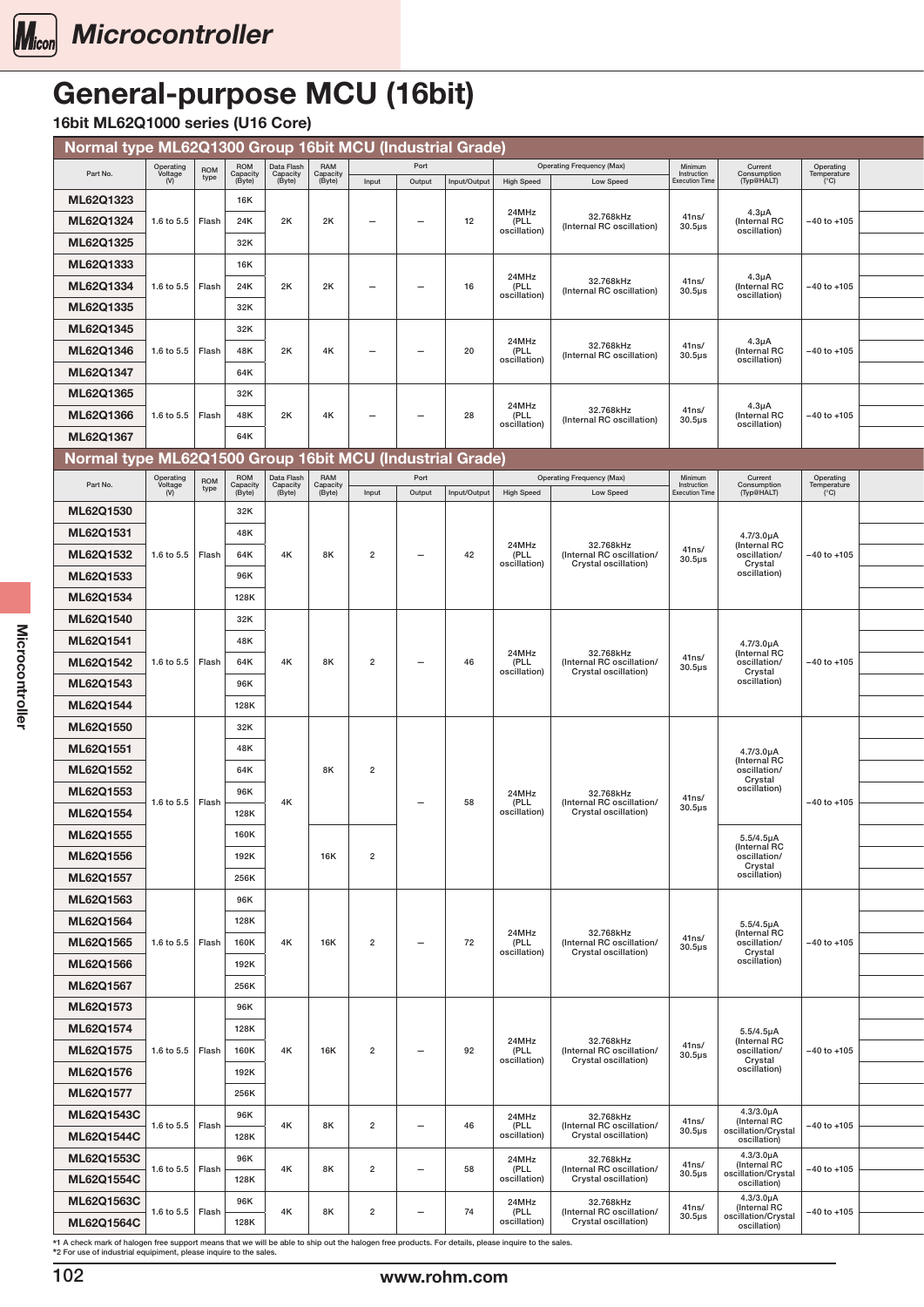#### $16\text{LPHS}$  Technology products)

| <b>WDT</b> | 16bit Multi Functions Timer       |  |  | ADC<br>(method)                   | DAC                      | $ ^{2}C$                        | <b>Serial Port</b><br>$ $ SSIO $ $<br><b>UART</b> | Supply<br>Voltage<br>Detection<br>LCD<br>Driver | External<br>Interrupt | Others                                                       | Notes                    | Package                                                                     | Halogen<br>Chip<br>Support<br>Support*1  | Industrial<br>Grade*2                                |                              |
|------------|-----------------------------------|--|--|-----------------------------------|--------------------------|---------------------------------|---------------------------------------------------|-------------------------------------------------|-----------------------|--------------------------------------------------------------|--------------------------|-----------------------------------------------------------------------------|------------------------------------------|------------------------------------------------------|------------------------------|
|            | 4                                 |  |  | $10$ bit $\times 6$               |                          | Master/                         | <b>UART Full</b>                                  |                                                 |                       | Safety function,                                             |                          | P-SSOP16-0225-0.65-TK6<br>P-WQFN16-0404-0.50-63<br>P-SSOP16-0225-0.65-TK6   | V                                        | $\checkmark$                                         |                              |
|            | (TMR, PWM, IGBT,<br>Capture)      |  |  | (SA type)                         | $\overline{\phantom{m}}$ | Slavex1,<br>Master×1            | Duplex/<br>SSIO <sub>x2</sub>                     | VLS×1<br>$\sim$                                 | 8                     | Multiplier/Divider,<br>Comparator×1, DMA                     |                          | P-WQFN16-0404-0.50-63<br>P-SSOP16-0225-0.65-TK6                             | ↙                                        | $\checkmark$<br>V.<br>$\checkmark$                   |                              |
|            |                                   |  |  |                                   |                          |                                 |                                                   |                                                 |                       |                                                              |                          | P-WQFN16-0404-0.50-63<br>P-TSSOP20<br>$-0225 - 0.65 - TK6$                  | V<br>$\overline{\phantom{0}}$            | $\checkmark$                                         |                              |
|            | 4<br>(TMR, PWM, IGBT,<br>Capture) |  |  | $10$ bit $\times 8$<br>(SA type)  | $\overline{\phantom{0}}$ | Master/<br>Slavex1,<br>Master×1 | <b>UART Full</b><br>Duplex/<br>SSIO <sub>x2</sub> | VLS×1<br>$\overline{\phantom{0}}$               | 8                     | Safety function,<br>Multiplier/Divider,<br>Comparator×1, DMA |                          | P-TSSOP20<br>$-0225 - 0.65 - TK6$                                           | $\checkmark$<br>$\overline{\phantom{0}}$ | レ                                                    |                              |
|            |                                   |  |  |                                   |                          |                                 |                                                   |                                                 |                       |                                                              |                          | P-TSSOP20<br>$-0225 - 0.65 - TK6$                                           | V<br>$\overline{\phantom{0}}$            | $\overline{\phantom{0}}$                             |                              |
|            | (TMR, PWM, IGBT,                  |  |  | 10bit×8                           | 8bit×1                   | Master/<br>Slavex1,             | <b>UART Full</b><br>Duplex/                       | VLS×1<br>$\overline{\phantom{0}}$               | 8                     | Safety function,<br>Multiplier/Divider,                      | $\overline{\phantom{0}}$ | P-WQFN24-0404-0.50-A63<br>P-WQFN24-0404-0.50-A63                            | $\checkmark$<br>$\sqrt{ }$               | $\overline{\phantom{0}}$<br>$\overline{\phantom{0}}$ |                              |
|            | Capture)                          |  |  | (SA type)                         |                          | Master×1                        | SSIO <sub>×2</sub>                                |                                                 |                       | Comparator×1, DMA                                            |                          | P-WQFN24-0404-0.50-A63                                                      | V                                        | $\overline{v}$                                       |                              |
|            |                                   |  |  |                                   |                          |                                 |                                                   |                                                 |                       |                                                              |                          | P-WQFN32-0505-0.50-A63<br>P-TQFP32-0707-0.80-ZK6                            | $\checkmark$                             | $\checkmark$                                         |                              |
|            | (TMR, PWM, IGBT,<br>Capture)      |  |  | 10bit×8<br>(SA type)              | 8bit×1                   | Master/<br>Slavex1,<br>Master×1 | <b>UART Full</b><br>Duplex/<br>SSIO <sub>×2</sub> | VLS×1<br>$\sim$                                 | 8                     | Safety function,<br>Multiplier/Divider,<br>Comparator×1, DMA |                          | P-WQFN32-0505-0.50-A63<br>P-TQFP32-0707-0.80-ZK6                            | V                                        | $\overline{v}$                                       |                              |
|            |                                   |  |  |                                   |                          |                                 |                                                   |                                                 |                       |                                                              |                          | P-WQFN32-0505-0.50-A63<br>P-TQFP32-0707-0.80-ZK6                            | V                                        | レ                                                    |                              |
|            |                                   |  |  | ADC                               |                          |                                 | Serial Port                                       | LCD                                             | External              |                                                              |                          |                                                                             | Halogen<br>Free                          |                                                      |                              |
| <b>WDT</b> | 16bit Multi Functions Timer       |  |  | (method)                          | DAC                      | $ ^{2}C$                        | SSIO UART                                         | Supply<br>Voltage<br>Detection<br>Driver        | Interrupt<br>Sources  | Others                                                       | Notes                    | Package                                                                     | Chip<br>Support<br>Support*              | Industria<br>1 Grade <sup>*2</sup>                   |                              |
|            |                                   |  |  |                                   |                          |                                 |                                                   |                                                 |                       |                                                              |                          | P-TQFP48-0707-0.50-ZK6<br>P-TQFP48-0707-0.50-ZK6                            | V<br>↙                                   | $\checkmark$<br>$\checkmark$                         |                              |
|            | (TMR, PWM, IGBT,                  |  |  | 10bit×12<br>(SA type)             | 8bit×1                   | Master/<br>Slavex1,             | <b>UART Full</b><br>Duplex/                       | VLS×1<br>$\overline{\phantom{0}}$               | 10                    | Safety function,<br>Multiplier/Divider,                      | $\overline{\phantom{0}}$ | P-TQFP48-0707-0.50-ZK6                                                      | $\sqrt{ }$                               | $\overline{ }$                                       |                              |
|            | Capture)                          |  |  |                                   |                          | Master×2                        | SSIO <sub>x2</sub>                                |                                                 |                       | Comparator×2, DMA                                            |                          | P-TQFP48-0707-0.50-ZK6                                                      | ↙                                        | $\checkmark$                                         |                              |
|            |                                   |  |  |                                   |                          |                                 |                                                   |                                                 |                       |                                                              |                          | P-TQFP48-0707-0.50-ZK6                                                      | $\sqrt{ }$                               | $\checkmark$                                         |                              |
|            |                                   |  |  |                                   |                          |                                 |                                                   |                                                 |                       |                                                              |                          | P-TQFP52-1010-0.65-ZK6                                                      | V                                        | $\overline{ }$                                       |                              |
|            | (TMR, PWM, IGBT,                  |  |  | 10bit×12                          | 8bit×1                   | Master/<br>Slavex1,             | <b>UART Full</b><br>Duplex/                       | VLS×1<br>$\overline{\phantom{0}}$               | 10                    | Safety function,<br>Multiplier/Divider,                      | $\overline{\phantom{0}}$ | P-TQFP52-1010-0.65-ZK6<br>P-TQFP52-1010-0.65-ZK6                            | V<br>$\checkmark$                        | $\checkmark$<br>$\checkmark$                         |                              |
|            | Capture)                          |  |  | (SA type)                         |                          | Master×2                        | SSIO <sub>×2</sub>                                |                                                 |                       | Comparator×2, DMA                                            |                          | P-TQFP52-1010-0.65-ZK6                                                      | V                                        | $\overline{ }$                                       |                              |
|            |                                   |  |  |                                   |                          |                                 |                                                   |                                                 |                       |                                                              |                          | P-TQFP52-1010-0.65-ZK6                                                      | V                                        | $\checkmark$                                         |                              |
|            |                                   |  |  |                                   |                          |                                 |                                                   |                                                 |                       |                                                              |                          | P-TQFP64-1010-0.50-ZK6<br>P-QFP64-1414-0.80-ZK6                             | V                                        | $\checkmark$                                         |                              |
|            |                                   |  |  |                                   |                          |                                 |                                                   |                                                 |                       |                                                              |                          | P-TQFP64-1010-0.50-ZK6<br>P-QFP64-1414-0.80-ZK6<br>P-TQFP64-1010-0.50-ZK6   | $\checkmark$                             | $\checkmark$                                         |                              |
|            |                                   |  |  |                                   |                          |                                 |                                                   |                                                 |                       |                                                              |                          | P-QFP64-1414-0.80-ZK6<br>P-TQFP64-1010-0.50-ZK6                             | V<br>V                                   | $\checkmark$<br>$\checkmark$                         |                              |
|            | (TMR, PWM, IGBT,<br>Capture)      |  |  | 10bit×12<br>(SA type)             | 8bit×1                   | Master/<br>Slavex1,<br>Master×2 | <b>UART Full</b><br>Duplex/<br>SSIO <sub>x2</sub> | VLS×1<br>$\sim$                                 | 10                    | Safety function,<br>Multiplier/Divider,<br>Comparator×2, DMA |                          | P-QFP64-1414-0.80-ZK6<br>P-TQFP64-1010-0.50-ZK6<br>P-QFP64-1414-0.80-ZK6    | $\checkmark$                             | $\overline{V}$                                       |                              |
|            |                                   |  |  |                                   |                          |                                 |                                                   |                                                 |                       |                                                              |                          | P-TQFP64-1010-0.50-ZK6<br>P-QFP64-1414-0.80-ZK6                             | $\overline{\phantom{0}}$                 |                                                      | $\overline{\phantom{0}}$     |
|            |                                   |  |  |                                   |                          |                                 |                                                   |                                                 |                       |                                                              |                          | P-TQFP64-1010-0.50-ZK6<br>P-QFP64-1414-0.80-ZK6                             | ↙                                        |                                                      | $\checkmark$                 |
|            |                                   |  |  |                                   |                          |                                 |                                                   |                                                 |                       |                                                              |                          | P-TQFP64-1010-0.50-ZK6<br>P-QFP64-1414-0.80-ZK6                             | $\sqrt{ }$                               |                                                      | $\sqrt{ }$<br>$\overline{v}$ |
|            |                                   |  |  |                                   |                          |                                 |                                                   |                                                 |                       |                                                              |                          | P-QFP80-1414-0.65-ZK6<br>P-QFP80-1414-0.65-ZK6                              | $\checkmark$<br>$\checkmark$             | $\checkmark$                                         |                              |
|            | 8<br>(TMR, PWM, IGBT,             |  |  | $10$ bit $\times$ 16<br>(SA type) |                          | Master/<br>8bit×2 Slave×1,      | <b>UART Full</b><br>Duplex/                       | VLS×1<br>$-$                                    | 12                    | Safety function,<br>Multiplier/Divider,                      | $-$                      | P-QFP80-1414-0.65-ZK6                                                       | $\sqrt{ }$                               | $\checkmark$                                         |                              |
|            | Capture)                          |  |  |                                   |                          | Master×2                        | SSIO <sub>x6</sub>                                |                                                 |                       | Comparator×2, DMA                                            |                          | P-QFP80-1414-0.65-ZK6                                                       | $\checkmark$                             |                                                      | $\checkmark$                 |
|            |                                   |  |  |                                   |                          |                                 |                                                   |                                                 |                       |                                                              |                          | P-QFP80-1414-0.65-ZK6<br>P-TQFP100-1414-0.50-ZK6                            | $\checkmark$                             |                                                      | $\checkmark$                 |
|            |                                   |  |  |                                   |                          |                                 |                                                   |                                                 |                       |                                                              |                          | P-QFP100-1420-0.65-BK6<br>P-TQFP100-1414-0.50-ZK6                           | $\checkmark$<br>V                        | $\checkmark$<br>$\overline{v}$                       |                              |
|            | 8<br>(TMR, PWM, IGBT,             |  |  | 10bit×16                          | 8bit×2                   | Master/<br>Slavex1,             | <b>UART Full</b><br>Duplex/                       | VLS×1<br>$-$                                    | 12                    | Safety function,<br>Multiplier/Divider,                      | $\overline{\phantom{0}}$ | P-QFP100-1420-0.65-BK6<br>P-TQFP100-1414-0.50-ZK6<br>P-QFP100-1420-0.65-BK6 | V                                        | $\checkmark$                                         |                              |
|            | Capture)                          |  |  | (SA type)                         |                          | Master×2                        | SSIO <sub>x6</sub>                                |                                                 |                       | Comparator×2, DMA                                            |                          | P-TQFP100-1414-0.50-ZK6<br>P-QFP100-1420-0.65-BK6                           | V                                        |                                                      | $\checkmark$                 |
|            |                                   |  |  |                                   |                          |                                 |                                                   |                                                 |                       |                                                              |                          | P-TQFP100-1414-0.50-ZK6<br>P-QFP100-1420-0.65-BK6                           | $\checkmark$                             |                                                      | $\checkmark$                 |
|            | -6<br>(TMR, PWM, IGBT,            |  |  | $10$ bit $\times$ 12<br>(SA type) | 8bit×1                   | Master/<br>Slavex1,             | <b>UART Full</b><br>Duplex/                       | VLS×1<br>$\overline{\phantom{0}}$               | 10                    | Safety function,<br>Multiplier/Divider,                      | -                        | P-TQFP52-1010-0.65-ZK6                                                      | V                                        | $\checkmark$                                         |                              |
|            | Capture)                          |  |  |                                   |                          | Master×2                        | SSIO <sub>x</sub> 3                               |                                                 |                       | Comparator×2, DMA                                            |                          | P-TQFP52-1010-0.65-ZK6<br>P-TQFP64-1010-0.50-ZK6                            | $\mathcal{V}$                            | $\checkmark$<br>$\checkmark$                         |                              |
|            | (TMR, PWM, IGBT,<br>Capture)      |  |  | 10bit×12<br>(SA type)             | 8bit×1                   | Master/<br>Slavex1,<br>Master×2 | <b>UART Full</b><br>Duplex/<br>SSIO <sub>x4</sub> | VLS×1<br>$\sim$                                 | 10                    | Safety function,<br>Multiplier/Divider,<br>Comparator×2, DMA |                          | P-QFP64-1414-0.80-ZK6<br>P-TQFP64-1010-0.50-ZK6                             | $\checkmark$<br>V                        | レ                                                    |                              |
|            | 6                                 |  |  | 10bit×12                          |                          | Master/                         | <b>UART Full</b>                                  |                                                 |                       | Safety function,                                             |                          | P-QFP64-1414-0.80-ZK6<br>P-QFP80-1414-0.65-ZK6                              | V                                        | $\checkmark$                                         |                              |
|            | (TMR, PWM, IGBT,<br>Capture)      |  |  | (SA type)                         |                          | 8bit×1 Slave×1,<br>Master×2     | Duplex/<br>SSIO×4                                 | VLS×1<br>$\overline{\phantom{0}}$               | 12                    | Multiplier/Divider,<br>Comparator×2, DMA                     |                          | P-QFP80-1414-0.65-ZK6                                                       | $\checkmark$                             | $\overline{\phantom{0}}$                             |                              |
|            |                                   |  |  |                                   |                          |                                 |                                                   |                                                 |                       |                                                              |                          |                                                                             |                                          |                                                      |                              |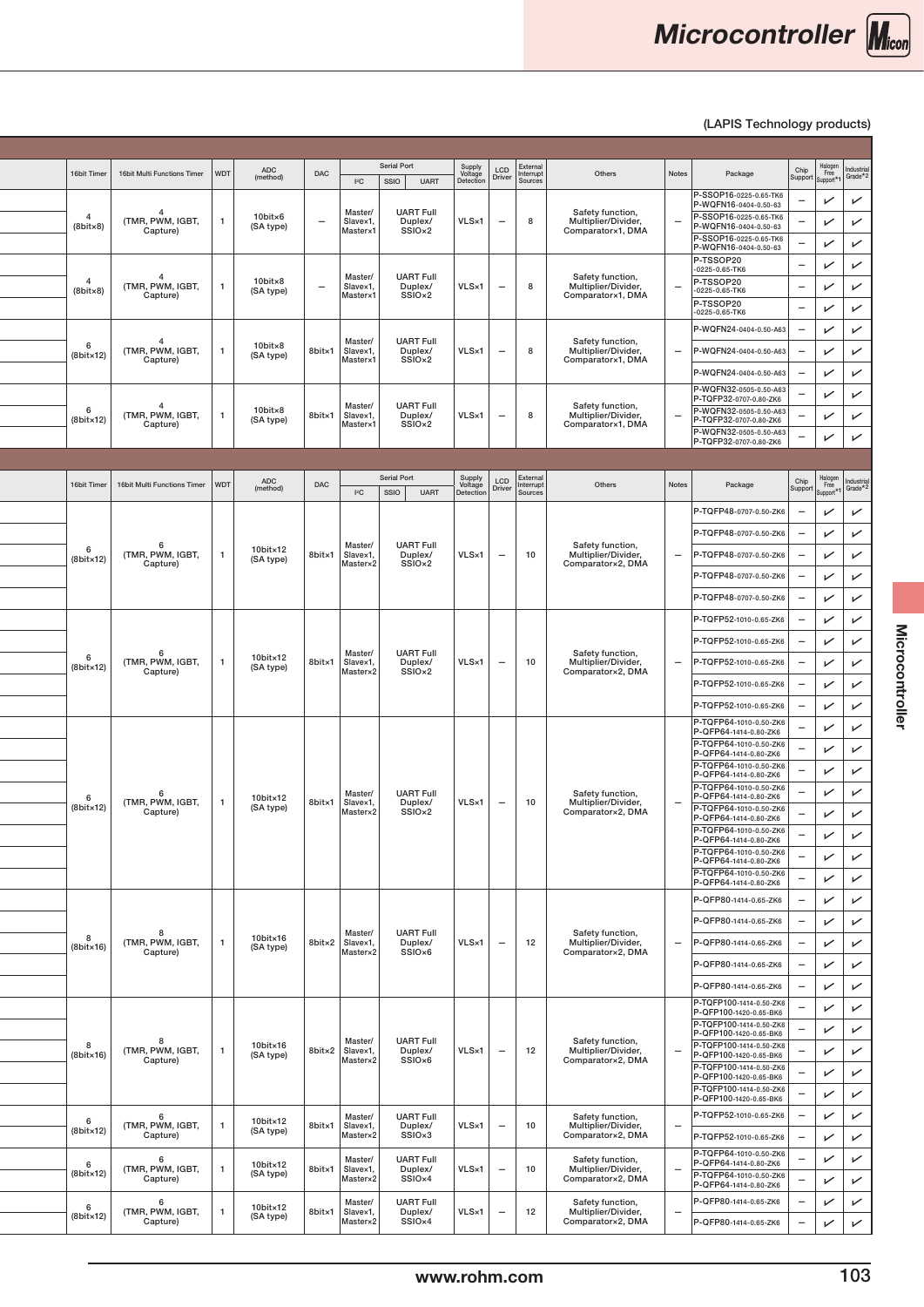

### 16bit ML62Q1000 series (U16 Core)

|            |                                           |                |                                                      |                           |                |                                 |    |                                | Built-in LCD Driver Segments type ML62Q1700 Group 16bit MCU (Industrial Grade) |                                          |                                                         |                                  |  |
|------------|-------------------------------------------|----------------|------------------------------------------------------|---------------------------|----------------|---------------------------------|----|--------------------------------|--------------------------------------------------------------------------------|------------------------------------------|---------------------------------------------------------|----------------------------------|--|
| Part No.   | Operating<br>Voltage<br>(V)<br>$ROM$ type |                | ROM Data Flash<br>Capacity Capacity<br>(Byte) (Byte) | RAM<br>Capacity<br>(Byte) |                | Port                            |    |                                | <b>Operating Frequency (Max)</b>                                               | Minimum<br>Instruction<br>Execution Time | Current<br>Consumption<br>(Typ@HALT)                    | Operating<br>Temperature<br>(°C) |  |
| ML62Q1700  |                                           | 32K            |                                                      |                           | Input          | Output                          |    | Input/Output   High Speed      | Low Speed                                                                      |                                          |                                                         |                                  |  |
|            |                                           | 48K            |                                                      |                           |                |                                 |    |                                |                                                                                |                                          |                                                         |                                  |  |
| ML62Q1701  |                                           |                |                                                      |                           |                |                                 |    | 24MHz                          | 32.768kHz                                                                      | 41ns/                                    | 4.9/3.3µA<br>(Internal RC                               |                                  |  |
| ML62Q1702  | 1.6 to 5.5   Flash                        | 64K            | $4\mathrm{K}$                                        | 8K                        | $\overline{2}$ | $ \,$                           | 37 | (PLL<br>oscillation)           | (Internal RC oscillation/<br>Crystal oscillation)                              | $30.5\mu s$                              | oscillation/<br>Crystal<br>oscillation)                 | $-40$ to $+105$                  |  |
| ML62Q1703  |                                           | 96K            |                                                      |                           |                |                                 |    |                                |                                                                                |                                          |                                                         |                                  |  |
| ML62Q1704  |                                           | 128K           |                                                      |                           |                |                                 |    |                                |                                                                                |                                          |                                                         |                                  |  |
| ML62Q1710  |                                           | 32K            |                                                      |                           |                |                                 |    |                                |                                                                                |                                          |                                                         |                                  |  |
| ML62Q1711  |                                           | $48\mathsf{K}$ |                                                      |                           |                |                                 |    |                                |                                                                                |                                          | $4.9/3.3\mu A$                                          |                                  |  |
| ML62Q1712  | 1.6 to 5.5   Flash                        | 64K            | $4\mathsf{K}$                                        | 8K                        | $\overline{2}$ | $ \,$                           | 41 | 24MHz<br>(PLL)<br>oscillation) | 32.768kHz<br>(Internal RC oscillation/<br>Crystal oscillation)                 | 41ns/<br>$30.5\mu s$                     | (Internal RC<br>oscillation/<br>Crystal<br>oscillation) | $-40$ to $+105$                  |  |
| ML62Q1713  |                                           | 96K            |                                                      |                           |                |                                 |    |                                |                                                                                |                                          |                                                         |                                  |  |
| ML62Q1714  |                                           | 128K           |                                                      |                           |                |                                 |    |                                |                                                                                |                                          |                                                         |                                  |  |
| ML62Q1720  |                                           | 32K            |                                                      |                           |                |                                 |    |                                |                                                                                |                                          |                                                         |                                  |  |
| ML62Q1721  |                                           | 48K            |                                                      |                           |                |                                 |    |                                |                                                                                |                                          |                                                         |                                  |  |
| ML62Q1722  |                                           | 64K            |                                                      | 8K                        |                |                                 |    |                                |                                                                                |                                          | $4.9/3.3\mu A$<br>(Internal RC<br>oscillation/          |                                  |  |
| ML62Q1723  |                                           | 96K            |                                                      |                           |                |                                 |    |                                |                                                                                |                                          | Crystal<br>oscillation)                                 |                                  |  |
| ML62Q1724  |                                           | 128K           | 4K                                                   |                           |                |                                 |    |                                |                                                                                |                                          |                                                         |                                  |  |
| ML62Q1725  | 1.6 to 5.5   Flash                        | 160K           |                                                      |                           | $\overline{2}$ | $\sim$                          | 53 | 24MHz<br>PCL<br>oscillation)   | 32.768kHz<br>(Internal RC oscillation/<br>Crystal oscillation)                 | $\frac{41 \text{ns}}{30.5 \text{ps}}$    |                                                         | $-40$ to $+105$                  |  |
|            |                                           |                |                                                      |                           |                |                                 |    |                                |                                                                                |                                          | 5.7/4.5µA<br>(Internal RC                               |                                  |  |
| ML62Q1726  |                                           | 192K           |                                                      | 16K                       |                |                                 |    |                                |                                                                                |                                          | oscillation/<br>Crystal<br>oscillation)                 |                                  |  |
| ML62Q1727  |                                           | 256K           |                                                      |                           |                |                                 |    |                                |                                                                                |                                          | $6.0/4.5\mu A$                                          |                                  |  |
| ML62Q1728  |                                           | 384K           | 8K                                                   | 32K                       |                |                                 |    |                                |                                                                                |                                          | (Internal RC<br>oscillation/                            |                                  |  |
| ML62Q1729  |                                           | 512K           |                                                      |                           |                |                                 |    |                                |                                                                                |                                          | Crystal<br>oscillation)                                 |                                  |  |
| ML62Q1733  |                                           | 96K            |                                                      |                           |                |                                 |    |                                |                                                                                |                                          |                                                         |                                  |  |
| ML62Q1734  |                                           | 128K           |                                                      |                           |                |                                 |    |                                |                                                                                |                                          | 5.7/4.5µA<br>(Internal RC                               |                                  |  |
| ML62Q1735  |                                           | 160K           | 4K                                                   | 16K                       |                |                                 |    |                                |                                                                                |                                          | oscillation/<br>Crystal                                 |                                  |  |
| ML62Q1736  | 1.6 to 5.5   Flash                        | 192K           |                                                      |                           | $\overline{2}$ | $\equiv$                        | 67 | 24MHz<br>(PLL<br>oscillation)  | 32.768kHz<br>(Internal RC oscillation/<br>Crystal oscillation)                 | 41ns/<br>$30.5\mu s$                     | oscillation)                                            | $-40$ to $+105$                  |  |
| ML62Q1737  |                                           | 256K           |                                                      |                           |                |                                 |    |                                |                                                                                |                                          |                                                         |                                  |  |
| ML62Q1738  |                                           | 384K           |                                                      |                           |                |                                 |    |                                |                                                                                |                                          | $6.0/4.5\mu A$<br>(Internal RC                          |                                  |  |
| ML62Q1739  |                                           | 512K           | 8K                                                   | 32K                       |                |                                 |    |                                |                                                                                |                                          | oscillation/<br>Crystal<br>oscillation)                 |                                  |  |
| ML62Q1743  |                                           | 96K            |                                                      |                           |                |                                 |    |                                |                                                                                |                                          |                                                         |                                  |  |
| ML62Q1744  |                                           | 128K           |                                                      |                           |                |                                 |    |                                |                                                                                |                                          |                                                         |                                  |  |
|            |                                           |                |                                                      |                           |                |                                 |    |                                |                                                                                |                                          | 5.7/4.5µA<br>(Internal RC                               |                                  |  |
| ML62Q1745  |                                           | 160K           | 4K                                                   | 16K                       |                |                                 |    | 24MHz                          | 32.768kHz                                                                      | 41ns/                                    | oscillation/<br>Crystal<br>oscillation)                 |                                  |  |
| ML62Q1746  | 1.6 to 5.5   Flash                        | 192K           |                                                      |                           | $\overline{2}$ | $\hspace{0.1mm}-\hspace{0.1mm}$ | 87 | (PLL<br>oscillation)           | (Internal RC oscillation/<br>Crystal oscillation)                              | $30.5\mu$ s                              |                                                         | $-40$ to $+105$                  |  |
| ML62Q1747  |                                           | 256K           |                                                      |                           |                |                                 |    |                                |                                                                                |                                          | $6.0/4.5\mu A$                                          |                                  |  |
| ML62Q1748  |                                           | 384K           | 8K                                                   | 32K                       |                |                                 |    |                                |                                                                                |                                          | (Internal RC<br>oscillation/                            |                                  |  |
| ML62Q1749  |                                           | 512K           |                                                      |                           |                |                                 |    |                                |                                                                                |                                          | Crystal<br>oscillation)                                 |                                  |  |
| ML62Q1713C | 1.6 to 5.5 Flash                          | 96K            | 4K                                                   | 8K                        | $\overline{2}$ | $\overline{\phantom{a}}$        | 41 | 24MHz<br>(PLL                  | 32.768kHz<br>(Internal RC oscillation/                                         | 41ns/                                    | $4.3/3.0\mu A$<br>(Internal RC<br>oscillation/          | $-40$ to $+105$                  |  |
| ML62Q1714C |                                           | 128K           |                                                      |                           |                |                                 |    | oscillation)                   | Crystal oscillation)                                                           | $30.5\mu s$                              | Crystal<br>oscillation)                                 |                                  |  |
| ML62Q1723C | 1.6 to 5.5   Flash                        | 96K            | 4K                                                   | 8K                        | $\overline{2}$ |                                 | 53 | 24MHz<br>(PLL                  | 32.768kHz<br>(Internal RC oscillation/                                         | 41ns/                                    | 4.3/3.0µA<br>(Internal RC<br>oscillation/               | $-40$ to $+105$                  |  |
| ML62Q1724C |                                           | 128K           |                                                      |                           |                | $\overline{\phantom{a}}$        |    | oscillation)                   | Crystal oscillation)                                                           | $30.5\mu s$                              | Crystal<br>oscillation)                                 |                                  |  |
| ML62Q1733C |                                           | 96K            |                                                      |                           |                |                                 |    | 24MHz                          | 32.768kHz                                                                      | 41ns/                                    | $4.3/3.0\mu A$<br>(Internal RC                          |                                  |  |
| ML62Q1734C | 1.6 to 5.5   Flash                        | 128K           | 4K                                                   | 8K                        | $\overline{2}$ | $\overline{\phantom{a}}$        | 69 | (PLL<br>oscillation)           | (Internal RC oscillation/<br>Crystal oscillation)                              | $30.5\mu$ s                              | oscillation/<br>Crystal<br>oscillation)                 | $-40$ to $+105$                  |  |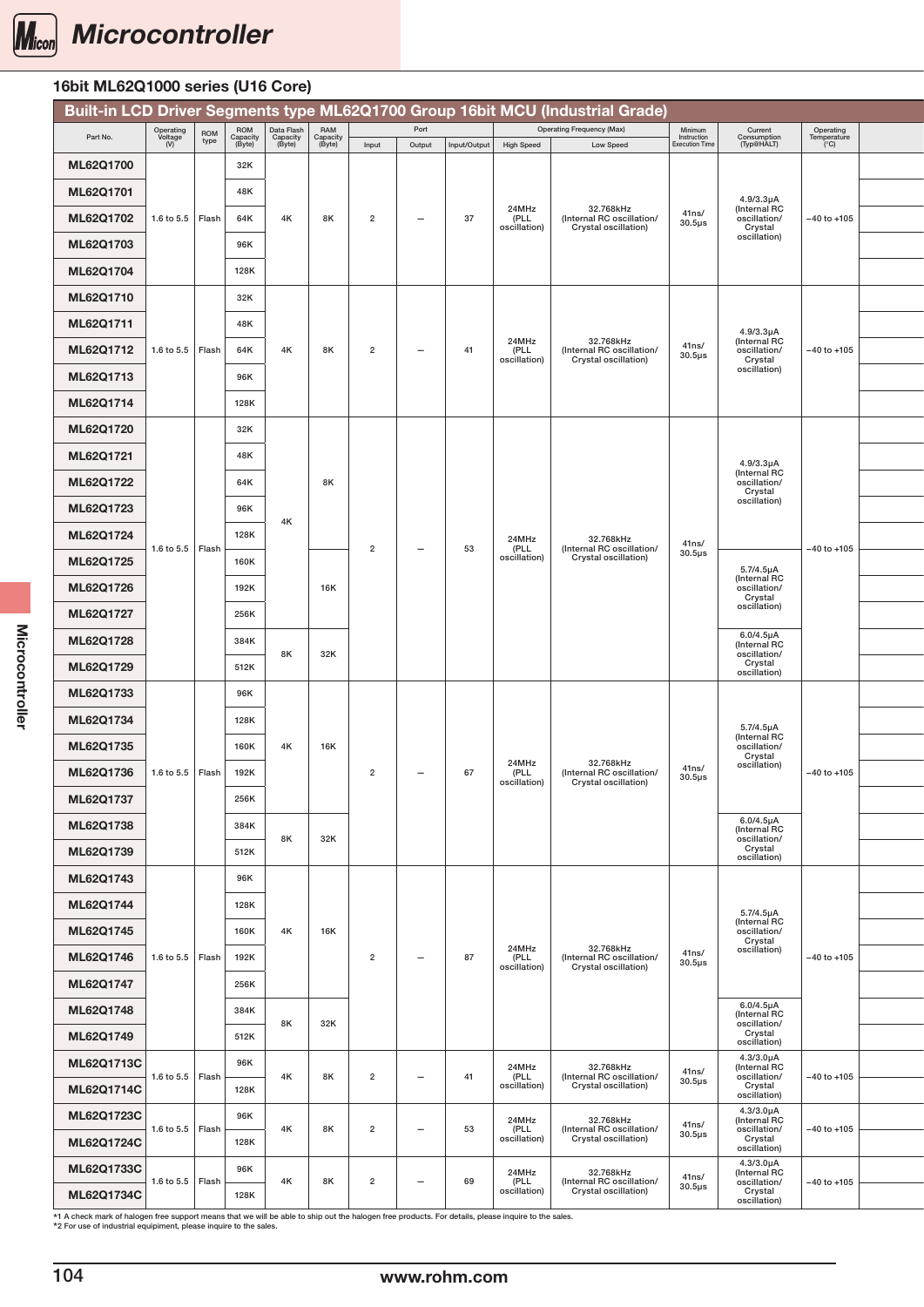# Microcontroller Micon



| 16bit Timer<br>16bit Multi Functions Timer    | DAC    |                 | 2C                              | Serial Port<br><b>UART</b><br>$ $ ssio $ $         | Supply<br>Voltage<br>Detection | <b>LCD Driver</b>                       | External<br>Interrupt<br>Sources | Others                                                       | Notes | Package                                                                  |                          | Chip Halogen Industrial<br>Support Support*1 Grade*2 |                            |
|-----------------------------------------------|--------|-----------------|---------------------------------|----------------------------------------------------|--------------------------------|-----------------------------------------|----------------------------------|--------------------------------------------------------------|-------|--------------------------------------------------------------------------|--------------------------|------------------------------------------------------|----------------------------|
|                                               |        |                 |                                 |                                                    |                                |                                         |                                  |                                                              |       | P-TQFP48-0707-0.50-ZK6                                                   | -                        | $\checkmark$                                         | $\checkmark$               |
|                                               |        |                 |                                 |                                                    |                                |                                         |                                  |                                                              |       | P-TQFP48-0707-0.50-ZK6                                                   | $\qquad \qquad -$        | $\checkmark$                                         | $\checkmark$               |
| - 6<br>(TMR, PWM, IGBT,<br>$(8bit \times 12)$ | 8bit×1 |                 | Master/<br>Slavex1,<br>Master×2 | <b>UART Full</b><br>Duplex/<br>SSIO <sub>x2</sub>  | VLS×1                          | Max 192dot<br>24seg×<br>8com            | 10                               | Safety function,<br>Multiplier/Divider,<br>Comparator×2, DMA |       | P-TQFP48-0707-0.50-ZK6                                                   | $\overline{\phantom{m}}$ | $\checkmark$                                         | $\checkmark$               |
|                                               |        |                 |                                 |                                                    |                                |                                         |                                  |                                                              |       | P-TQFP48-0707-0.50-ZK6                                                   |                          | $\checkmark$                                         | $\checkmark$               |
|                                               |        |                 |                                 |                                                    |                                |                                         |                                  |                                                              |       | P-TQFP48-0707-0.50-ZK6                                                   | $\qquad \qquad -$        | $\checkmark$                                         | $\checkmark$               |
|                                               |        |                 |                                 |                                                    |                                |                                         |                                  |                                                              |       | P-TQFP52-1010-0.65-ZK6                                                   | -                        | $\checkmark$                                         | $\checkmark$               |
|                                               |        |                 | Master/                         | <b>UART Full</b>                                   |                                | Max 216dot                              |                                  | Safety function,                                             |       | P-TQFP52-1010-0.65-ZK6                                                   | -                        | $\checkmark$                                         | $\checkmark$               |
| - 6<br>(TMR, PWM, IGBT,<br>$(8bit \times 12)$ | 8bit×1 |                 | Slavex1,<br>Master×2            | Duplex/<br>SSIO <sub>x2</sub>                      | $VLS\times1$                   | 27seg×<br>8com                          | 10                               | Multiplier/Divider,<br>Comparator×2, DMA                     |       | P-TQFP52-1010-0.65-ZK6                                                   | -                        | $\checkmark$                                         | $\checkmark$               |
|                                               |        |                 |                                 |                                                    |                                |                                         |                                  |                                                              |       | P-TQFP52-1010-0.65-ZK6                                                   | $\overline{\phantom{m}}$ | $\checkmark$                                         | $\sqrt{ }$                 |
|                                               |        |                 |                                 |                                                    |                                |                                         |                                  |                                                              |       | P-TQFP52-1010-0.65-ZK6<br>P-TQFP64-1010-0.50-ZK6                         |                          | $\checkmark$                                         | $\checkmark$               |
|                                               |        |                 |                                 |                                                    |                                |                                         |                                  |                                                              |       | P-QFP64-1414-0.80-ZK6<br>P-TQFP64-1010-0.50-ZK6                          |                          | $\checkmark$                                         | $\checkmark$               |
|                                               |        |                 |                                 |                                                    |                                |                                         |                                  |                                                              |       | P-QFP64-1414-0.80-ZK6<br>P-TQFP64-1010-0.50-ZK6                          |                          | $\checkmark$                                         | $\checkmark$               |
|                                               |        |                 |                                 |                                                    |                                |                                         |                                  |                                                              |       | P-QFP64-1414-0.80-ZK6<br>P-TQFP64-1010-0.50-ZK6                          |                          | $\checkmark$                                         | $\checkmark$               |
|                                               |        |                 |                                 |                                                    |                                |                                         |                                  |                                                              |       | P-QFP64-1414-0.80-ZK6<br>P-TQFP64-1010-0.50-ZK6                          | -                        | $\checkmark$<br>$\checkmark$                         | $\checkmark$<br>$\sqrt{ }$ |
| - 6<br>(TMR, PWM, IGBT,<br>$(8bit \times 12)$ | 8bit×1 |                 | Master/<br>Slavex1,<br>Master×2 | <b>UART Full</b><br>Duplex/<br>SSIO <sub>x2</sub>  | VLS×1                          | Max 280dot<br>35seg×<br>8com            | 10                               | Safety function,<br>Multiplier/Divider,<br>Comparator×2, DMA |       | P-QFP64-1414-0.80-ZK6<br>P-TQFP64-1010-0.50-ZK6                          |                          | $\checkmark$                                         | $\checkmark$               |
|                                               |        |                 |                                 |                                                    |                                |                                         |                                  |                                                              |       | P-QFP64-1414-0.80-ZK6<br>P-TQFP64-1010-0.50-ZK6                          |                          | $\checkmark$                                         | $\checkmark$               |
|                                               |        |                 |                                 |                                                    |                                |                                         |                                  |                                                              |       | P-QFP64-1414-0.80-ZK6<br>P-TQFP64-1010-0.50-ZK6                          |                          | $\checkmark$                                         | $\checkmark$               |
|                                               |        |                 |                                 |                                                    |                                |                                         |                                  |                                                              |       | P-QFP64-1414-0.80-ZK6<br>P-TQFP64-1010-0.50-ZK6                          |                          | $\checkmark$                                         | $\checkmark$               |
|                                               |        |                 |                                 |                                                    |                                |                                         |                                  |                                                              |       | P-QFP64-1414-0.80-ZK6<br>P-TQFP64-1010-0.50-ZK6<br>P-QFP64-1414-0.80-ZK6 |                          | $\checkmark$                                         | $\checkmark$               |
|                                               |        |                 |                                 |                                                    |                                |                                         |                                  |                                                              |       | P-QFP80-1414-0.65-ZK6                                                    | $\overline{\phantom{m}}$ | $\checkmark$                                         | $\checkmark$               |
|                                               |        |                 |                                 |                                                    |                                |                                         |                                  |                                                              |       | P-QFP80-1414-0.65-ZK6                                                    |                          | $\checkmark$                                         | $\checkmark$               |
|                                               |        |                 |                                 |                                                    |                                |                                         |                                  |                                                              |       | P-QFP80-1414-0.65-ZK6                                                    | -                        | $\checkmark$                                         | $\checkmark$               |
| (TMR, PWM, IGBT,<br>$(8bit \times 16)$        |        | 8bit×2 Slave×1, | Master/<br>Master×2             | <b>UART Full</b><br>Duplex/<br>SSIO <sub>x6</sub>  | VLS×1                          | Max 360dot<br>45seg×<br>8com            | 12                               | Safety function,<br>Multiplier/Divider,<br>Comparator×2, DMA |       | P-QFP80-1414-0.65-ZK6                                                    | $\qquad \qquad -$        | $\checkmark$                                         | $\checkmark$               |
|                                               |        |                 |                                 |                                                    |                                |                                         |                                  |                                                              |       | P-QFP80-1414-0.65-ZK6                                                    | $\overline{\phantom{0}}$ | $\checkmark$                                         | $\checkmark$               |
|                                               |        |                 |                                 |                                                    |                                |                                         |                                  |                                                              |       | P-QFP80-1414-0.65-ZK6                                                    | -                        | $\sqrt{ }$                                           | $\checkmark$               |
|                                               |        |                 |                                 |                                                    |                                |                                         |                                  |                                                              |       | P-QFP80-1414-0.65-ZK6                                                    | $\overline{\phantom{0}}$ | $\sqrt{ }$                                           | $\checkmark$               |
|                                               |        |                 |                                 |                                                    |                                |                                         |                                  |                                                              |       | P-TQFP100-1414-0.50-ZK6<br>P-QFP100-1420-0.65-BK6                        |                          | $\checkmark$                                         | $\sqrt{ }$                 |
|                                               |        |                 |                                 |                                                    |                                |                                         |                                  |                                                              |       | P-TQFP100-1414-0.50-ZK6<br>P-QFP100-1420-0.65-BK6                        |                          | $\checkmark$                                         | $\checkmark$               |
|                                               |        |                 |                                 | <b>UART Full</b>                                   |                                | Max 480dot                              |                                  |                                                              |       | P-TQFP100-1414-0.50-ZK6<br>P-QFP100-1420-0.65-BK6                        |                          | $\checkmark$                                         | $\checkmark$               |
| -8<br>(TMR, PWM, IGBT,<br>$(8bit \times 16)$  |        | 8bit×2 Slave×1, | Master/<br>Master×2             | Duplex/<br>SSIO <sub>x6</sub>                      | VLS×1                          | $60$ seg $\times$<br>8com               | 12                               | Safety function,<br>Multiplier/Divider,<br>Comparator×2, DMA |       | P-TQFP100-1414-0.50-ZK6<br>P-QFP100-1420-0.65-BK6                        |                          | $\sqrt{ }$                                           | $\checkmark$               |
|                                               |        |                 |                                 |                                                    |                                |                                         |                                  |                                                              |       | P-TQFP100-1414-0.50-ZK6<br>P-QFP100-1420-0.65-BK6                        |                          | $\checkmark$                                         | $\checkmark$               |
|                                               |        |                 |                                 |                                                    |                                |                                         |                                  |                                                              |       | P-TQFP100-1414-0.50-ZK6<br>P-QFP100-1420-0.65-BK6                        | -                        | $\checkmark$                                         | $\checkmark$               |
|                                               |        |                 |                                 |                                                    |                                |                                         |                                  |                                                              |       | P-TQFP100-1414-0.50-ZK6<br>P-QFP100-1420-0.65-BK6                        |                          | $\checkmark$                                         | $\sqrt{ }$                 |
| - 6<br>(TMR, PWM, IGBT,<br>$(8bit \times 12)$ | 8bit×1 |                 | Master/<br>Slavex1,             | <b>UART Full</b><br>Duplex/<br>SSIO <sub>x</sub> 3 | $VLS\times1$                   | Max 216dot<br>27seg×                    | 10                               | Safety function,<br>Multiplier/Divider,                      |       | P-TQFP52-1010-0.65-ZK6                                                   | -                        | $\checkmark$                                         | $\sqrt{ }$                 |
|                                               |        |                 | Master×2                        |                                                    |                                | 8com                                    |                                  | Comparator×2, DMA                                            |       | P-TQFP52-1010-0.65-ZK6<br>P-TQFP64-1010-0.50-ZK6                         | $\qquad \qquad -$        | $\checkmark$                                         | $\checkmark$               |
| (TMR, PWM, IGBT,<br>$(8bit \times 12)$        |        | 8bit×1 Slave×1, | Master/<br>Master×2             | <b>UART Full</b><br>Duplex/<br>SSIO <sub>x4</sub>  | $VLS\times1$                   | Max 280dot<br>$35$ seg $\times$<br>8com | 10                               | Safety function,<br>Multiplier/Divider,<br>Comparator×2, DMA |       | P-QFP64-1414-0.80-ZK6<br>P-TQFP64-1010-0.50-ZK6                          |                          | $\sqrt{ }$                                           | $\checkmark$               |
|                                               |        |                 |                                 |                                                    |                                |                                         |                                  |                                                              |       | P-QFP64-1414-0.80-ZK6                                                    |                          | $\checkmark$                                         | $\checkmark$               |
| 6<br>(TMR, PWM, IGBT,<br>$(8bit \times 12)$   | 8bit×1 |                 | Master/<br>Slavex1,<br>Master×2 | <b>UART Full</b><br>Duplex/<br>SSIO <sub>x4</sub>  | VLS×1                          | Max 360dot<br>45seg×<br>8com            | 12                               | Safety function,<br>Multiplier/Divider,<br>Comparator×2, DMA |       | P-QFP80-1414-0.65-ZK6                                                    | $-$                      | $\checkmark$                                         | $\sqrt{ }$                 |
|                                               |        |                 |                                 |                                                    |                                |                                         |                                  |                                                              |       | P-QFP80-1414-0.65-ZK6                                                    | -                        | $\checkmark$                                         | $\sqrt{ }$                 |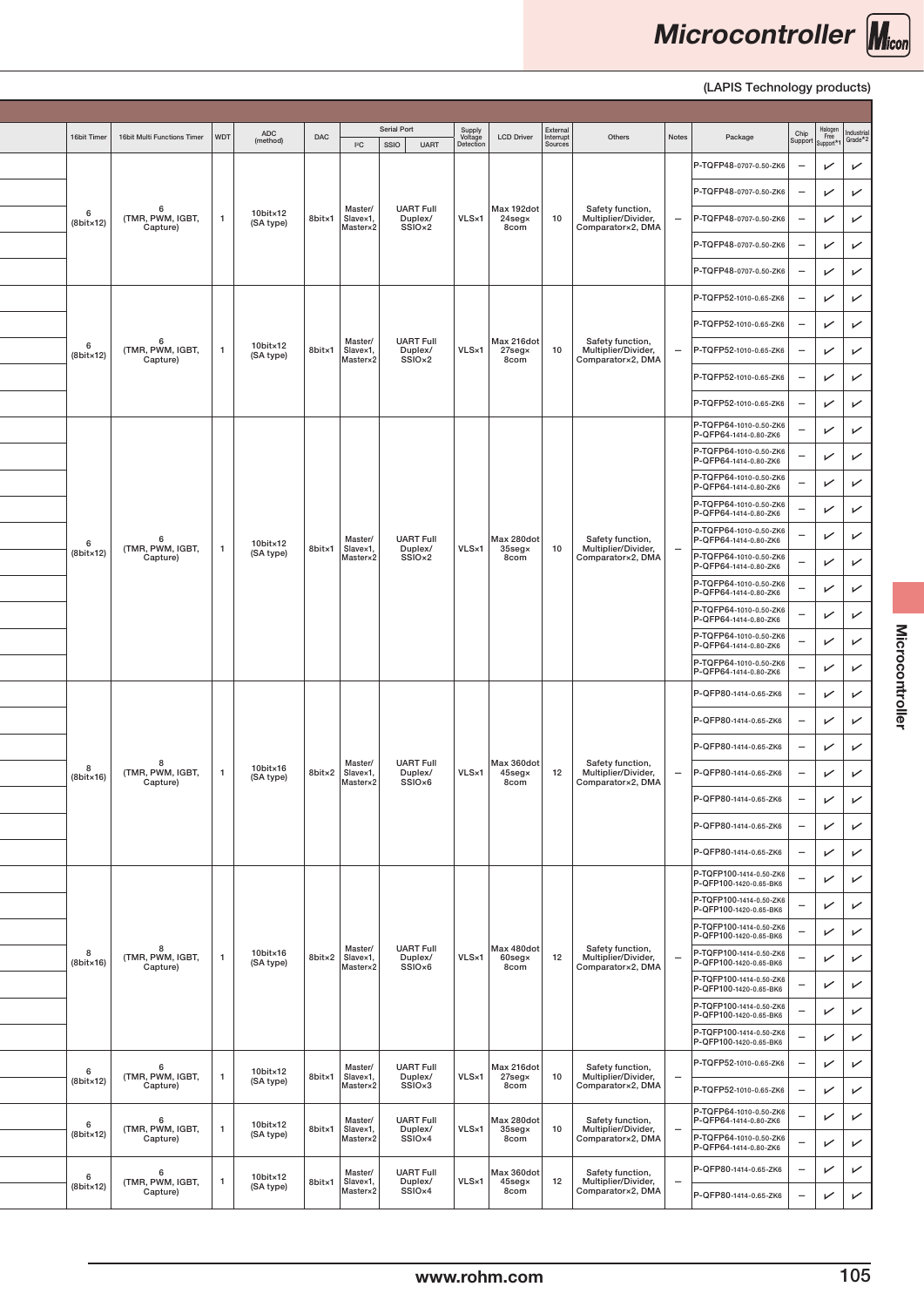<span id="page-6-0"></span>

# **Microcontroller**

#### 16bit ML62Q1000 series (U16 Core)

| Normal type ML62Q1800 Group 16bit MCU (Industrial Grade) |                             |                                  |                          |                                  |                           |        |                          |                                                   |                                                   |                                         |                                          |                                                |                                  |  |
|----------------------------------------------------------|-----------------------------|----------------------------------|--------------------------|----------------------------------|---------------------------|--------|--------------------------|---------------------------------------------------|---------------------------------------------------|-----------------------------------------|------------------------------------------|------------------------------------------------|----------------------------------|--|
| Part No.                                                 | Operating<br>Voltage<br>(V) | ROM<br>type                      | ROM<br>Capacit<br>(Byte) | Data Flash<br>Capacity<br>(Byte) | RAM<br>Capacity<br>(Byte) |        | Port                     |                                                   |                                                   | <b>Operating Frequency (Max)</b>        | Minimum<br>Instruction<br>Execution Time | Current                                        | Operating<br>Temperature<br>(°C) |  |
|                                                          |                             |                                  |                          |                                  |                           | Input  | Output                   | Input/Output                                      | <b>High Speed</b>                                 | Low Speed                               |                                          | Consumption<br>(Typ@HALT)                      |                                  |  |
| ML62Q1858                                                | 1.6 to 5.5 Flash            |                                  | 384K                     | 8K                               | 32K                       |        | $\overline{\phantom{0}}$ | 58                                                | 24MHz<br>(PLL                                     | 32.768kHz<br>(Internal RC oscillation/  | 41 <sub>ns</sub> /                       | $6.0/4.5\mu A$<br>(Internal RC<br>oscillation/ | $-40$ to $+105$                  |  |
| ML62Q1859                                                |                             |                                  | 512K                     |                                  |                           |        |                          |                                                   | oscillation                                       | Crystal oscillation)                    | $30.5\mu$ s                              | Crystal<br>oscillation)                        |                                  |  |
| ML62Q1868                                                |                             |                                  | 384K                     |                                  |                           | $\sim$ |                          | 72                                                | 24MHz                                             | 32.768kHz                               | $41ns/$<br>$30.5ps$                      | $6.0/4.5\mu A$<br>(Internal RC                 | $-40$ to $+105$                  |  |
| ML62Q1869                                                |                             | 8K<br>1.6 to 5.5   Flash<br>512K |                          | 32K                              |                           |        |                          | (PLL<br>oscillation                               | (Internal RC oscillation/<br>Crystal oscillation) |                                         | oscillation/<br>Crystal<br>oscillation)  |                                                |                                  |  |
| ML62Q1878                                                |                             |                                  | 384K                     |                                  |                           | $\sim$ |                          |                                                   | 24MHz                                             | 32.768kHz                               | 41ns/                                    | $6.0/4.5\muA$<br>(Internal RC                  |                                  |  |
| ML62Q1879                                                | 1.6 to 5.5 Flash<br>512K    | 8K                               | 32K                      |                                  | $\overline{\phantom{0}}$  | 92     | (PLL<br>oscillation      | (Internal RC oscillation/<br>Crystal oscillation) | $30.5µ$ s                                         | oscillation/<br>Crystal<br>oscillation) | $-40$ to $+105$                          |                                                |                                  |  |

\*1 A check mark of halogen free support means that we will be able to ship out the halogen free products. For details, please inquire to the sales.

\*2 For use of industrial equipiment, please inquire to the sales.

## Low Power MCU (16bit)

### 16bit ML620Q500 (U16 Core)

|                   | Normal type 16bit MCU (Industrial Grade) |           |               |                  |  |                                         |                                         |                                  |                          |                 |               |                   |       |       |  |
|-------------------|------------------------------------------|-----------|---------------|------------------|--|-----------------------------------------|-----------------------------------------|----------------------------------|--------------------------|-----------------|---------------|-------------------|-------|-------|--|
|                   |                                          | ROM       | ROM           | <b>RAM</b>       |  | Port                                    |                                         | <b>Operating Frequency (Max)</b> | Minimum<br>Instruction   | Current         | Operating     | Co-proces         | 8bit  |       |  |
| Part No.          |                                          | type      | (Byte)        | (Byte)<br>(Byte) |  |                                         | <b>High Speed</b>                       | Low Speed                        | Executio<br>Time         | (Typ@HAL)       | $(^{\circ}C)$ | and Division      | Timer | Timer |  |
| ML620Q503H        |                                          | 32K<br>2K | $\sim$<br>-40 |                  |  | 16MHz<br>(Internal RC oscillation/      | 32.768kHz<br>nal RC oscillation         |                                  | $0.45\mu A$              |                 |               |                   |       |       |  |
| <b>ML620Q504H</b> | <sup>1</sup> 1.8 to Flash<br>ວ.ວ         | 64K       | 6K            |                  |  | Crystal oscillation/<br>External input) | Crystal oscillation/<br>External input) | 62.5ns/<br>30.5µs                | (Crystal<br>oscillation) | $-40$ to<br>+85 |               | <sup>16bitx</sup> |       |       |  |

\*1 A check mark of halogen free support means that we will be able to ship out the halogen free products. For details, please inquire to the sales. \*2 For use of industrial equipiment, please inquire to the sales.

## USB Interface & Security function MCU (32bit)

### 32bit ML630Q400 (ARM® Cortex®-M0+)

### Built-in LCD Driver Dot Matrix type 32bit MCU (Industrial Grade

|           |               | ROM                                                                       | ROM                |                 | <b>DALA</b> | Port                                   |                                                               | <b>Operating Frequency (Max)</b>                  | Minimum<br>Instruction | Current                | <b>Opera</b>  | 8bit                          |  |
|-----------|---------------|---------------------------------------------------------------------------|--------------------|-----------------|-------------|----------------------------------------|---------------------------------------------------------------|---------------------------------------------------|------------------------|------------------------|---------------|-------------------------------|--|
| Part No.  | Voltage       | type                                                                      | Connaity<br>(Byte) | vavay<br>(Ryte) | Input       | $Q$ <sub>u</sub> $+m$ <sub>u</sub> $+$ | <b>High Speed</b>                                             | Low Speed                                         | Executio<br>Time       |                        |               | Timer                         |  |
| ML630Q464 |               |                                                                           | 64K                |                 |             |                                        |                                                               | 32.768kHz                                         |                        | $0.8\muA$              |               |                               |  |
| ML630Q466 | $\sim$<br>o.u | $\left  \begin{array}{c} 1.8 \text{ to} \\ 2.8 \end{array} \right $ Flash | 128K               | $\sim$<br>- ZN  | 16K<br>10N  |                                        | 16MHz<br>(Internal RC oscillation)<br>24MHz (PLL oscillation) | (Internal RC oscillation/<br>Crystal oscillation) | 41.7ns/<br>$30.5\mu s$ | (Crystal<br>oscillatio | -40 to<br>+85 | 32bit<br>multiplier (16bitx4) |  |
|           |               |                                                                           |                    |                 |             |                                        |                                                               |                                                   |                        |                        |               |                               |  |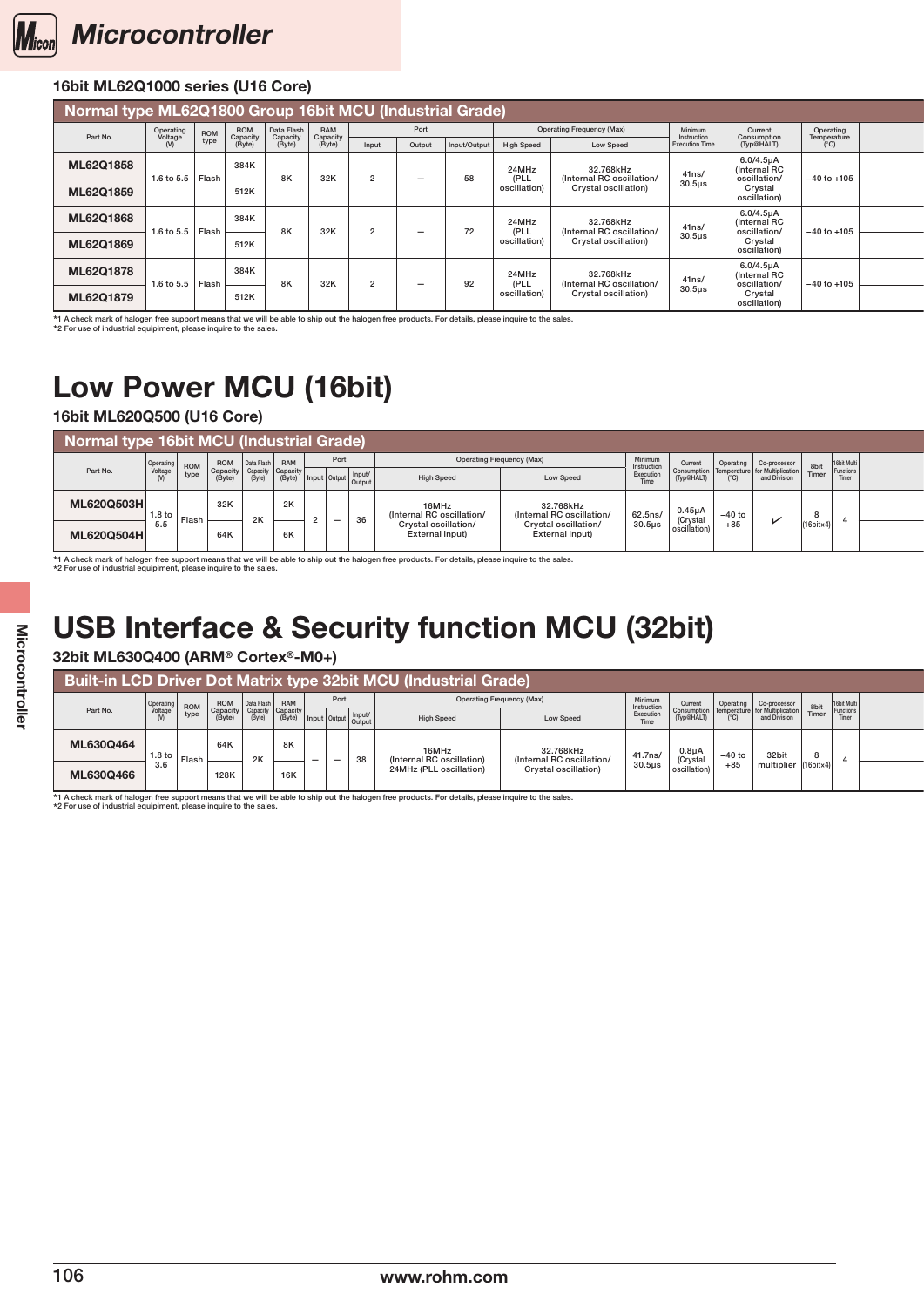

#### $16\text{LPHS}$  Technology products)

|           | 16bit Timer   16bit Multi Functions Timer | ADC<br>(method)       | DAC    | $ ^{2}C$                 | Serial Port<br>$ $ ssio $ $<br><b>UART</b> | Supply<br>Voltage<br>Detection | <b>LCD Driver</b> | External<br>Interrupt<br>Sources | Others                                  | Notes | Package                                           | Chip<br>Support          | Halogen<br>Free Industrial<br>unnort*1 Grade*2 |              |
|-----------|-------------------------------------------|-----------------------|--------|--------------------------|--------------------------------------------|--------------------------------|-------------------|----------------------------------|-----------------------------------------|-------|---------------------------------------------------|--------------------------|------------------------------------------------|--------------|
|           | (TMR, PWM, IGBT,                          | 10bit×12<br>(SA type) | 8bitx1 | Master<br>Slavex1        | <b>UART Full</b><br>Duplex/                | VLS×1                          | $-$               | 10                               | Safety function,<br>Multiplier/Divider, |       | P-TQFP64-1010-0.50-ZK6<br>P-QFP64-1414-0.80-ZK6   | $\overline{\phantom{0}}$ |                                                | $\sqrt{ }$   |
| (8bit×12) | Capture)                                  |                       |        | Masterx:                 | SSIO <sub>x2</sub>                         |                                |                   |                                  | Comparator×2, DMA                       |       | P-TQFP64-1010-0.50-ZK6<br>P-QFP64-1414-0.80-ZK6   | $\overline{\phantom{0}}$ | ✓                                              | $\sqrt{ }$   |
|           | (TMR, PWM, IGBT,                          | 10bit×16<br>(SA type) |        | Master<br>8bitx2 Slavex1 | <b>UART Full</b><br>Duplex/                | VLS×1                          | $-$               | 12                               | Safety function,<br>Multiplier/Divider, |       | P-QFP80-1414-0.65-ZK6                             | $-$                      | ↙                                              | $\sqrt{ }$   |
| (8bit×16) | Capture)                                  |                       |        | Master×2                 | SSIO <sub>x6</sub>                         |                                |                   |                                  | Comparator×2, DMA                       |       | P-QFP80-1414-0.65-ZK6                             | $-$                      | ↙                                              | $\checkmark$ |
|           | (TMR, PWM, IGBT,                          | 10bit×16<br>(SA type) | 8bitx2 | Master<br>Slavex1        | <b>UART Full</b><br>Duplex/                | VLS×1                          | $-$               | 12                               | Safety function,<br>Multiplier/Divider, |       | P-TQFP100-1414-0.50-ZK6<br>P-QFP100-1420-0.65-BK6 | $\sim$                   | $\sqrt{ }$                                     |              |
| 8bit×16   | Capture)                                  |                       |        | Masterx:                 | SSIO <sub>x6</sub>                         |                                |                   |                                  | Comparator×2, DMA                       |       | P-TQFP100-1414-0.50-ZK6<br>P-QFP100-1420-0.65-BK6 | $\overline{\phantom{0}}$ | ╭                                              | $\sqrt{ }$   |

#### $16\sqrt{16}$  (LAPIS Technology products)

|  | PWM                   | Capture               | <b>WDT</b> | <b>ADC</b><br>(method)           | $ ^{2}C $ $ ^{55}C $ | Serial Port<br><b>UART</b>           | Supply<br>Voltage | <b>LCD Driver</b> | Exter | Others                                 | Notes | Package                | Chip<br>Support | Free                     | Grade* |
|--|-----------------------|-----------------------|------------|----------------------------------|----------------------|--------------------------------------|-------------------|-------------------|-------|----------------------------------------|-------|------------------------|-----------------|--------------------------|--------|
|  | 16bit×4<br>(use 16bit | 16bit×4<br>(use 16bit |            | 24bit×2<br>(RC type)<br>12bit×12 | Master               | 17.10<br>rull<br>Duplex <sub>1</sub> | $ VLS \times 1$ , |                   |       | Low speed frequency<br>correction,     | --    | P-TQFP48-0707-0.50-ZK6 |                 | ↙                        |        |
|  | Timer)                | Timer)                |            | (SA type)                        | $\times 2$           | ᅐ                                    | LLD×1             |                   |       | Analog comparator×2,<br>Melody: Buzzer |       | P-TQFP48-0707-0.50-ZK6 |                 | $\overline{\phantom{a}}$ |        |

#### $($ LAPIS Technology products)

| ADC<br>(methor                   | <b>WDT</b> |  |  | $ ^{2}C $ SSIO  | Serial Port<br>UART | Supp<br>  Voltage<br>USB Detectio | <b>LCD Driver</b>               | Source: | Others                                                                       | Notes | Package                 | Chip | tunnort | Ern. | Grade <sup>*2</sup> |
|----------------------------------|------------|--|--|-----------------|---------------------|-----------------------------------|---------------------------------|---------|------------------------------------------------------------------------------|-------|-------------------------|------|---------|------|---------------------|
| 24bit×2<br>(RC type)<br>12bit×12 |            |  |  | Master<br>Slave | Full<br>Duplex      | $\mathbf{M}$<br>VLS×1,            | Max 400dot<br>$50$ sea $\times$ |         | AES 128bit HW accelerator<br>(CBC, CTR, CTR),<br>Random generator, DMA, RTC, | $-$   | P-TQFP100-1414-0.50-ZK6 |      |         |      |                     |
| (SA type)                        |            |  |  |                 |                     | LLD×1                             | 8com                            |         | Analog comparator×2, 1kHz<br>Timer                                           |       | P-TQFP100-1414-0.50-ZK6 |      |         |      |                     |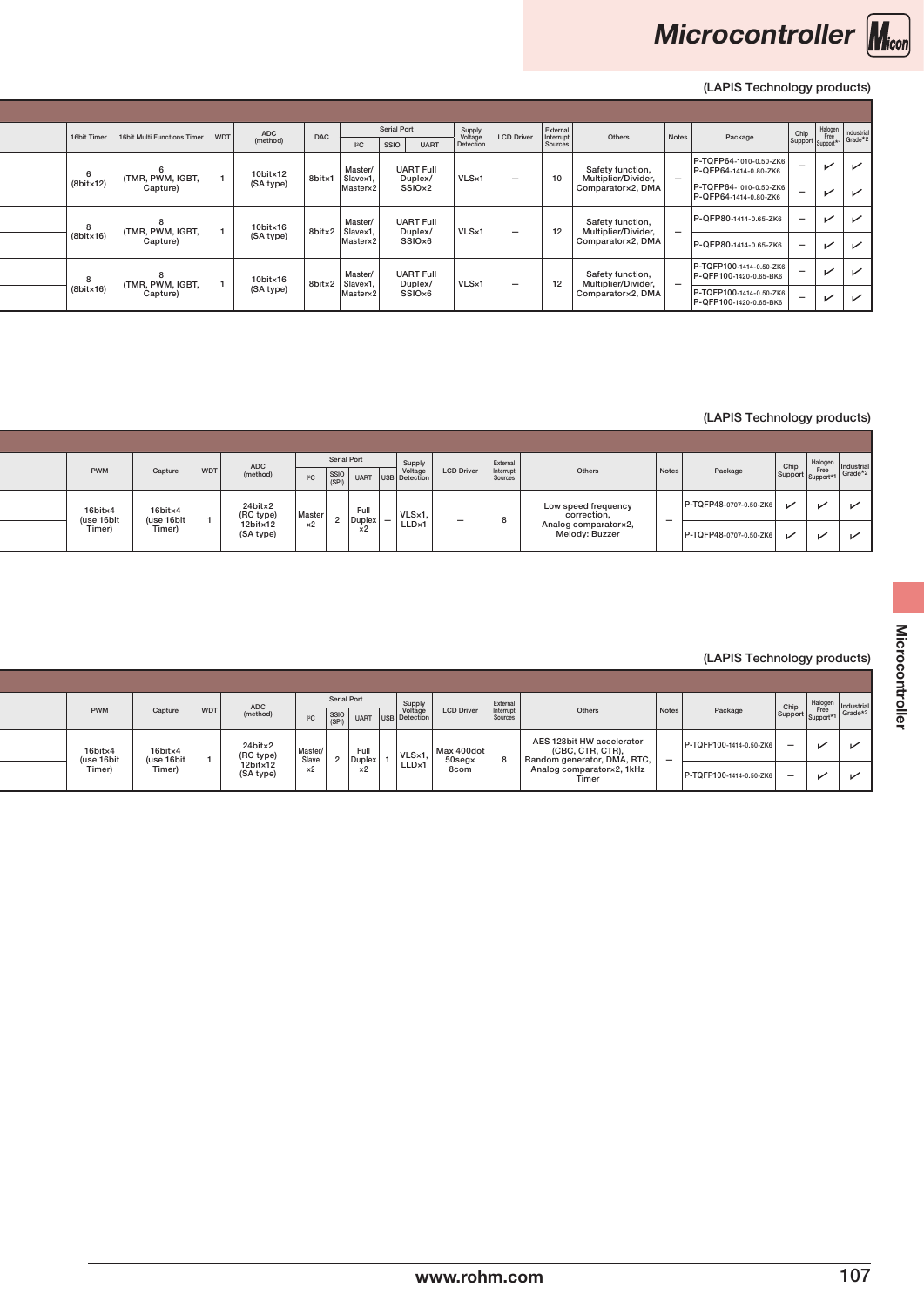## <span id="page-8-0"></span>Low Voltage Operation MCU (8bit)

8bit ML610400/ML610Q400 (U8 Core) (LAPIS Technology products) and the control of the control of the core of the core

| ROM Data Flash RAM<br>Capacity Capacity Capacity<br>(Byte) (Byte) (Byte)<br>Port<br><b>Operating Frequency (Max)</b><br>Current Operating<br>Consumption Temperature 8bit Timer<br>(Typ@HALT) (°C)<br>Operating<br>Voltage<br>(V)<br>$_{\rm type}^{\rm ROM}$<br>$\frac{1}{kHz}$<br>Minimum Instruction<br>Part No.<br>PWM<br>Capture WDT<br><b>Execution Time</b><br>Input Output Input/Output<br><b>High Speed</b><br>Low Speed<br>32.768kHz<br>$0.244\mu s$<br>4.096MHz<br>$\begin{array}{ c} 1.1 \text{ to} \\ 3.6 \end{array}$<br>$-20$ to<br>+70<br>$\overline{4}$<br>ML610Q482<br>Flash<br>64K<br>4K<br>22<br>(Crystal<br>oscillation)<br>$2\mu s$<br>$0.5\mu A$<br>16bit×1<br>$\sim$<br>$\overline{1}$<br>$4 \vert$<br>6  <br>$\overline{\phantom{a}}$<br>$(16bit \times 2)$<br>500kHz<br>30.5 <sub>µ</sub> s<br>Normal type 8bit MCU (Industrial Grade)<br>32.768kHz<br>$0.244 \mu s$<br>4.096MHz<br><b>ML610Q482P</b> $\begin{array}{ c c c c } \hline 1.1 \text{ to} & \text{Flash} & 64K \\\hline \end{array}$<br>$-40$ to<br>+85<br>$\overline{4}$<br>4K<br>22<br>$\sim$<br>$6 \mid 4 \mid$<br>$0.5\mu A$<br>(Crystal<br>$2\mu s/$<br>16bit×1<br>$\sim$<br>$\vert$ 1<br>$\overline{\phantom{a}}$<br>$(16bit \times 2)$<br>500kHz<br>oscillation)<br>$30.5\mu s$<br><b>Built-in LCD Driver Dot Matrix type 8bit MCU</b><br>32.768kHz<br>ML610Q421<br>$22\,$<br>(Crystal<br>oscillation)<br>$0.244\mu\text{s}/\ \frac{2\mu\text{s}}{30.5\mu\text{s}}$<br>$\left \begin{array}{cc} 1.1 \text{ to} \\ 3.6 \end{array}\right $ Flash $\left \begin{array}{cc} 32K \end{array}\right $<br>4.096MHz<br>$-20$ to<br>+70<br>$\overline{4}$<br>2K<br>$0.5\mu A$<br>$\overline{2}$<br>16bit×1<br>$6 \mid 3$<br>$-$<br>500kHz<br>$(16bit \times 2)$<br>32.768kHz<br>ML610Q422<br>14<br>(Crystal<br>oscillation)<br>32.768kHz<br>$0.244\mu s$<br>4.096MHz<br>$-20$ to<br>$\overline{\mathbf{2}}$<br>$\begin{array}{ c} 1.1 \text{ to} \\ 3.6 \end{array}$<br>ML610Q429<br>Flash<br>48K<br>4K<br>0.5 <sub>µ</sub> s/<br>$\vert 10 \vert 3 \vert$<br>20<br>(Crystal<br>oscillation)<br>$16$ bit $\times 3$<br>$\equiv$<br>$\overline{1}$<br>$0.5\mu A$<br>$\overline{\phantom{a}}$<br>2MHz<br>$+70$<br>$(16bit \times 1)$<br>$30.\overline{5}$ µs<br>ML610Q431<br>22<br>32.768kHz<br>$0.244\mu s$<br>4.096MHz<br>$\begin{array}{ c c c } 1.1 \text{ to} & \text{Flash} \end{array}$<br>$-20$ to<br>$\overline{4}$<br>64K<br>3K<br>$2\mu s$<br>(Crystal<br>oscillation)<br>$0.5\mu A$<br>16bit×1<br>$\overline{2}$<br>6 3<br>$-$<br>$+70$<br>$(16bit \times 2)$<br>500kHz<br>$30.5 \mu s$<br>ML610Q432<br>14<br>ML610Q435<br>22<br>32.768kHz<br>$0.244\mu s/$<br>4.096MHz<br>$\frac{1.1 \text{ to}}{3.6}$<br>$-20$ to<br>+70<br>$\overline{4}$<br>96K<br>3K<br>Flash<br>$0.5\mu A$<br>$\overline{2}$<br>$2\mu s/$<br>30.5 $\mu s$<br>16bit×1<br>$6 \mid 3$<br>(Crystal<br>$-$<br>$(16bit \times 2)$<br>500kHz<br>oscillation)<br>ML610Q436<br>14<br>32.768kHz<br>$0.244\mu s$<br>4.096MHz<br>$-20$ to<br>$\begin{vmatrix} 1.1 & \text{to} \\ 3.6 \end{vmatrix}$<br>$\overline{4}$<br>ML610Q438<br>Flash<br>128K<br><b>7K</b><br>$0.5\mu A$<br>$\overline{2}$<br>20<br>(Crystal<br>oscillation)<br>$0.5\mus$<br>$16$ bit $\times 3$<br>$\overline{1}$<br>$-$<br>$+70$<br>$(16bit \times 2)$<br>2MHz<br>$30.\overline{5}$ µs<br>Built-in LCD Driver Dot Matrix type 8bit MCU (Industrial Grade)<br>ML610Q421P<br>22<br>$0.244 \mu s /$<br>2 $\mu s /$<br>4.096MHz<br>32K<br>$2\mathsf{K}$<br>16bit×1<br>6<br>500kHz<br>32.768kHz<br>$30.5\mu s$<br>$-40$ to<br>+85<br><b>ML610Q422P</b> $\begin{array}{ c c c } \hline 1.1 \text{ to} & \text{Flash} \end{array}$<br>$\overline{4}$<br>(Crystal<br>oscillation)<br>$0.5\mu A$<br>$\overline{2}$<br>3 <sup>1</sup><br>14<br>$\overline{\phantom{a}}$<br>$\blacksquare$<br>$(16bit \times 2)$<br>$0.244\mu s$<br>0.5 $\mu s$<br>30.5 $\mu s$<br>4.096MHz<br>ML610Q439P<br>128K<br>7K<br>20<br>$16$ bit $\times 3$<br>10<br>2MHz<br><b>Built-in LCD Driver Segments type 8bit MCU</b><br>ML610Q407<br>32.768kHz<br>$1.25$ to Flash  <br>$0.5\mus$<br>$^{-20\,\mathrm{to}}_{+70}$<br>$\overline{4}$<br><b>16K</b><br>$1K$ 5 12<br>$0.9\mu A$<br>22<br>2MHz<br>(Crystal<br>16bit×1<br>$\overline{2}$<br>$\sim$<br>$\overline{\phantom{m}}$<br>3.6<br>$30.\overline{5}$ µs<br>$(16bit \times 2)$<br>oscillation)<br>ML610Q407A<br>32.768kHz<br>$0.5\mus$<br>$-20$ to<br>$\begin{array}{ c c } 1.25 \text{ to } 3.6 \end{array}$ Flash<br>$\overline{4}$<br>ML610Q408<br><b>16K</b><br>1K<br>22<br>2MHz<br>(Crystal<br>$0.9\mu A$<br>16bit×1<br>$\overline{2}$<br>5 <sup>1</sup><br>8<br>$\overline{\phantom{a}}$<br>$+70$<br>$(16bit \times 2)$<br>$30.5\mu s$<br>oscillation)<br>ML610Q411<br>22<br>32.768kHz<br>$1.1$ to<br>$2\mu s/$<br>$-20$ to<br>$\overline{4}$<br>Flash<br>$1K$ 6 3<br>16K<br>500kHz<br>$0.5\mu A$<br>16bit×1<br>$\overline{2}$<br>(Crystal<br>$-$<br>$\mathbf{1}$<br>$+70$<br>3.6<br>$30.5\mu s$<br>$(16bit \times 2)$<br>oscillation)<br>ML610Q412<br>14<br>ML610Q419<br>18<br>32.768kHz<br>$0.244\mu s$<br>$\int$ 1.1 to $\Big $ Flash $\Big $<br>4.096MHz<br>$-20$ to<br>+70<br>$\overline{4}$<br>2K<br>$2\mu s$ /<br>30.5 $\mu s$<br>64K<br>4K<br>(Crystal<br>oscillation)<br>$0.9\mu A$<br>$\overline{2}$<br>16bit×1<br>6 3<br>$\overline{\phantom{m}}$<br>3.6<br>$(16bit \times 2)$<br>500kHz<br>ML610Q419C<br>26<br>Built-in LCD Driver Segments type 8bit MCU (Industrial Grade)<br>ML610Q407P<br>32.768kHz<br>$\begin{array}{ c c c }\n\hline\n1.25 to & \text{Flash}\n\end{array}$<br>$0.5\mus$<br>$-40$ to<br>+85<br>$\overline{4}$<br><b>16K</b><br>(Crystal<br>oscillation)<br>$1K$ 5 12<br>22<br>2MHz<br>$\overline{2}$<br>$0.9\mu A$<br>16bit×1<br>$-$<br>$\overline{\phantom{m}}$<br>$30.5\mu s$<br>$(16bit \times 2)$<br>ML610Q407PA<br>32.768kHz<br>$-40$ to<br>+85<br><b>ML610Q408P</b> $\begin{array}{ c c } \hline 1.25 \text{ to} & \text{Flash} \end{array}$<br>$0.5\mus$<br>$\overline{4}$<br><b>16K</b><br>1K<br>(Crystal<br>oscillation)<br>$\overline{2}$<br>22<br>2MHz<br>$0.9\mu A$<br>16bit×1<br>$\overline{\phantom{a}}$<br>$5 \mid 8 \mid$<br>$\overline{1}$<br>$30.5\mu s$<br>$(16bit \times 2)$<br>ML610Q411P<br>22<br>32.768kHz<br>(Crystal<br>$2\mu s/$<br>$-40$ to<br>+85<br><b>ML610Q411PA</b> $\begin{array}{ c c } 1.1 & \text{to} & \text{Flash} \end{array}$<br>$\overline{4}$<br>16K<br><b>1K</b><br>500kHz<br>$0.5\mu A$<br>$\overline{2}$<br>16bit×1<br>$-$<br>6 3<br>$\mathbf{1}$<br>$30.5\mu s$<br>$(16bit \times 2)$<br>oscillation)<br>ML610Q412P<br>14 | Normal type 8bit MCU |  |  |  |  |  |  |  |  |  |  |
|----------------------------------------------------------------------------------------------------------------------------------------------------------------------------------------------------------------------------------------------------------------------------------------------------------------------------------------------------------------------------------------------------------------------------------------------------------------------------------------------------------------------------------------------------------------------------------------------------------------------------------------------------------------------------------------------------------------------------------------------------------------------------------------------------------------------------------------------------------------------------------------------------------------------------------------------------------------------------------------------------------------------------------------------------------------------------------------------------------------------------------------------------------------------------------------------------------------------------------------------------------------------------------------------------------------------------------------------------------------------------------------------------------------------------------------------------------------------------------------------------------------------------------------------------------------------------------------------------------------------------------------------------------------------------------------------------------------------------------------------------------------------------------------------------------------------------------------------------------------------------------------------------------------------------------------------------------------------------------------------------------------------------------------------------------------------------------------------------------------------------------------------------------------------------------------------------------------------------------------------------------------------------------------------------------------------------------------------------------------------------------------------------------------------------------------------------------------------------------------------------------------------------------------------------------------------------------------------------------------------------------------------------------------------------------------------------------------------------------------------------------------------------------------------------------------------------------------------------------------------------------------------------------------------------------------------------------------------------------------------------------------------------------------------------------------------------------------------------------------------------------------------------------------------------------------------------------------------------------------------------------------------------------------------------------------------------------------------------------------------------------------------------------------------------------------------------------------------------------------------------------------------------------------------------------------------------------------------------------------------------------------------------------------------------------------------------------------------------------------------------------------------------------------------------------------------------------------------------------------------------------------------------------------------------------------------------------------------------------------------------------------------------------------------------------------------------------------------------------------------------------------------------------------------------------------------------------------------------------------------------------------------------------------------------------------------------------------------------------------------------------------------------------------------------------------------------------------------------------------------------------------------------------------------------------------------------------------------------------------------------------------------------------------------------------------------------------------------------------------------------------------------------------------------------------------------------------------------------------------------------------------------------------------------------------------------------------------------------------------------------------------------------------------------------------------------------------------------------------------------------------------------------------------------------------------------------------------------------------------------------------------------------------------------------------------------------------------------------------------------------------------------------------------------------------------------------------------------------------------------------------------------------------------------------------------------------------------------------------------------------------------------------------------------------------------------------------------------------------------------------------------------------------------------------------------------------------------------------------------------------------------------------------------------------------------------------------------------------------------------------------------------------------------------------------------------------------------------------------------------------------------------------------------------------------------------------------------------------------------------------------------------------------------------------------------------------------------------------------------------------------------------------------------------------------------------------------------------------------------------------------------------------------------------------------------------|----------------------|--|--|--|--|--|--|--|--|--|--|
|                                                                                                                                                                                                                                                                                                                                                                                                                                                                                                                                                                                                                                                                                                                                                                                                                                                                                                                                                                                                                                                                                                                                                                                                                                                                                                                                                                                                                                                                                                                                                                                                                                                                                                                                                                                                                                                                                                                                                                                                                                                                                                                                                                                                                                                                                                                                                                                                                                                                                                                                                                                                                                                                                                                                                                                                                                                                                                                                                                                                                                                                                                                                                                                                                                                                                                                                                                                                                                                                                                                                                                                                                                                                                                                                                                                                                                                                                                                                                                                                                                                                                                                                                                                                                                                                                                                                                                                                                                                                                                                                                                                                                                                                                                                                                                                                                                                                                                                                                                                                                                                                                                                                                                                                                                                                                                                                                                                                                                                                                                                                                                                                                                                                                                                                                                                                                                                                                                                                                                                                                                                                                                                                                                                                                                                                                                                                                                                                                                                                                                                                                                      |                      |  |  |  |  |  |  |  |  |  |  |
|                                                                                                                                                                                                                                                                                                                                                                                                                                                                                                                                                                                                                                                                                                                                                                                                                                                                                                                                                                                                                                                                                                                                                                                                                                                                                                                                                                                                                                                                                                                                                                                                                                                                                                                                                                                                                                                                                                                                                                                                                                                                                                                                                                                                                                                                                                                                                                                                                                                                                                                                                                                                                                                                                                                                                                                                                                                                                                                                                                                                                                                                                                                                                                                                                                                                                                                                                                                                                                                                                                                                                                                                                                                                                                                                                                                                                                                                                                                                                                                                                                                                                                                                                                                                                                                                                                                                                                                                                                                                                                                                                                                                                                                                                                                                                                                                                                                                                                                                                                                                                                                                                                                                                                                                                                                                                                                                                                                                                                                                                                                                                                                                                                                                                                                                                                                                                                                                                                                                                                                                                                                                                                                                                                                                                                                                                                                                                                                                                                                                                                                                                                      |                      |  |  |  |  |  |  |  |  |  |  |
|                                                                                                                                                                                                                                                                                                                                                                                                                                                                                                                                                                                                                                                                                                                                                                                                                                                                                                                                                                                                                                                                                                                                                                                                                                                                                                                                                                                                                                                                                                                                                                                                                                                                                                                                                                                                                                                                                                                                                                                                                                                                                                                                                                                                                                                                                                                                                                                                                                                                                                                                                                                                                                                                                                                                                                                                                                                                                                                                                                                                                                                                                                                                                                                                                                                                                                                                                                                                                                                                                                                                                                                                                                                                                                                                                                                                                                                                                                                                                                                                                                                                                                                                                                                                                                                                                                                                                                                                                                                                                                                                                                                                                                                                                                                                                                                                                                                                                                                                                                                                                                                                                                                                                                                                                                                                                                                                                                                                                                                                                                                                                                                                                                                                                                                                                                                                                                                                                                                                                                                                                                                                                                                                                                                                                                                                                                                                                                                                                                                                                                                                                                      |                      |  |  |  |  |  |  |  |  |  |  |
|                                                                                                                                                                                                                                                                                                                                                                                                                                                                                                                                                                                                                                                                                                                                                                                                                                                                                                                                                                                                                                                                                                                                                                                                                                                                                                                                                                                                                                                                                                                                                                                                                                                                                                                                                                                                                                                                                                                                                                                                                                                                                                                                                                                                                                                                                                                                                                                                                                                                                                                                                                                                                                                                                                                                                                                                                                                                                                                                                                                                                                                                                                                                                                                                                                                                                                                                                                                                                                                                                                                                                                                                                                                                                                                                                                                                                                                                                                                                                                                                                                                                                                                                                                                                                                                                                                                                                                                                                                                                                                                                                                                                                                                                                                                                                                                                                                                                                                                                                                                                                                                                                                                                                                                                                                                                                                                                                                                                                                                                                                                                                                                                                                                                                                                                                                                                                                                                                                                                                                                                                                                                                                                                                                                                                                                                                                                                                                                                                                                                                                                                                                      |                      |  |  |  |  |  |  |  |  |  |  |
|                                                                                                                                                                                                                                                                                                                                                                                                                                                                                                                                                                                                                                                                                                                                                                                                                                                                                                                                                                                                                                                                                                                                                                                                                                                                                                                                                                                                                                                                                                                                                                                                                                                                                                                                                                                                                                                                                                                                                                                                                                                                                                                                                                                                                                                                                                                                                                                                                                                                                                                                                                                                                                                                                                                                                                                                                                                                                                                                                                                                                                                                                                                                                                                                                                                                                                                                                                                                                                                                                                                                                                                                                                                                                                                                                                                                                                                                                                                                                                                                                                                                                                                                                                                                                                                                                                                                                                                                                                                                                                                                                                                                                                                                                                                                                                                                                                                                                                                                                                                                                                                                                                                                                                                                                                                                                                                                                                                                                                                                                                                                                                                                                                                                                                                                                                                                                                                                                                                                                                                                                                                                                                                                                                                                                                                                                                                                                                                                                                                                                                                                                                      |                      |  |  |  |  |  |  |  |  |  |  |
|                                                                                                                                                                                                                                                                                                                                                                                                                                                                                                                                                                                                                                                                                                                                                                                                                                                                                                                                                                                                                                                                                                                                                                                                                                                                                                                                                                                                                                                                                                                                                                                                                                                                                                                                                                                                                                                                                                                                                                                                                                                                                                                                                                                                                                                                                                                                                                                                                                                                                                                                                                                                                                                                                                                                                                                                                                                                                                                                                                                                                                                                                                                                                                                                                                                                                                                                                                                                                                                                                                                                                                                                                                                                                                                                                                                                                                                                                                                                                                                                                                                                                                                                                                                                                                                                                                                                                                                                                                                                                                                                                                                                                                                                                                                                                                                                                                                                                                                                                                                                                                                                                                                                                                                                                                                                                                                                                                                                                                                                                                                                                                                                                                                                                                                                                                                                                                                                                                                                                                                                                                                                                                                                                                                                                                                                                                                                                                                                                                                                                                                                                                      |                      |  |  |  |  |  |  |  |  |  |  |
|                                                                                                                                                                                                                                                                                                                                                                                                                                                                                                                                                                                                                                                                                                                                                                                                                                                                                                                                                                                                                                                                                                                                                                                                                                                                                                                                                                                                                                                                                                                                                                                                                                                                                                                                                                                                                                                                                                                                                                                                                                                                                                                                                                                                                                                                                                                                                                                                                                                                                                                                                                                                                                                                                                                                                                                                                                                                                                                                                                                                                                                                                                                                                                                                                                                                                                                                                                                                                                                                                                                                                                                                                                                                                                                                                                                                                                                                                                                                                                                                                                                                                                                                                                                                                                                                                                                                                                                                                                                                                                                                                                                                                                                                                                                                                                                                                                                                                                                                                                                                                                                                                                                                                                                                                                                                                                                                                                                                                                                                                                                                                                                                                                                                                                                                                                                                                                                                                                                                                                                                                                                                                                                                                                                                                                                                                                                                                                                                                                                                                                                                                                      |                      |  |  |  |  |  |  |  |  |  |  |
|                                                                                                                                                                                                                                                                                                                                                                                                                                                                                                                                                                                                                                                                                                                                                                                                                                                                                                                                                                                                                                                                                                                                                                                                                                                                                                                                                                                                                                                                                                                                                                                                                                                                                                                                                                                                                                                                                                                                                                                                                                                                                                                                                                                                                                                                                                                                                                                                                                                                                                                                                                                                                                                                                                                                                                                                                                                                                                                                                                                                                                                                                                                                                                                                                                                                                                                                                                                                                                                                                                                                                                                                                                                                                                                                                                                                                                                                                                                                                                                                                                                                                                                                                                                                                                                                                                                                                                                                                                                                                                                                                                                                                                                                                                                                                                                                                                                                                                                                                                                                                                                                                                                                                                                                                                                                                                                                                                                                                                                                                                                                                                                                                                                                                                                                                                                                                                                                                                                                                                                                                                                                                                                                                                                                                                                                                                                                                                                                                                                                                                                                                                      |                      |  |  |  |  |  |  |  |  |  |  |
|                                                                                                                                                                                                                                                                                                                                                                                                                                                                                                                                                                                                                                                                                                                                                                                                                                                                                                                                                                                                                                                                                                                                                                                                                                                                                                                                                                                                                                                                                                                                                                                                                                                                                                                                                                                                                                                                                                                                                                                                                                                                                                                                                                                                                                                                                                                                                                                                                                                                                                                                                                                                                                                                                                                                                                                                                                                                                                                                                                                                                                                                                                                                                                                                                                                                                                                                                                                                                                                                                                                                                                                                                                                                                                                                                                                                                                                                                                                                                                                                                                                                                                                                                                                                                                                                                                                                                                                                                                                                                                                                                                                                                                                                                                                                                                                                                                                                                                                                                                                                                                                                                                                                                                                                                                                                                                                                                                                                                                                                                                                                                                                                                                                                                                                                                                                                                                                                                                                                                                                                                                                                                                                                                                                                                                                                                                                                                                                                                                                                                                                                                                      |                      |  |  |  |  |  |  |  |  |  |  |
|                                                                                                                                                                                                                                                                                                                                                                                                                                                                                                                                                                                                                                                                                                                                                                                                                                                                                                                                                                                                                                                                                                                                                                                                                                                                                                                                                                                                                                                                                                                                                                                                                                                                                                                                                                                                                                                                                                                                                                                                                                                                                                                                                                                                                                                                                                                                                                                                                                                                                                                                                                                                                                                                                                                                                                                                                                                                                                                                                                                                                                                                                                                                                                                                                                                                                                                                                                                                                                                                                                                                                                                                                                                                                                                                                                                                                                                                                                                                                                                                                                                                                                                                                                                                                                                                                                                                                                                                                                                                                                                                                                                                                                                                                                                                                                                                                                                                                                                                                                                                                                                                                                                                                                                                                                                                                                                                                                                                                                                                                                                                                                                                                                                                                                                                                                                                                                                                                                                                                                                                                                                                                                                                                                                                                                                                                                                                                                                                                                                                                                                                                                      |                      |  |  |  |  |  |  |  |  |  |  |
|                                                                                                                                                                                                                                                                                                                                                                                                                                                                                                                                                                                                                                                                                                                                                                                                                                                                                                                                                                                                                                                                                                                                                                                                                                                                                                                                                                                                                                                                                                                                                                                                                                                                                                                                                                                                                                                                                                                                                                                                                                                                                                                                                                                                                                                                                                                                                                                                                                                                                                                                                                                                                                                                                                                                                                                                                                                                                                                                                                                                                                                                                                                                                                                                                                                                                                                                                                                                                                                                                                                                                                                                                                                                                                                                                                                                                                                                                                                                                                                                                                                                                                                                                                                                                                                                                                                                                                                                                                                                                                                                                                                                                                                                                                                                                                                                                                                                                                                                                                                                                                                                                                                                                                                                                                                                                                                                                                                                                                                                                                                                                                                                                                                                                                                                                                                                                                                                                                                                                                                                                                                                                                                                                                                                                                                                                                                                                                                                                                                                                                                                                                      |                      |  |  |  |  |  |  |  |  |  |  |
|                                                                                                                                                                                                                                                                                                                                                                                                                                                                                                                                                                                                                                                                                                                                                                                                                                                                                                                                                                                                                                                                                                                                                                                                                                                                                                                                                                                                                                                                                                                                                                                                                                                                                                                                                                                                                                                                                                                                                                                                                                                                                                                                                                                                                                                                                                                                                                                                                                                                                                                                                                                                                                                                                                                                                                                                                                                                                                                                                                                                                                                                                                                                                                                                                                                                                                                                                                                                                                                                                                                                                                                                                                                                                                                                                                                                                                                                                                                                                                                                                                                                                                                                                                                                                                                                                                                                                                                                                                                                                                                                                                                                                                                                                                                                                                                                                                                                                                                                                                                                                                                                                                                                                                                                                                                                                                                                                                                                                                                                                                                                                                                                                                                                                                                                                                                                                                                                                                                                                                                                                                                                                                                                                                                                                                                                                                                                                                                                                                                                                                                                                                      |                      |  |  |  |  |  |  |  |  |  |  |
|                                                                                                                                                                                                                                                                                                                                                                                                                                                                                                                                                                                                                                                                                                                                                                                                                                                                                                                                                                                                                                                                                                                                                                                                                                                                                                                                                                                                                                                                                                                                                                                                                                                                                                                                                                                                                                                                                                                                                                                                                                                                                                                                                                                                                                                                                                                                                                                                                                                                                                                                                                                                                                                                                                                                                                                                                                                                                                                                                                                                                                                                                                                                                                                                                                                                                                                                                                                                                                                                                                                                                                                                                                                                                                                                                                                                                                                                                                                                                                                                                                                                                                                                                                                                                                                                                                                                                                                                                                                                                                                                                                                                                                                                                                                                                                                                                                                                                                                                                                                                                                                                                                                                                                                                                                                                                                                                                                                                                                                                                                                                                                                                                                                                                                                                                                                                                                                                                                                                                                                                                                                                                                                                                                                                                                                                                                                                                                                                                                                                                                                                                                      |                      |  |  |  |  |  |  |  |  |  |  |
|                                                                                                                                                                                                                                                                                                                                                                                                                                                                                                                                                                                                                                                                                                                                                                                                                                                                                                                                                                                                                                                                                                                                                                                                                                                                                                                                                                                                                                                                                                                                                                                                                                                                                                                                                                                                                                                                                                                                                                                                                                                                                                                                                                                                                                                                                                                                                                                                                                                                                                                                                                                                                                                                                                                                                                                                                                                                                                                                                                                                                                                                                                                                                                                                                                                                                                                                                                                                                                                                                                                                                                                                                                                                                                                                                                                                                                                                                                                                                                                                                                                                                                                                                                                                                                                                                                                                                                                                                                                                                                                                                                                                                                                                                                                                                                                                                                                                                                                                                                                                                                                                                                                                                                                                                                                                                                                                                                                                                                                                                                                                                                                                                                                                                                                                                                                                                                                                                                                                                                                                                                                                                                                                                                                                                                                                                                                                                                                                                                                                                                                                                                      |                      |  |  |  |  |  |  |  |  |  |  |
|                                                                                                                                                                                                                                                                                                                                                                                                                                                                                                                                                                                                                                                                                                                                                                                                                                                                                                                                                                                                                                                                                                                                                                                                                                                                                                                                                                                                                                                                                                                                                                                                                                                                                                                                                                                                                                                                                                                                                                                                                                                                                                                                                                                                                                                                                                                                                                                                                                                                                                                                                                                                                                                                                                                                                                                                                                                                                                                                                                                                                                                                                                                                                                                                                                                                                                                                                                                                                                                                                                                                                                                                                                                                                                                                                                                                                                                                                                                                                                                                                                                                                                                                                                                                                                                                                                                                                                                                                                                                                                                                                                                                                                                                                                                                                                                                                                                                                                                                                                                                                                                                                                                                                                                                                                                                                                                                                                                                                                                                                                                                                                                                                                                                                                                                                                                                                                                                                                                                                                                                                                                                                                                                                                                                                                                                                                                                                                                                                                                                                                                                                                      |                      |  |  |  |  |  |  |  |  |  |  |
|                                                                                                                                                                                                                                                                                                                                                                                                                                                                                                                                                                                                                                                                                                                                                                                                                                                                                                                                                                                                                                                                                                                                                                                                                                                                                                                                                                                                                                                                                                                                                                                                                                                                                                                                                                                                                                                                                                                                                                                                                                                                                                                                                                                                                                                                                                                                                                                                                                                                                                                                                                                                                                                                                                                                                                                                                                                                                                                                                                                                                                                                                                                                                                                                                                                                                                                                                                                                                                                                                                                                                                                                                                                                                                                                                                                                                                                                                                                                                                                                                                                                                                                                                                                                                                                                                                                                                                                                                                                                                                                                                                                                                                                                                                                                                                                                                                                                                                                                                                                                                                                                                                                                                                                                                                                                                                                                                                                                                                                                                                                                                                                                                                                                                                                                                                                                                                                                                                                                                                                                                                                                                                                                                                                                                                                                                                                                                                                                                                                                                                                                                                      |                      |  |  |  |  |  |  |  |  |  |  |
|                                                                                                                                                                                                                                                                                                                                                                                                                                                                                                                                                                                                                                                                                                                                                                                                                                                                                                                                                                                                                                                                                                                                                                                                                                                                                                                                                                                                                                                                                                                                                                                                                                                                                                                                                                                                                                                                                                                                                                                                                                                                                                                                                                                                                                                                                                                                                                                                                                                                                                                                                                                                                                                                                                                                                                                                                                                                                                                                                                                                                                                                                                                                                                                                                                                                                                                                                                                                                                                                                                                                                                                                                                                                                                                                                                                                                                                                                                                                                                                                                                                                                                                                                                                                                                                                                                                                                                                                                                                                                                                                                                                                                                                                                                                                                                                                                                                                                                                                                                                                                                                                                                                                                                                                                                                                                                                                                                                                                                                                                                                                                                                                                                                                                                                                                                                                                                                                                                                                                                                                                                                                                                                                                                                                                                                                                                                                                                                                                                                                                                                                                                      |                      |  |  |  |  |  |  |  |  |  |  |
|                                                                                                                                                                                                                                                                                                                                                                                                                                                                                                                                                                                                                                                                                                                                                                                                                                                                                                                                                                                                                                                                                                                                                                                                                                                                                                                                                                                                                                                                                                                                                                                                                                                                                                                                                                                                                                                                                                                                                                                                                                                                                                                                                                                                                                                                                                                                                                                                                                                                                                                                                                                                                                                                                                                                                                                                                                                                                                                                                                                                                                                                                                                                                                                                                                                                                                                                                                                                                                                                                                                                                                                                                                                                                                                                                                                                                                                                                                                                                                                                                                                                                                                                                                                                                                                                                                                                                                                                                                                                                                                                                                                                                                                                                                                                                                                                                                                                                                                                                                                                                                                                                                                                                                                                                                                                                                                                                                                                                                                                                                                                                                                                                                                                                                                                                                                                                                                                                                                                                                                                                                                                                                                                                                                                                                                                                                                                                                                                                                                                                                                                                                      |                      |  |  |  |  |  |  |  |  |  |  |
|                                                                                                                                                                                                                                                                                                                                                                                                                                                                                                                                                                                                                                                                                                                                                                                                                                                                                                                                                                                                                                                                                                                                                                                                                                                                                                                                                                                                                                                                                                                                                                                                                                                                                                                                                                                                                                                                                                                                                                                                                                                                                                                                                                                                                                                                                                                                                                                                                                                                                                                                                                                                                                                                                                                                                                                                                                                                                                                                                                                                                                                                                                                                                                                                                                                                                                                                                                                                                                                                                                                                                                                                                                                                                                                                                                                                                                                                                                                                                                                                                                                                                                                                                                                                                                                                                                                                                                                                                                                                                                                                                                                                                                                                                                                                                                                                                                                                                                                                                                                                                                                                                                                                                                                                                                                                                                                                                                                                                                                                                                                                                                                                                                                                                                                                                                                                                                                                                                                                                                                                                                                                                                                                                                                                                                                                                                                                                                                                                                                                                                                                                                      |                      |  |  |  |  |  |  |  |  |  |  |
|                                                                                                                                                                                                                                                                                                                                                                                                                                                                                                                                                                                                                                                                                                                                                                                                                                                                                                                                                                                                                                                                                                                                                                                                                                                                                                                                                                                                                                                                                                                                                                                                                                                                                                                                                                                                                                                                                                                                                                                                                                                                                                                                                                                                                                                                                                                                                                                                                                                                                                                                                                                                                                                                                                                                                                                                                                                                                                                                                                                                                                                                                                                                                                                                                                                                                                                                                                                                                                                                                                                                                                                                                                                                                                                                                                                                                                                                                                                                                                                                                                                                                                                                                                                                                                                                                                                                                                                                                                                                                                                                                                                                                                                                                                                                                                                                                                                                                                                                                                                                                                                                                                                                                                                                                                                                                                                                                                                                                                                                                                                                                                                                                                                                                                                                                                                                                                                                                                                                                                                                                                                                                                                                                                                                                                                                                                                                                                                                                                                                                                                                                                      |                      |  |  |  |  |  |  |  |  |  |  |
|                                                                                                                                                                                                                                                                                                                                                                                                                                                                                                                                                                                                                                                                                                                                                                                                                                                                                                                                                                                                                                                                                                                                                                                                                                                                                                                                                                                                                                                                                                                                                                                                                                                                                                                                                                                                                                                                                                                                                                                                                                                                                                                                                                                                                                                                                                                                                                                                                                                                                                                                                                                                                                                                                                                                                                                                                                                                                                                                                                                                                                                                                                                                                                                                                                                                                                                                                                                                                                                                                                                                                                                                                                                                                                                                                                                                                                                                                                                                                                                                                                                                                                                                                                                                                                                                                                                                                                                                                                                                                                                                                                                                                                                                                                                                                                                                                                                                                                                                                                                                                                                                                                                                                                                                                                                                                                                                                                                                                                                                                                                                                                                                                                                                                                                                                                                                                                                                                                                                                                                                                                                                                                                                                                                                                                                                                                                                                                                                                                                                                                                                                                      |                      |  |  |  |  |  |  |  |  |  |  |
|                                                                                                                                                                                                                                                                                                                                                                                                                                                                                                                                                                                                                                                                                                                                                                                                                                                                                                                                                                                                                                                                                                                                                                                                                                                                                                                                                                                                                                                                                                                                                                                                                                                                                                                                                                                                                                                                                                                                                                                                                                                                                                                                                                                                                                                                                                                                                                                                                                                                                                                                                                                                                                                                                                                                                                                                                                                                                                                                                                                                                                                                                                                                                                                                                                                                                                                                                                                                                                                                                                                                                                                                                                                                                                                                                                                                                                                                                                                                                                                                                                                                                                                                                                                                                                                                                                                                                                                                                                                                                                                                                                                                                                                                                                                                                                                                                                                                                                                                                                                                                                                                                                                                                                                                                                                                                                                                                                                                                                                                                                                                                                                                                                                                                                                                                                                                                                                                                                                                                                                                                                                                                                                                                                                                                                                                                                                                                                                                                                                                                                                                                                      |                      |  |  |  |  |  |  |  |  |  |  |
|                                                                                                                                                                                                                                                                                                                                                                                                                                                                                                                                                                                                                                                                                                                                                                                                                                                                                                                                                                                                                                                                                                                                                                                                                                                                                                                                                                                                                                                                                                                                                                                                                                                                                                                                                                                                                                                                                                                                                                                                                                                                                                                                                                                                                                                                                                                                                                                                                                                                                                                                                                                                                                                                                                                                                                                                                                                                                                                                                                                                                                                                                                                                                                                                                                                                                                                                                                                                                                                                                                                                                                                                                                                                                                                                                                                                                                                                                                                                                                                                                                                                                                                                                                                                                                                                                                                                                                                                                                                                                                                                                                                                                                                                                                                                                                                                                                                                                                                                                                                                                                                                                                                                                                                                                                                                                                                                                                                                                                                                                                                                                                                                                                                                                                                                                                                                                                                                                                                                                                                                                                                                                                                                                                                                                                                                                                                                                                                                                                                                                                                                                                      |                      |  |  |  |  |  |  |  |  |  |  |
|                                                                                                                                                                                                                                                                                                                                                                                                                                                                                                                                                                                                                                                                                                                                                                                                                                                                                                                                                                                                                                                                                                                                                                                                                                                                                                                                                                                                                                                                                                                                                                                                                                                                                                                                                                                                                                                                                                                                                                                                                                                                                                                                                                                                                                                                                                                                                                                                                                                                                                                                                                                                                                                                                                                                                                                                                                                                                                                                                                                                                                                                                                                                                                                                                                                                                                                                                                                                                                                                                                                                                                                                                                                                                                                                                                                                                                                                                                                                                                                                                                                                                                                                                                                                                                                                                                                                                                                                                                                                                                                                                                                                                                                                                                                                                                                                                                                                                                                                                                                                                                                                                                                                                                                                                                                                                                                                                                                                                                                                                                                                                                                                                                                                                                                                                                                                                                                                                                                                                                                                                                                                                                                                                                                                                                                                                                                                                                                                                                                                                                                                                                      |                      |  |  |  |  |  |  |  |  |  |  |
|                                                                                                                                                                                                                                                                                                                                                                                                                                                                                                                                                                                                                                                                                                                                                                                                                                                                                                                                                                                                                                                                                                                                                                                                                                                                                                                                                                                                                                                                                                                                                                                                                                                                                                                                                                                                                                                                                                                                                                                                                                                                                                                                                                                                                                                                                                                                                                                                                                                                                                                                                                                                                                                                                                                                                                                                                                                                                                                                                                                                                                                                                                                                                                                                                                                                                                                                                                                                                                                                                                                                                                                                                                                                                                                                                                                                                                                                                                                                                                                                                                                                                                                                                                                                                                                                                                                                                                                                                                                                                                                                                                                                                                                                                                                                                                                                                                                                                                                                                                                                                                                                                                                                                                                                                                                                                                                                                                                                                                                                                                                                                                                                                                                                                                                                                                                                                                                                                                                                                                                                                                                                                                                                                                                                                                                                                                                                                                                                                                                                                                                                                                      |                      |  |  |  |  |  |  |  |  |  |  |
|                                                                                                                                                                                                                                                                                                                                                                                                                                                                                                                                                                                                                                                                                                                                                                                                                                                                                                                                                                                                                                                                                                                                                                                                                                                                                                                                                                                                                                                                                                                                                                                                                                                                                                                                                                                                                                                                                                                                                                                                                                                                                                                                                                                                                                                                                                                                                                                                                                                                                                                                                                                                                                                                                                                                                                                                                                                                                                                                                                                                                                                                                                                                                                                                                                                                                                                                                                                                                                                                                                                                                                                                                                                                                                                                                                                                                                                                                                                                                                                                                                                                                                                                                                                                                                                                                                                                                                                                                                                                                                                                                                                                                                                                                                                                                                                                                                                                                                                                                                                                                                                                                                                                                                                                                                                                                                                                                                                                                                                                                                                                                                                                                                                                                                                                                                                                                                                                                                                                                                                                                                                                                                                                                                                                                                                                                                                                                                                                                                                                                                                                                                      |                      |  |  |  |  |  |  |  |  |  |  |
|                                                                                                                                                                                                                                                                                                                                                                                                                                                                                                                                                                                                                                                                                                                                                                                                                                                                                                                                                                                                                                                                                                                                                                                                                                                                                                                                                                                                                                                                                                                                                                                                                                                                                                                                                                                                                                                                                                                                                                                                                                                                                                                                                                                                                                                                                                                                                                                                                                                                                                                                                                                                                                                                                                                                                                                                                                                                                                                                                                                                                                                                                                                                                                                                                                                                                                                                                                                                                                                                                                                                                                                                                                                                                                                                                                                                                                                                                                                                                                                                                                                                                                                                                                                                                                                                                                                                                                                                                                                                                                                                                                                                                                                                                                                                                                                                                                                                                                                                                                                                                                                                                                                                                                                                                                                                                                                                                                                                                                                                                                                                                                                                                                                                                                                                                                                                                                                                                                                                                                                                                                                                                                                                                                                                                                                                                                                                                                                                                                                                                                                                                                      |                      |  |  |  |  |  |  |  |  |  |  |
|                                                                                                                                                                                                                                                                                                                                                                                                                                                                                                                                                                                                                                                                                                                                                                                                                                                                                                                                                                                                                                                                                                                                                                                                                                                                                                                                                                                                                                                                                                                                                                                                                                                                                                                                                                                                                                                                                                                                                                                                                                                                                                                                                                                                                                                                                                                                                                                                                                                                                                                                                                                                                                                                                                                                                                                                                                                                                                                                                                                                                                                                                                                                                                                                                                                                                                                                                                                                                                                                                                                                                                                                                                                                                                                                                                                                                                                                                                                                                                                                                                                                                                                                                                                                                                                                                                                                                                                                                                                                                                                                                                                                                                                                                                                                                                                                                                                                                                                                                                                                                                                                                                                                                                                                                                                                                                                                                                                                                                                                                                                                                                                                                                                                                                                                                                                                                                                                                                                                                                                                                                                                                                                                                                                                                                                                                                                                                                                                                                                                                                                                                                      |                      |  |  |  |  |  |  |  |  |  |  |
|                                                                                                                                                                                                                                                                                                                                                                                                                                                                                                                                                                                                                                                                                                                                                                                                                                                                                                                                                                                                                                                                                                                                                                                                                                                                                                                                                                                                                                                                                                                                                                                                                                                                                                                                                                                                                                                                                                                                                                                                                                                                                                                                                                                                                                                                                                                                                                                                                                                                                                                                                                                                                                                                                                                                                                                                                                                                                                                                                                                                                                                                                                                                                                                                                                                                                                                                                                                                                                                                                                                                                                                                                                                                                                                                                                                                                                                                                                                                                                                                                                                                                                                                                                                                                                                                                                                                                                                                                                                                                                                                                                                                                                                                                                                                                                                                                                                                                                                                                                                                                                                                                                                                                                                                                                                                                                                                                                                                                                                                                                                                                                                                                                                                                                                                                                                                                                                                                                                                                                                                                                                                                                                                                                                                                                                                                                                                                                                                                                                                                                                                                                      |                      |  |  |  |  |  |  |  |  |  |  |
|                                                                                                                                                                                                                                                                                                                                                                                                                                                                                                                                                                                                                                                                                                                                                                                                                                                                                                                                                                                                                                                                                                                                                                                                                                                                                                                                                                                                                                                                                                                                                                                                                                                                                                                                                                                                                                                                                                                                                                                                                                                                                                                                                                                                                                                                                                                                                                                                                                                                                                                                                                                                                                                                                                                                                                                                                                                                                                                                                                                                                                                                                                                                                                                                                                                                                                                                                                                                                                                                                                                                                                                                                                                                                                                                                                                                                                                                                                                                                                                                                                                                                                                                                                                                                                                                                                                                                                                                                                                                                                                                                                                                                                                                                                                                                                                                                                                                                                                                                                                                                                                                                                                                                                                                                                                                                                                                                                                                                                                                                                                                                                                                                                                                                                                                                                                                                                                                                                                                                                                                                                                                                                                                                                                                                                                                                                                                                                                                                                                                                                                                                                      |                      |  |  |  |  |  |  |  |  |  |  |
|                                                                                                                                                                                                                                                                                                                                                                                                                                                                                                                                                                                                                                                                                                                                                                                                                                                                                                                                                                                                                                                                                                                                                                                                                                                                                                                                                                                                                                                                                                                                                                                                                                                                                                                                                                                                                                                                                                                                                                                                                                                                                                                                                                                                                                                                                                                                                                                                                                                                                                                                                                                                                                                                                                                                                                                                                                                                                                                                                                                                                                                                                                                                                                                                                                                                                                                                                                                                                                                                                                                                                                                                                                                                                                                                                                                                                                                                                                                                                                                                                                                                                                                                                                                                                                                                                                                                                                                                                                                                                                                                                                                                                                                                                                                                                                                                                                                                                                                                                                                                                                                                                                                                                                                                                                                                                                                                                                                                                                                                                                                                                                                                                                                                                                                                                                                                                                                                                                                                                                                                                                                                                                                                                                                                                                                                                                                                                                                                                                                                                                                                                                      |                      |  |  |  |  |  |  |  |  |  |  |
|                                                                                                                                                                                                                                                                                                                                                                                                                                                                                                                                                                                                                                                                                                                                                                                                                                                                                                                                                                                                                                                                                                                                                                                                                                                                                                                                                                                                                                                                                                                                                                                                                                                                                                                                                                                                                                                                                                                                                                                                                                                                                                                                                                                                                                                                                                                                                                                                                                                                                                                                                                                                                                                                                                                                                                                                                                                                                                                                                                                                                                                                                                                                                                                                                                                                                                                                                                                                                                                                                                                                                                                                                                                                                                                                                                                                                                                                                                                                                                                                                                                                                                                                                                                                                                                                                                                                                                                                                                                                                                                                                                                                                                                                                                                                                                                                                                                                                                                                                                                                                                                                                                                                                                                                                                                                                                                                                                                                                                                                                                                                                                                                                                                                                                                                                                                                                                                                                                                                                                                                                                                                                                                                                                                                                                                                                                                                                                                                                                                                                                                                                                      |                      |  |  |  |  |  |  |  |  |  |  |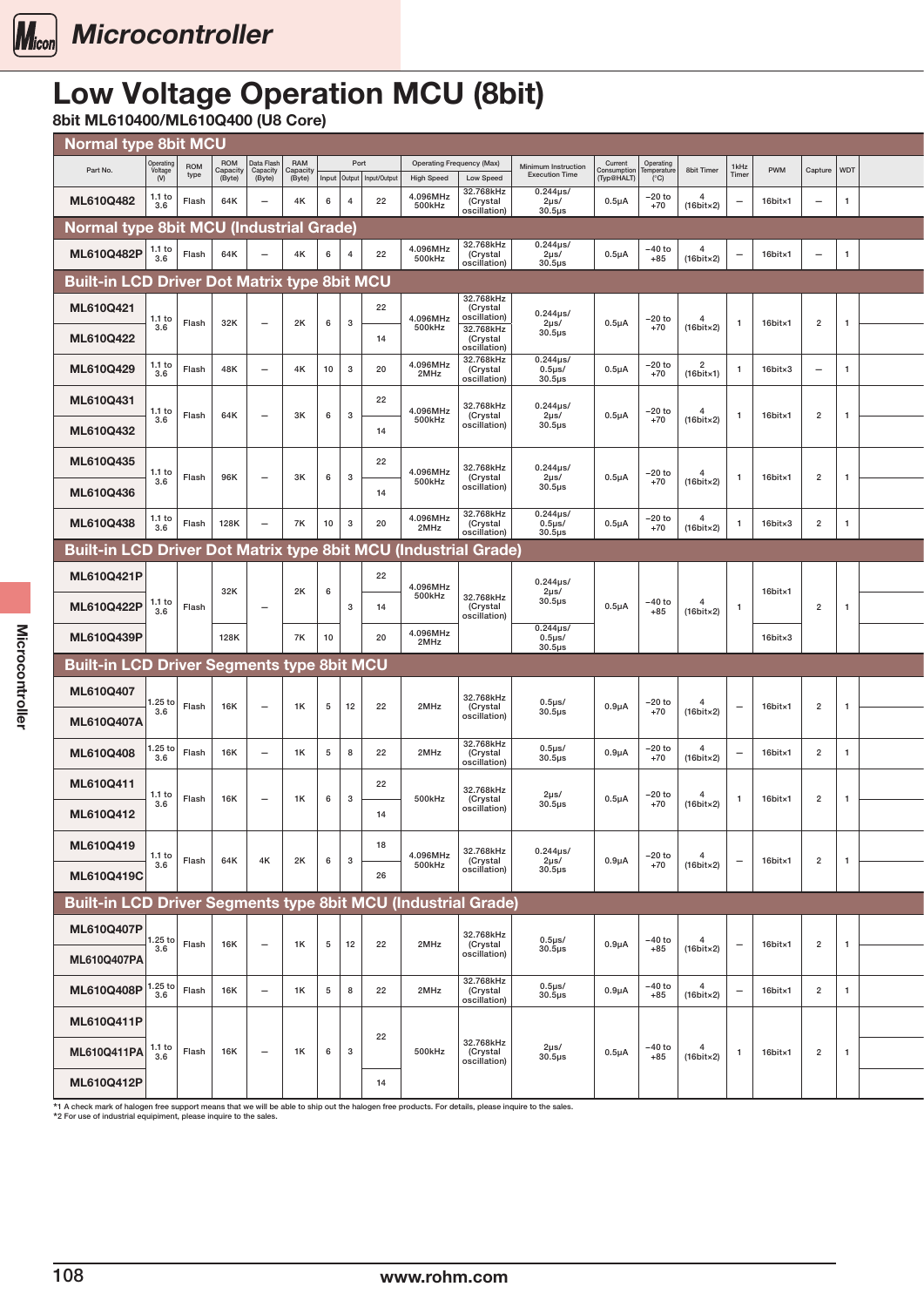#### $(LAPIS$  Technology products)

| Serial Port<br>$ ^{2}C$<br>SSIO<br><b>UART</b>                                         | Supply<br>Voltage<br>Detectio   | <b>LCD Driver</b>                         | <b>External Interrupt</b><br>Sources | Others                                               | Notes                                                                                             | Package                                             | Chip<br>Support Support*1 Grade*2 | Halogen<br>Free<br>Industrial                   |
|----------------------------------------------------------------------------------------|---------------------------------|-------------------------------------------|--------------------------------------|------------------------------------------------------|---------------------------------------------------------------------------------------------------|-----------------------------------------------------|-----------------------------------|-------------------------------------------------|
| Half<br>Master<br>24bit×2 (RC type)<br>Duplex<br>$\times 1$<br>×1                      | BLD×1                           | -                                         | - 5                                  | Low speed frequency<br>correction/<br><b>Buzzer</b>  | $\overline{\phantom{a}}$                                                                          | P-TQFP48-0707-0.50-ZK6                              | $\sqrt{ }$                        | $\checkmark$                                    |
|                                                                                        |                                 |                                           |                                      |                                                      |                                                                                                   |                                                     |                                   |                                                 |
| Half<br>Master<br>24bit×2 (RC type)<br>Duplex<br>$\times 1$<br>$\times$ 1              | BLD×1                           |                                           | - 5                                  | Low speed frequency<br>correction/<br><b>Buzzer</b>  | $-$                                                                                               | P-TQFP48-0707-0.50-ZK6                              | $\checkmark$                      | $\checkmark$<br>$\checkmark$                    |
|                                                                                        |                                 |                                           |                                      |                                                      |                                                                                                   |                                                     |                                   |                                                 |
| Half<br>24bit×2 (RC type)<br>Master<br>Duplex<br>12bit×2 (SA type)<br>$\times 1$       | BLD×1                           | Max 400dot<br>50seg×8com                  | 5                                    | Low speed frequency<br>correction/                   | $\overline{\phantom{a}}$                                                                          | P-TQFP120-1414-0.40-ZK6                             | $\sqrt{ }$                        | $\checkmark$<br>$\hspace{0.1mm}$                |
| ×1<br>Half                                                                             |                                 | Max 800dot<br>50seg×16com                 |                                      | Melody: Buzzer<br>Low speed frequency                | Low-speed scillation stop detect<br>reset: enable<br>Selectable oscillation stop detection        | P-TQFP120-1414-0.40-ZK6                             | $\checkmark$                      | $\sqrt{ }$                                      |
| Master<br>24bit×2 (RC type)<br>Duplex<br>$\times 1$<br>×1                              | BLD×1                           | Max 512dot<br>64seg×8com                  | 9                                    | correction/<br>Melody: Buzzer                        | reset: function enable/<br>disable according to mask option                                       | P-TQFP128-1414-0.40-ZK6                             | $\sqrt{ }$                        | $\sqrt{}$<br>$\hspace{0.1mm}-\hspace{0.1mm}$    |
| Half<br>24bit×2 (RC type)<br>Master<br>Duplex<br>12bit×2 (SA type)<br>$\times 1$       | BLD×1                           | Max 1024dot<br>64seg×16com                | - 5                                  | RTC/<br>Low speed frequency<br>correction/           | Low-speed oscillation stop detect<br>reset: enabele                                               | P-LQFP144-2020-0.50-QK6                             | $\sqrt{ }$                        | $\sqrt{ }$                                      |
| ×1                                                                                     |                                 | Max 1536dot<br>64seg×24com<br>Max 1024dot |                                      | Melody: Buzzer                                       | Low-speed oscillation stop detect<br>reset: enabele                                               | P-LQFP144-2020-0.50-QK6                             | $\checkmark$                      | $\sqrt{ }$                                      |
| Half<br>24bit×2 (RC type)<br>Master<br>Duplex<br>12bit×2 (SA type)<br>$\times 1$<br>×1 | BLD×1                           | 64seg×16com<br>Max 1536dot                | 5                                    | RTC/<br>Low speed frequency<br>correction/           | Low-speed oscillation stop detect<br>reset: enabele<br>Low-speed oscillation stop detect          | $\overline{\phantom{0}}$                            | $\checkmark$                      | $\checkmark$                                    |
| Half<br>24bit×2 (RC type)<br>Master                                                    | BLD×1                           | 64seg×24com<br>Max 1344dot                | 9                                    | Melody: Buzzer<br>Low speed frequency                | reset: enabele<br>Selectable oscillation stop detection                                           | $\overline{\phantom{a}}$<br>P-LQFP144-2020-0.50-QK6 | $\checkmark$                      | $\checkmark$<br>$\checkmark$                    |
| Duplex<br>12bit×2 (SA type)<br>$\times 1$<br>$\times$ 1                                |                                 | 56seg×24com                               |                                      | correction/<br>Melody: Buzzer                        | reset: function enable/<br>disable according to software                                          |                                                     | $\checkmark$                      |                                                 |
|                                                                                        |                                 |                                           |                                      |                                                      |                                                                                                   |                                                     |                                   |                                                 |
| Half                                                                                   |                                 | Max 400dot<br>50seg×8com                  | - 5                                  | Low speed frequency                                  | $-$                                                                                               | P-TQFP120-1414-0.40-ZK6                             | $\sqrt{ }$                        | $\checkmark$<br>$\sqrt{ }$                      |
| 24bit×2 (RC type)<br>Master<br>Duplex<br>$\mathbf{1}$<br>12bit×2 (SA type)<br>×1<br>×1 | BLD×1                           | Max 800dot<br>50seg×16com                 |                                      | correction/<br>Melody: Buzzer                        | Low-speed scillation stop detect<br>reset: enable                                                 | P-TQFP120-1414-0.40-ZK6                             | $\sqrt{ }$                        | $\sqrt{ }$<br>$\checkmark$                      |
|                                                                                        |                                 | Max 1024dot<br>64seg×16com                | 9                                    |                                                      | Selectable oscillation stop detection<br>reset: function enable/<br>disable according to software | P-LQFP144-2020-0.50-QK6                             | $\overline{\phantom{0}}$          | $\sqrt{ }$<br>$\checkmark$                      |
|                                                                                        |                                 |                                           |                                      |                                                      |                                                                                                   |                                                     |                                   |                                                 |
| Half<br>Duplex<br>$-$<br>- 2                                                           | $\overline{\phantom{a}}$        | Max 145dot                                | 13<br>(include                       | Low speed frequency<br>correction/                   | Low-speed scillation stop detect<br>reset: enable<br>LCD bias: 1/3                                | P-TQFP100-1414-0.50-ZK6                             | $\checkmark$                      | $\checkmark$<br>$\hspace{0.1mm}-\hspace{0.1mm}$ |
| ×1                                                                                     |                                 | 29seg×5com                                | 8bit-OR input)                       | Melody: Buzzer                                       | Low-speed scillation stop detect<br>reset: disenable<br>LCD bias: 1/2, 1/3                        | $\overline{\phantom{m}}$                            | $\checkmark$                      | $\checkmark$                                    |
| Half<br>Duplex<br>$\overline{\phantom{m}}$<br>$\overline{2}$<br>×1                     | $\hspace{0.1mm}-\hspace{0.1mm}$ | Max 165dot<br>33seg×5com                  | 13<br>(include<br>8bit-OR input)     | Low speed frequency<br>correction/<br>Melody: Buzzer | Low-speed scillation stop detect<br>reset: enable<br>LCD bias: 1/3                                | P-TQFP100-1414-0.50-ZK6                             | $\checkmark$                      | $\sqrt{ }$<br>$\overline{\phantom{a}}$          |
| Half<br>Master<br>Duplex<br>$\times 1$                                                 | BLD×1                           | Max 144dot<br>36seg×4com                  | -5                                   | Low speed frequency<br>correction/                   | Low-speed scillation stop detect<br>reset: enable                                                 | TQFP120-1414-0.40-ZK6                               | $\sqrt{ }$                        | $\sqrt{ }$                                      |
| ×1                                                                                     |                                 | Max 176dot<br>44seg×4com                  |                                      | Buzzer                                               | $\overline{\phantom{a}}$                                                                          | TQFP120-1414-0.40-ZK6                               | $\sqrt{ }$                        | $\sqrt{ }$<br>$\overline{\phantom{a}}$          |
| Half<br>Master<br>Duplex<br>$\overline{2}$<br>$\times$ 1<br>×1                         | BLD×1                           | Max 192dot<br>48seg×4com<br>Max 160dot    | 5                                    | Low speed frequency<br>correction/<br>Melody: Buzzer | $\overline{\phantom{a}}$                                                                          | P-TQFP100-1414-0.50-ZK6                             | $\mathscr{C}$                     | $\checkmark$<br>$\overline{\phantom{0}}$        |
|                                                                                        |                                 | 40seg×4com                                |                                      |                                                      |                                                                                                   | P-TQFP100-1414-0.50-ZK6                             | $\checkmark$                      | $\mathcal{V}$                                   |
|                                                                                        |                                 |                                           |                                      |                                                      |                                                                                                   |                                                     |                                   |                                                 |
| Half<br>Duplex<br>$\overline{2}$<br>$\qquad \qquad -$                                  | $\hspace{0.1mm}-\hspace{0.1mm}$ | Max 145dot                                | 13<br>(include                       | Low speed frequency<br>correction/                   | Low-speed scillation stop detect<br>reset: enable<br>LCD bias: 1/3                                | P-TQFP100-1414-0.50-ZK6                             | $\sqrt{ }$                        | $\checkmark$<br>$\sqrt{ }$                      |
| ×1                                                                                     | $\hspace{0.1mm}-\hspace{0.1mm}$ | 29seg×5com                                | 8bit-OR input)                       | Melody: Buzzer                                       | Low-speed scillation stop detect<br>reset: disenable<br>LCD bias: 1/2, 1/3                        | $\overline{\phantom{0}}$                            | $\sqrt{ }$                        | $\sqrt{ }$<br>$\checkmark$                      |
| Half<br>Duplex<br>$\overline{2}$<br>$-$ .<br>$\times 1$                                | $\overline{\phantom{a}}$        | Max 165dot<br>33seg×5com                  | 13<br>(include<br>8bit-OR input)     | Low speed frequency<br>correction/<br>Melody: Buzzer | Low-speed scillation stop detect<br>reset: enable<br>LCD bias: 1/3                                | P-TQFP100-1414-0.50-ZK6                             | $\checkmark$                      | $\mathcal{V}$<br>$\checkmark$                   |
|                                                                                        |                                 |                                           |                                      |                                                      | Low-speed oscillation stop detect<br>reset: enabele                                               | TQFP120-1414-0.40-ZK6                               | $\checkmark$                      | $\mathcal{V}$<br>$\checkmark$                   |
|                                                                                        |                                 | Max 144dot                                |                                      |                                                      |                                                                                                   |                                                     |                                   |                                                 |
| Half<br>Master<br>Duplex<br>$\times 1$<br>×1                                           | BLD×1                           | 36seg×4com<br>Max 176dot                  | 5                                    | Low speed frequency<br>correction/<br>Buzzer         | Low-speed oscillation stop detect<br>reset: disable                                               | TQFP120-1414-0.40-ZK6                               | $\checkmark$                      | $\sqrt{ }$                                      |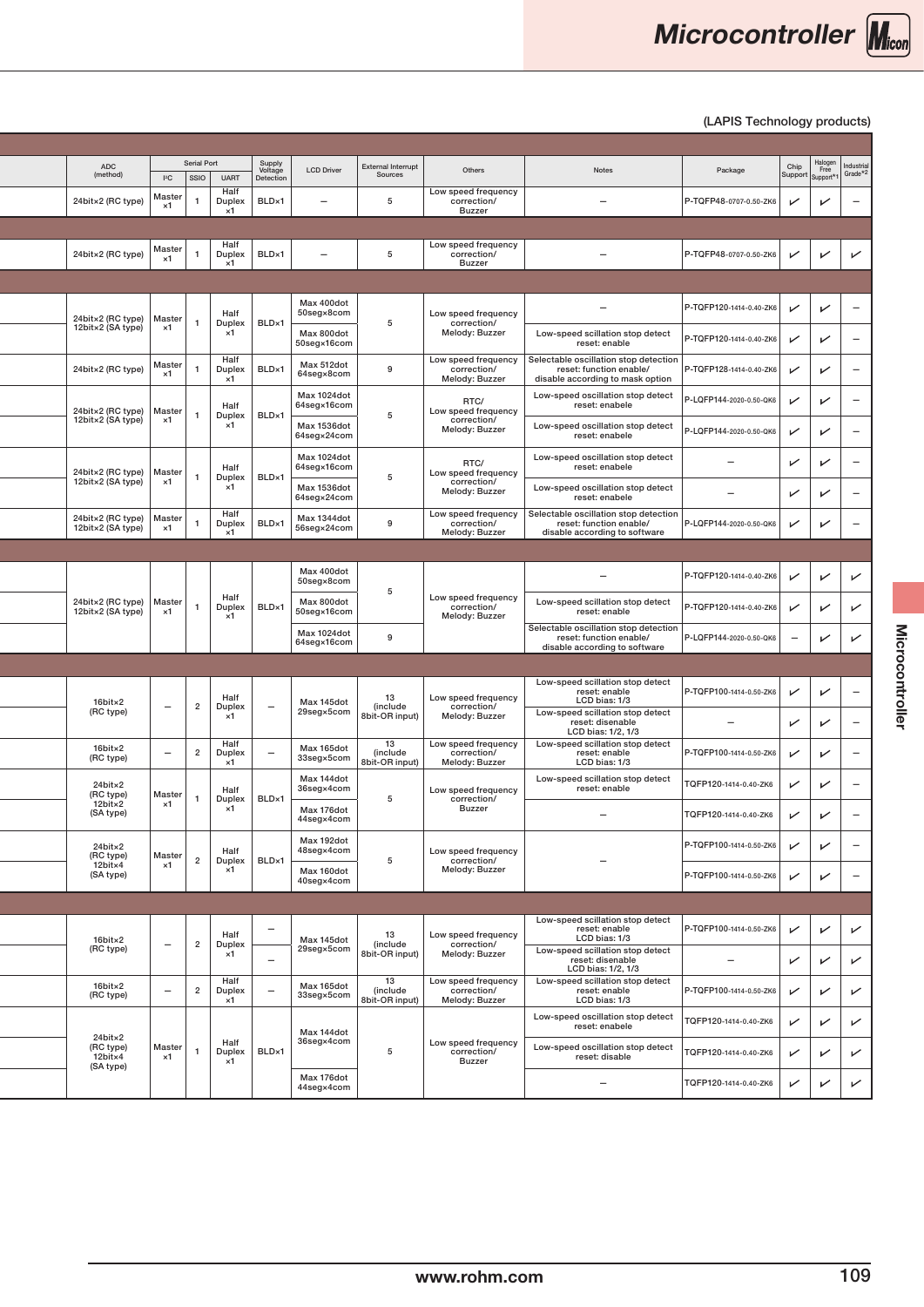## <span id="page-10-0"></span>Speech Play Back MCU (8bit)

### 8bit ML610Q300 (U8 Core)

|                                                                                                                                                                   | Operating<br>Voltage<br>(V) | ROM type | ROM<br>Capacity<br>(Byte) | Data Flash<br>Capacity<br>(Byte) | Memory for<br>Sound | RAM<br>Capacity<br>(Byte) | Port                                                                                                                                                                                                                                                                                                                                                                                                                                                                                                            |                   | <b>Operating Frequency (Max)</b>                                                                    | Minimum<br>Instruction<br>Execution Time | Current<br>Consumption<br>(Typ@HALT) | Operating<br>Temperature<br>(°C) |  |
|-------------------------------------------------------------------------------------------------------------------------------------------------------------------|-----------------------------|----------|---------------------------|----------------------------------|---------------------|---------------------------|-----------------------------------------------------------------------------------------------------------------------------------------------------------------------------------------------------------------------------------------------------------------------------------------------------------------------------------------------------------------------------------------------------------------------------------------------------------------------------------------------------------------|-------------------|-----------------------------------------------------------------------------------------------------|------------------------------------------|--------------------------------------|----------------------------------|--|
| Normal type 8bit MCU (industrial Grade)<br>Part No.<br>ML610Q305<br>ML610Q306<br>☆ML610Q317<br>☆ML610Q318<br>☆ML610Q327<br>☆ML610Q328<br>☆ML610Q329<br>☆ML610Q338 |                             |          |                           |                                  |                     |                           | Input Output nput/                                                                                                                                                                                                                                                                                                                                                                                                                                                                                              | <b>High Speed</b> | Low Speed                                                                                           |                                          |                                      |                                  |  |
|                                                                                                                                                                   |                             |          |                           |                                  |                     |                           | 12                                                                                                                                                                                                                                                                                                                                                                                                                                                                                                              |                   |                                                                                                     |                                          |                                      |                                  |  |
|                                                                                                                                                                   | 2.0 to 5.5                  | Flash    | 96K                       | 2K                               | Flash ROM           | 1K                        | $\mathbf{3}$<br>$\vert$ 1 $\vert$<br>$\frac{1}{2} \left( \frac{1}{2} \right) \left( \frac{1}{2} \right) \left( \frac{1}{2} \right) \left( \frac{1}{2} \right) \left( \frac{1}{2} \right) \left( \frac{1}{2} \right) \left( \frac{1}{2} \right) \left( \frac{1}{2} \right) \left( \frac{1}{2} \right) \left( \frac{1}{2} \right) \left( \frac{1}{2} \right) \left( \frac{1}{2} \right) \left( \frac{1}{2} \right) \left( \frac{1}{2} \right) \left( \frac{1}{2} \right) \left( \frac{1}{2} \right) \left( \frac$ | 8.192MHz          | $\left  \begin{array}{c} 32.768 \text{kHz} \\ \text{(Internal RC oscillation)} \end{array} \right $ | $0.122 \mu s /$<br>$30.5 \mu s$          | $2.0\mu A$                           | $-40$ to $+85$                   |  |
|                                                                                                                                                                   |                             |          |                           |                                  |                     |                           | 15                                                                                                                                                                                                                                                                                                                                                                                                                                                                                                              |                   |                                                                                                     |                                          |                                      |                                  |  |
|                                                                                                                                                                   |                             |          |                           |                                  |                     |                           |                                                                                                                                                                                                                                                                                                                                                                                                                                                                                                                 |                   |                                                                                                     |                                          |                                      |                                  |  |
|                                                                                                                                                                   |                             |          |                           |                                  |                     |                           | $\frac{26}{(TBD)}$                                                                                                                                                                                                                                                                                                                                                                                                                                                                                              |                   |                                                                                                     |                                          |                                      |                                  |  |
|                                                                                                                                                                   | 2.0 to 5.5                  | Flash    | 160K                      | 2K                               | Flash ROM           | 4K                        | $\begin{array}{ c c c } \hline 0 & 6 \\ \hline \text{(TBD)} & \text{(TBD)} \end{array}$<br>30                                                                                                                                                                                                                                                                                                                                                                                                                   | 8.192MHz          | 32.768kHz<br>(Internal RC oscillation)                                                              | $0.122 \mu s /$ $30.5 \mu s$             | (TBD)                                | $-40$ to $+85$                   |  |
|                                                                                                                                                                   |                             |          |                           |                                  |                     |                           | (TBD)                                                                                                                                                                                                                                                                                                                                                                                                                                                                                                           |                   |                                                                                                     |                                          |                                      |                                  |  |
|                                                                                                                                                                   |                             |          |                           |                                  |                     |                           | $\frac{26}{(TBD)}$                                                                                                                                                                                                                                                                                                                                                                                                                                                                                              |                   |                                                                                                     |                                          |                                      |                                  |  |
|                                                                                                                                                                   |                             |          |                           |                                  |                     |                           |                                                                                                                                                                                                                                                                                                                                                                                                                                                                                                                 |                   |                                                                                                     |                                          |                                      |                                  |  |
|                                                                                                                                                                   | 2.0 to 5.5                  | Flash    | 192K                      | 2K                               | Flash ROM           | 4K                        | $\begin{array}{ c c c } \hline 0 & 6 & 30 \\ \hline \text{(TBD)} & \text{(TBD)} & \text{(TBD)} \end{array}$                                                                                                                                                                                                                                                                                                                                                                                                     | 8.192MHz          | 32.768kHz<br>(Internal RC oscillation)                                                              | 0.122µs/<br>30.5µs                       | (TBD)                                | $-40$ to $+85$                   |  |
|                                                                                                                                                                   |                             |          |                           |                                  |                     |                           |                                                                                                                                                                                                                                                                                                                                                                                                                                                                                                                 |                   |                                                                                                     |                                          |                                      |                                  |  |
|                                                                                                                                                                   |                             |          |                           |                                  |                     |                           | $42$<br>(TBD)                                                                                                                                                                                                                                                                                                                                                                                                                                                                                                   |                   |                                                                                                     |                                          |                                      |                                  |  |
|                                                                                                                                                                   |                             |          |                           |                                  |                     |                           |                                                                                                                                                                                                                                                                                                                                                                                                                                                                                                                 |                   |                                                                                                     |                                          |                                      |                                  |  |
|                                                                                                                                                                   |                             |          |                           |                                  |                     |                           | 30<br>(TBD)                                                                                                                                                                                                                                                                                                                                                                                                                                                                                                     |                   |                                                                                                     |                                          |                                      |                                  |  |
|                                                                                                                                                                   | 2.0 to 5.5                  | Flash    | 256K                      | 2K                               | Flash ROM           | 4K                        | $\begin{array}{ c c c } \hline 0 & 6 \\ \hline \text{(TBD)} & \text{(TBD)} \end{array}$                                                                                                                                                                                                                                                                                                                                                                                                                         | 8.192MHz          | 32.768kHz<br>(Internal RC oscillation)                                                              | $0.122 \mu s /$ $30.5 \mu s$             | (TBD)                                | $-40$ to $+85$                   |  |
| ☆ML610Q339                                                                                                                                                        |                             |          |                           |                                  |                     |                           | 42<br>(TBD)                                                                                                                                                                                                                                                                                                                                                                                                                                                                                                     |                   |                                                                                                     |                                          |                                      |                                  |  |

\*1 A check mark of halogen free support means that we will be able to ship out the halogen free products. For details, please inquire to the sales.<br>\*2 For use of industrial equipiment, please inquire to the sales.<br>☆: Und

ML610/ML610Q/ML620Q/ML630Q Part Number Explanation

#### $MILII6$ ①Device type ML: Bipolar Logic ②CPU Core type 610: 8bit CPU nX-U8/100 620: 16bit CPU nX-U16/100 630: 32bit CPU ARM® Cortex® M0+ 1 || 0 ④Part Code 3xx: Speech Play Back 4xx: Low Power or Low Voltage Operation 5xx: Low Power ⑤Option Code None to x: Set for product ⑥ROM Code  $($   $)$ Part Name  $(2)$  $Q || 4 || 1 || 9$  $(3)$  (4)  $C$   $\left\| N \right\| N \left\| N \right\| T \left\| B \right\| \left| x \right\| x \left\| x \right\| x$ ⑤ ⑥ ⑦ ⑧ ⑦Package Code GD: VQFN, WQFN MB: SSOP TD: TSSOP TB: TQFP GA: QFP WA: Chip

## ③ROM type

None: Mask ROM Q: Flash ROM

NNN: Blank 001 to xxx: Custom Code Number ⑧Company's Code in LAPIS **Technology**